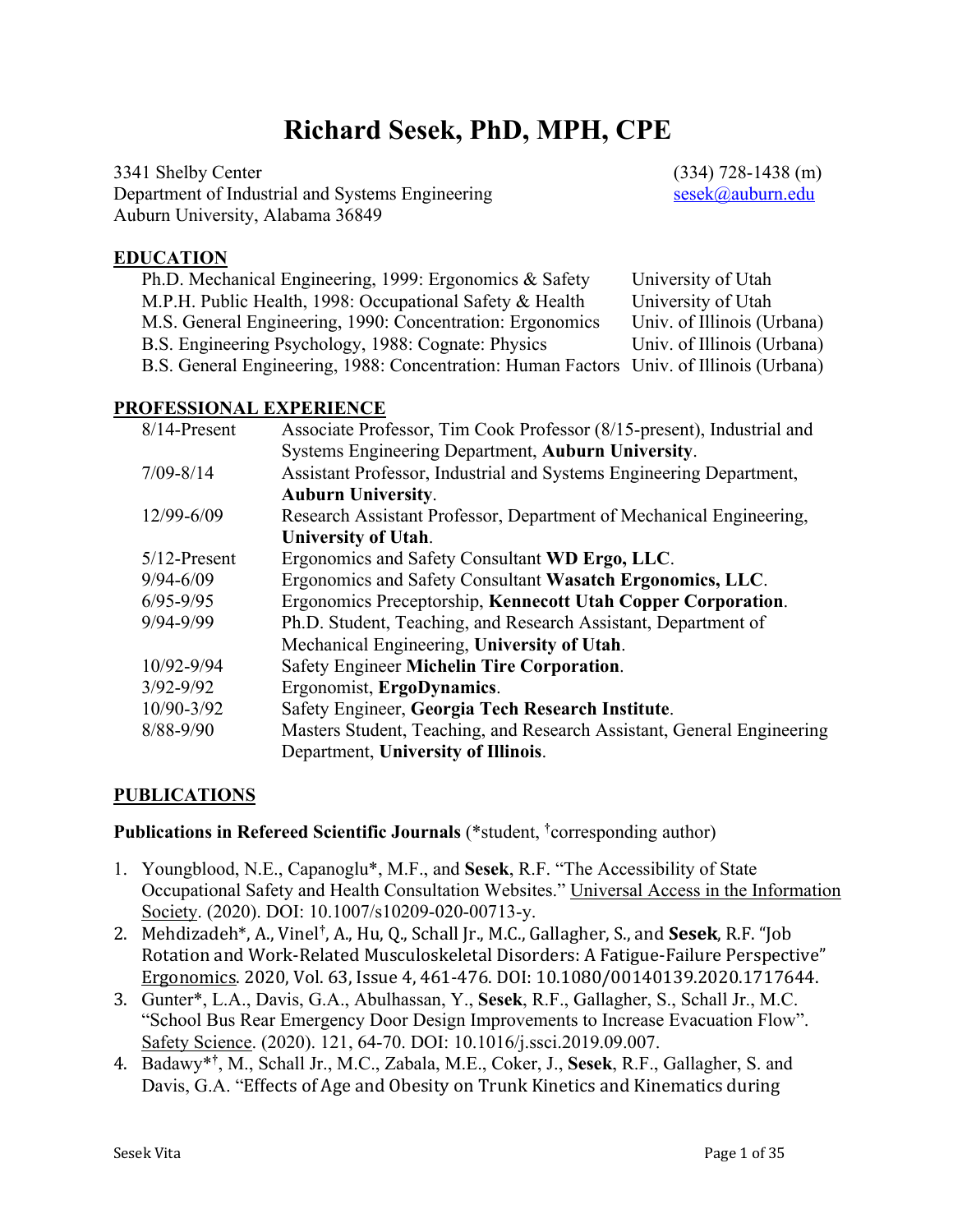Dominant Side One-handed Carrying." *Journal of Biomechanics.* 2019: 94: 107-114. DOI: 10.1016/j.jbiomech.2019.07.016.

- 5. Gungor\***†** , C., Tang\*, R., **Sesek**, R.F., Davis, G.A., and Gallagher, S. "Regression Models for the Erector Spinae Muscle Mass (ESSM) Cross-sectional area: Asymptomatic Populations" Journal of Biomechanical Engineering. 2019: 141(8). DOI: 10.1115/1.4043558.
- 6. Tang\***†** , R., Gungor\*, C., **Sesek**, R.F., Gallagher, S., Davis, G.A., Foreman, K.B. "Prediction Models for the Cross-Sectional Areas of Lower Lumbar Intervertebral Discs and Vertebral Endplates." International Journal of Industrial Ergonomics. July, 2019. 72: 12-34. DOI: 10.1016/j.ergon.2019.03.006.
- 7. Badawy\***†** , M., Schall Jr., M.C., Zabala, M.E., Coker, J.E., Davis, G.A., **Sesek**, R.F., Gallagher, S. "Trunk Muscle Activity among Older and Obese People during One-handed Carrying." Applied Ergonomics*.* 2019: 78: 217-223. DOI: 10.1016/j.apergo.2019.03.007.
- 8. Barim\***†** , M.S., **Sesek**, R.F., Capanoglu\* , M.F., Drinkaus, P., Schall Jr., M.C., Gallgher, S., and Davis, G.A. "Improving the Predictive Capability of the Revised NIOSH Lifting Equation by Incorporating Personal Characteristics." Applied Ergonomics. January, 2019: 74: 67-73. DOI: 10.1016/j.apergo.2018.08.007.
- 9. Abulhassan\***†** , Y., Davis, GA, **Sesek**, R.F., Callender, A., Schall Jr., M.C., and Gallagher, S. "Physical and Cognitive Capabilities of Children During Operation and Evacuation of a School Bus Emergency Roof Hatch. Safety Science. December 2018: 110: 265-272. DOI: 10.16/j.ssci.2018.08.026.
- 10. Garnett\*, R., Davis**†** , G.A., **Sesek**, R.F., Gallagher, S., Schall Jr., M.C., and Huangfu\*, R. "Evaluating the OSHA Hand Speed Constant for Stamping Press Applications." Safety Science. August 2018: 107: 1-8. DOI: 10.1016/j.ssci.2018.04.002.
- 11. Gallagher**†** , S., Schall Jr., M.C., **Sesek**, R.F., and Huangfu\*, R. "An Upper Extremity Risk Assessment Tool Based on Fatigue Failure Theory: The Distal Upper Extremity Tool (DUET)." Human Factors. July 31, 2018: DOI: 10.1177/0018720818789319.
- 12. Badawy\***†** , M., Schall Jr., M.C**.**, **Sesek**, R.F., Gallagher, S., Davis, G.A., and Capanoglu, M.F. "One-Handed Carrying Among Elderly and Obese Individuals: A Systematic Review to Identify Research Gaps." Ergonomics. April 21, 2018: DOI: 1080/00140139.2018.1470680.
- 13. Schall**†** Jr., M.C., **Sesek**, R.F., Cavuoto, L. "Barriers to the Adoption of Wearable Sensors in the Workplace: A Survey of Occupational Safety and Health Professionals." Human Factors. January, 2018. DOI: 10.1177/0018720817753907.
- 14. Cao\*, L., Davis, G.A**†** ., Gallagher, S., Schall Jr., M.C., and **Sesek**, R.F. "Characterizing Posture and Associated Physiological Demand during Evacuation." Safety Science. April 2018, Vol. 104, pp 1-9. DOI: 10.1016/j.ssci.2017.12.032.
- 15. Abulhassan\***†** , Y, Davis J, **Sesek** R, Schall M., Gallagher S. "Evacuating a rolled-over school bus: considerations for young evacuees." Safety Science. August, 2017. DOI: 10.1016/j.ssci.2017.07.017
- 16. Lu\*, L, Megahed, F, **Sesek**, R, Cavuto**†** , L. "A Survey of the Prevalence of Fatigue, its precursors and individual coping mechanisms among U.S. Manufacturing Workers." Applied Ergonomics. 2017: 66: 139-151. DOI.org/10.1016/j.apergo.2017.06.004
- 17. Gallagher**†** , S., **Sesek**, R.F., Schall Jr., M.C., and Huangfu\*, R. "Development and Validation of an Easy-to-Use Risk Assessment Tool for Cumulative Low Back Loading: The Lifting Fatigue Failure Tool (LiFFT)." Applied Ergonomics. May 2017: 63: 142-150. DOI.org/10.1016/j.ssci.2016.06.021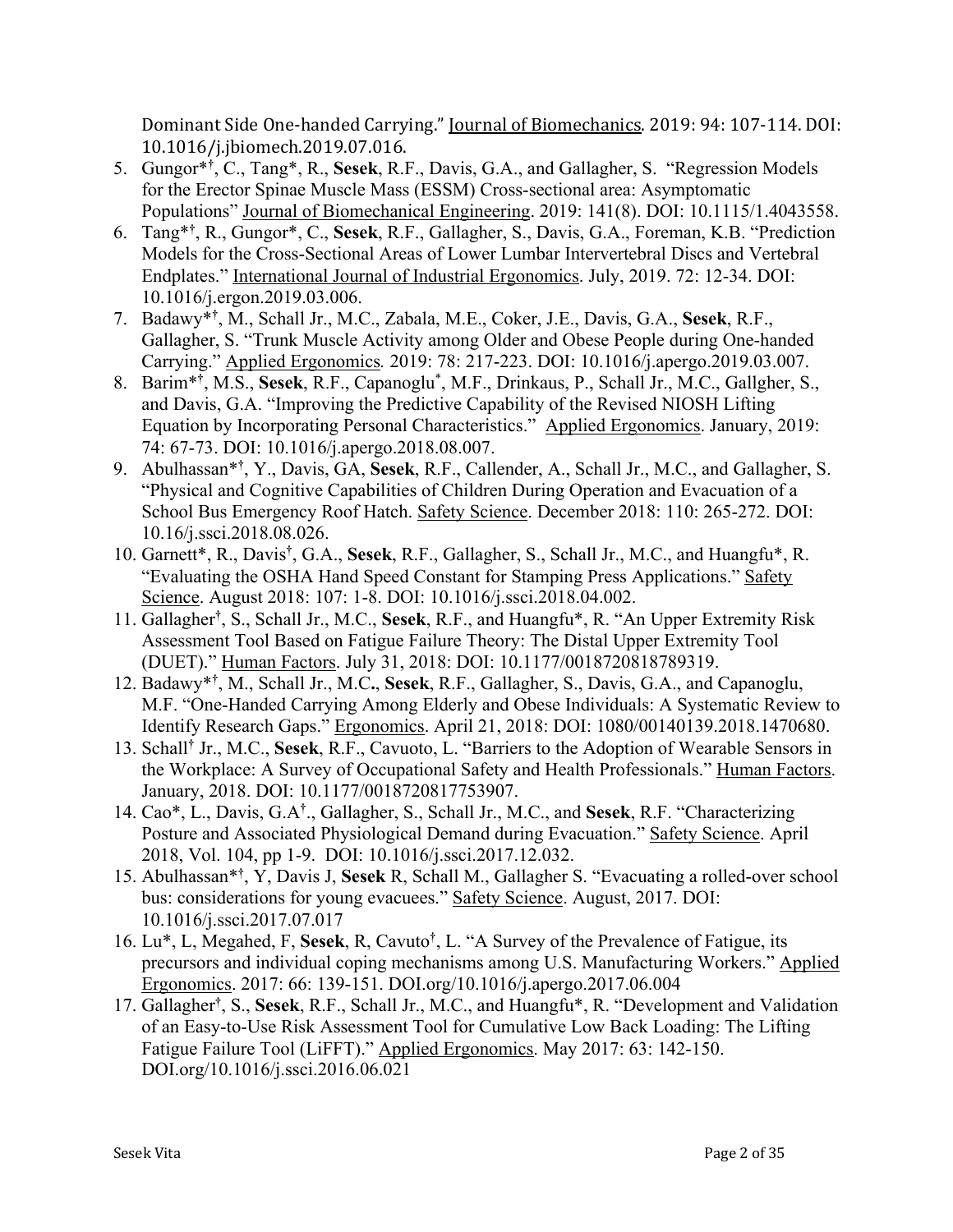- 18. Tang\***†** , R., Gungor\*, C., **Sesek, R.F.**, Foreman, K.B., Gallagher, S., Davis, G.A. "Morphometry of the lower lumbar intervertebral discs and endplates: comparative analyses of new MRI data with previous findings." European Spine Journal. February 12, 2016: 1-16. DOI: 10.1007/s00586-016-4405-8
- 19. Abulhassan\***†** , Y, Davis, G.A., **Sesek**, R, Gallagher, S., Schall, M. "Establishing school bus baseline emergency evacuation times for elementary school students." Safety Science. November, 2016: Volume 89, p 249-255. DOI: 10.1016/j.ssci.2016.06.021.
- 20. Piper\***†** , A.K., Holman, G.T., Davis, G.A., **Sesek**, R. F., and Boelhouwer, E.J. "Towards incorporating technology to enhance the stereotype production method in warning symbol design" IIE Transactions on Occupational Ergonomics and Human Factors. Volume 3, Issue 3-4, Pages 221-235, 2015. DOI: 10.1080/21577323.2015.1093041.
- 21. Gungor\***†** , C., Tang\*, R., **Sesek**, R.F., Foreman, K.B., Gallagher, S., and Davis, G.A. "Prediction models for the erector spinae muscle cross-sectional area" Journal of Biomechanical Engineering. 137(7): 8 pp. 2015.
- 22. Ding**†** , Q., Barker, K.N., Flynn, E.A., Westrick, S.C., Chang, M., Thomas, R.E., Braxton-Lloyd, K., and **Sesek**, R.F. "Incidence of Intravenous Medication Errors in a Chinese Hospital" Value in Health Regional Issues. Pages 33–39, Volume 6, May 2015.
- 23. Gungor\***†** , C., Tang\*, R., **Sesek**, R.F., Gallagher, S., and Davis, G.A. "Morphological investigation of low back erector spinae muscle: Historical data populations" International Journal of Industrial Ergonomics. Volume 49, September 2015, Pages 108-115.
- 24. Lynch\*, S., Smidt, M., Merrill, P., and **Sesek**, R. "Incidence of MSDs and neck and back pain among logging machine operators in the Southern U.S." Journal of Agricultural Safety and Health. 20(3):211-8, July, 2014.
- 25. Thiese**†** , M., Hegmann, K., Wood, E., Garg, A, Moore, J.S., Kapellusch, J., Foster, J. Greene, T., Stoddard, G., Biggs, J., and BackWorks Study Team (**Sesek, R.F.,** BackWorks Study Team member). "Low Back Pain Ratings for Lifetime, 1-Month Period, and Point Prevalences in a Large Occupational Population" Human Factors. 56(1):86-97, Feb, 2014.
- 26. Dansie**†** \*, C., **Sesek**, R.F., and Bloswick, D.S. "Ergonomic Risk Assessment Based on a Bayesian-Optimized Expert System" International Journal of Human Factors Modeling and Simulation Vol. 4, No. 1, 2013.
- 27. Garg**†** , A., Hegmann, K.T., Moore, JS, Kapellusch, J., Thiese, MS, Boda, S., Bhoyr, P., Bloswick, D.S., Merryweather, A., **Sesek**, R.F., Deckow-Schaefer, G., Foster, J., Wood, E., Sheng, X., Holubkov, R., BackWorks Study Team. "A prospective cohort study of low back pain" BMC Musculoskeletal Disorders. 2013 Mar 7;14:84. doi: 10.1186/1471-2474-14-84.
- 28. Zhang**†** \*, J., Hai, Z., Thirugnanasambandam\*, S., Evans, J., Bozack, M.J., **Sesek**, R.F., Zhang, Y., and Suhling, J. "Correlation of Aging Effects on Creep Rate and Reliability in Lead Free Solder Joints" Journal of Surface Mount Technology (SMTA) Volume 25, Issue 3, 2012.
- 29. Gandhi\*, M., Redd, C., Tuckett, R., **Sesek**, R.F., and Bamberg**†** , S. "A Novel Device to Evaluate the Vibrotactile Threshold" Journal of Medical Devices Transactions of the ASME. Volume 6, September 2012.
- 30. Zhang**†** \*, J., Thirugnanasambandam\*, S., Evans, J., Bozack, M., and **Sesek**, R. "The Impact of Isothermal Aging on the Long-Term Reliability of Fine Pitch Ball Grid Array Packages with Different Sn-Ag-Cu Solder Joints" IEEE Transactions on Components, Packaging, and Manufacturing Technology. Vol. 2, No. 8, August 2012.
- 31. Garg**†** , A., Kapellusch, J., Hegmann, K., Wertsch, J., Merryweather, A., Deckow-Schaefer,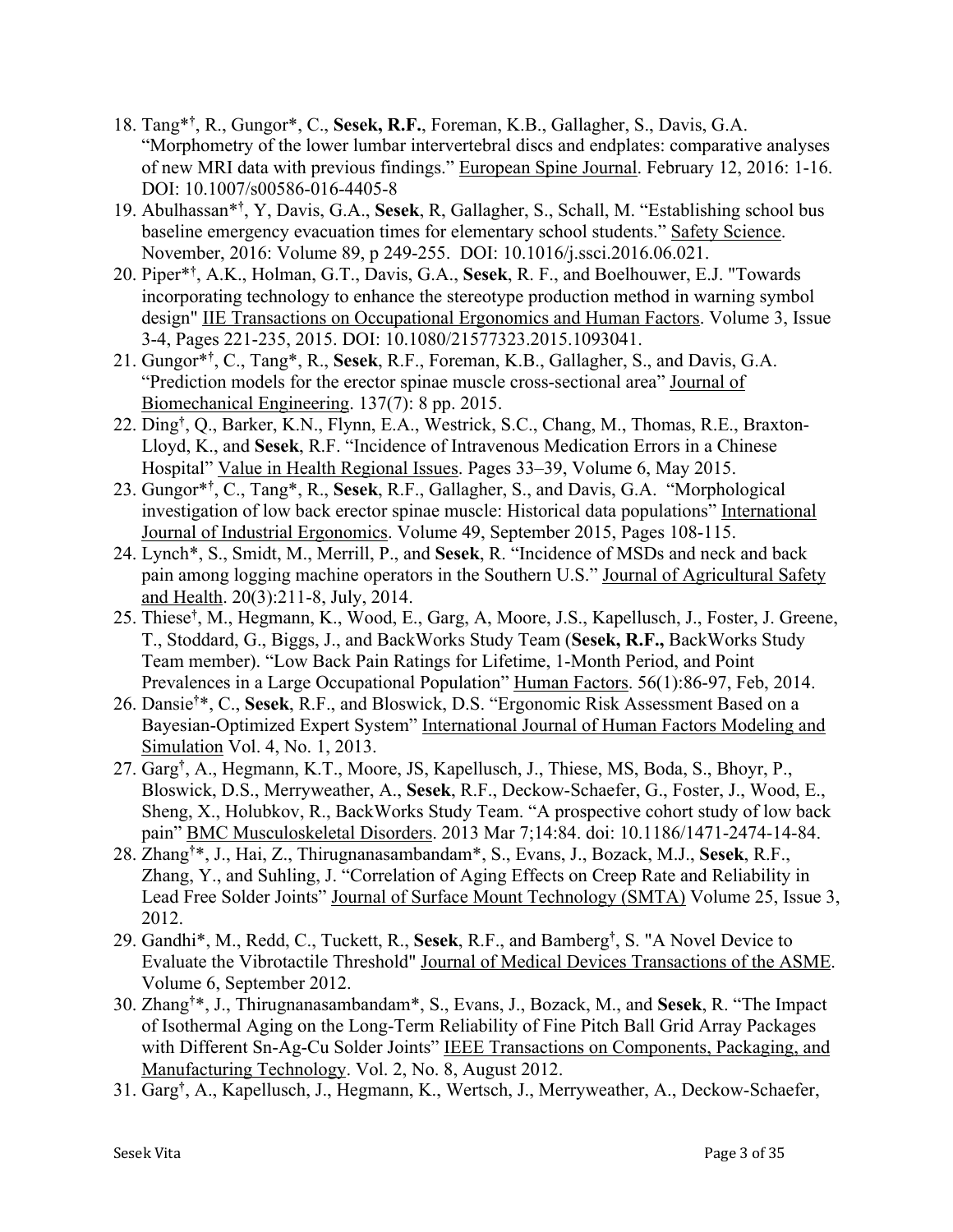G., Malloy, E.J., & the WISTAH Hand Study Research Team (**Sesek**, R.F., WISTAH Team Member). "The Strain Index (SI) and Threshold Limit Value (TLV) for Hand Activity Level (HAL): risk of carpal tunnel syndrome (CTS) in a prospective cohort" Ergonomics. 55:4, 396-414, 2012.

- 32. Garg**†** , A., Hegmann, K., Wertsch, J., Kapellusch, J., Thiese, M., Bloswick, D.S., Merryweather, A., **Sesek**, R.F., Deckow-Schaefer, G., Foster, J., Wood, E., Kendall, R., Sheng, X., Holubkov, R., and WISTAH Hand Study Team. "The WISTAH Hand Study: A Prospective Cohort Study of Distal Upper Extremity Musculoskeletal Disorders" BMC Musculoskeletal Disorders. June 2012 6;13(1):90.
- 33. Gandhi\*, M., **Sesek**, R.F., Tuckett, R., Bamberg**†** , S. "Progress in Vibrotactile Threshold Evaluation Techniques: A Review" Journal of Hand Therapy, Jul-Sep 2011 24(3):240-55.
- 34. Howard**†** \*, B., **Sesek**, R.F., Bloswick, D.S. "Typical whole-body vibration exposure magnitudes encountered in the open pit mining industry" Work: A Journal of Prevention, Assessment and Rehabilitation, Vol. 34, No. 3, 2009.
- 35. Merryweather**†** , A., Bloswick, D.S., **Sesek**, R.F. "A Calculation of Dynamic Back Compressive Force: A Pilot Study to Identify Load Displacement Velocity Constants" Journal of Safety, Health, and Environmental Research American Society of Safety Engineers, Winter 2008, Vol. 5 No. 3.
- 36. **Sesek†** , R.F., Drinkaus\*, P.H., Khalighi, M., Tuckett\*, R., Bloswick, D.S. "Development of a Carpal Tunnel Syndrome Screening Method Using Structured Interviews and Vibrotactile Testing" Work, 2008, Vol. 30, 403-411.
- 37. Jayal**†** \*, A., Balaji, A.K., **Sesek**, R.F., Gaul\*, A., and Lillquist, D. "Machining Performance and Health Effects of Cutting Fluid Application in Drilling of A390.0 Cast Aluminum Alloy" Journal of Manufacturing Processes, Society of Manufacturing Engineers, Vol. 9, No. 2, 2007.
- 38. **Sesek†** , R.F., Tuckett, R.P., Bloswick, D.S., Khalighi\*, M., Anderson, M. "Effects of Prolonged Wrist Flexion on Transmission of Sensory Information in Carpal Tunnel Syndrome" Journal of Pain. 8(2), 137-151, February 2007.
- 39. Gilkey**†** , D., Keefe, T., Bigelow, P., Herron, R., Duvall, K., Hautaluoma, J., Rosecrance, J., **Sesek**, R. "Low back pain among residential carpenters: ergonomic evaluation using OWAS and 2-D compression estimation" International Journal of Occupational Safety and Ergonomics. 13(3), 305-321, 2007.
- 40. Drinkaus**†** \*, P.H., **Sesek**, R.F., Bloswick, D.S., Mann, C., and Bernard, T. "Job Level Risk Assessment Using Task Level ACGIH Hand Activity Level TLV Scores: A Pilot Study" International Journal of Occupational Safety and Ergonomics. 11(3), 263-281, 2005.
- 41. Jayal**†** \*, A., Balaji, A.K., **Sesek**, R.F., Gaul\*, A., and Lillquist, D. "Environmentally Conscious Machining of a Cast Aluminum Alloy: Investigation of Cutting Fluid Effects in Drilling" Transactions of the North American Manufacturing Research Institute of SME. 32, 415-422, 2004.
- 42. Drinkaus**†** \*, P.H., Bloswick, D.S., **Sesek**, R.F., Mann, C., and Bernard, T. "Job Level Risk Assessment Using Task Level Strain Index Scores: A Pilot Study" International Journal of Occupational Safety and Ergonomics. 11(2), 141-152, 2005.
- 43. Suruda**†** , A., Philips, P., Lillquist, D., and **Sesek**, R.F. "Fatal Injuries to Teenage Construction Workers in the US" American Journal of Industrial Medicine. 44, 510-514, 2003.
- 44. Drinkaus\*, P.H., **Sesek**, R.F., Bloswick**†** , D.S., Bernard, T., Walton, B., Joseph, B., Reeve, G., and Counts, J.H. "Comparison of Ergonomic Risk Assessment Outputs from Rapid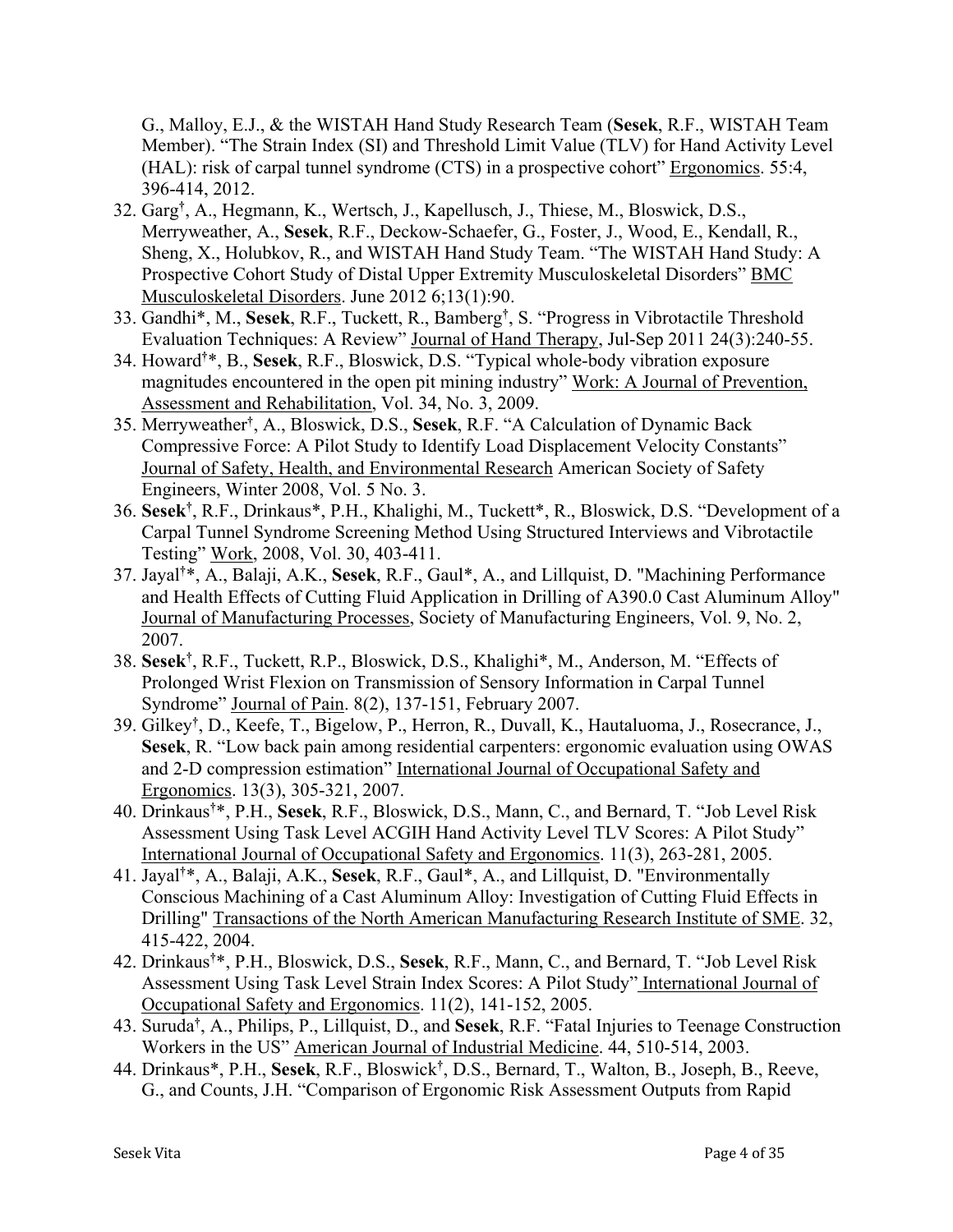Upper Limb Assessment and the Strain Index for Tasks in Automotive Assembly Plants" Work: A Journal of Prevention, Assessment & Rehabilitation. 21(2), 165-172, 2003.

- 45. Suruda**†** , A., Milliken, W., Stephenson, D., and **Sesek**, R.F. "Fatal Injuries in the United States Involving Respirators, 1984 - 1995" Applied Occupational and Environmental Hygiene. 18(4), 289-292, 2003.
- 46. **Sesek†** , R.F., Gilkey, D., Drinkaus\*, P.H., Bloswick, D.S., and Herron, R. "Evaluation and Quantification of Manual Handling Risk Factors" International Journal of Occupational Safety and Ergonomics. 9(3), 271-287, 2003.
- 47. Suruda**†** , A., Whitaker\*, B., Bloswick, D.S., Philips, P., and **Sesek**, R.F. "Impact of the OSHA Trench and Excavation Standard on Fatal Injury in the Construction Industry" Journal of Occupational and Environmental Medicine. 44(10), 902-905, 2002.

**Publications in Process** (\*student, **†** corresponding author)

- 1. Badawy\***†** , M., Schall Jr., Davis, G.A., **Sesek**, R.F., Gallagher, S. "Physiological and Psychophysical Responses to One-handed Carrying in Elderly and Obese Individuals." Applied Ergonomics*.* (Under review)
- 2. Garnett\*, R.F., Davis, G.A., Sesek, R.F., Gallagher, S., **Schall Jr., M.C.**, Zhang\*, X., Cressman<sup>\*</sup>, S. Evaluating Hand Speed in Automated Systems Using Presence Sensing Devices. Safety Science*.* (submitted).
- 3. Bani Hani\*, D, Huangfu, R, **Sesek**, RF, Schall Jr, MC, Davis, GA, Gallagher, S. "Development and Validation of a Cumulative Exposure Shoulder Risk Assessment Tool based on the Fatigue-Failure Theory". Submitted to *Ergonomics* (In review).
- 4. Gunter L, Davis GA, **Sesek**, RF, Abulhassan Y, Gallagher S, Schall Jr MC. Increasing Evacuation Flow through School Bus Emergency Roof Hatches. Submitted to *Applied Ergonomics* (In review).

**Book Chapters** ( **†** corresponding author)

- 1. Bloswick**†** , D.S., and **Sesek**, R.F. "Occupational Safety Management and Engineering" in Maynard's Industrial Engineering Handbook, edited by Kjell B. Zandin, McGraw-Hill, 6.171-6.204, 2001.
- 2. Bloswick**†** , D.S., and **Sesek**, R.F. "Occupational Safety" in Patty's Industrial Hygiene Fifth Edition, edited by Robert L Harris, John Wiley & Sons, 2639-2685, 2000.
- 3. **Sesek†** , R.F., and Bloswick, D.S. "Materials Handling" in Safety and Health Management Planning, edited by James P. Kohn, Government Institutes, 635-671, 1999.

# **Refereed Conference Proceedings and Abstracts** (\*student)

- 1. Granzow\* R, Schall Jr MC, Smidt M, Davis GA, **Sesek** RF, Gallagher S. "Measuring the Effect of Tool Design on Exposure to Physical Risk Factors among Novice Hand Planters". Proceedings of the Human Factors and Ergonomics Society 63rd Annual Meeting. 2019. October 28 – November 1; Seattle, WA.
- 2. Bani Hani\* D, Gallagher S, **Sesek** RF, Huangfu R, Schall Jr MC, Davis GA. "Shoulder Risk Assessment Based on Fatigue Failure Theory". Proceedings of the Human Factors and Ergonomics Society 63rd Annual Meeting. 2019. October 28 – November 1; Seattle, WA.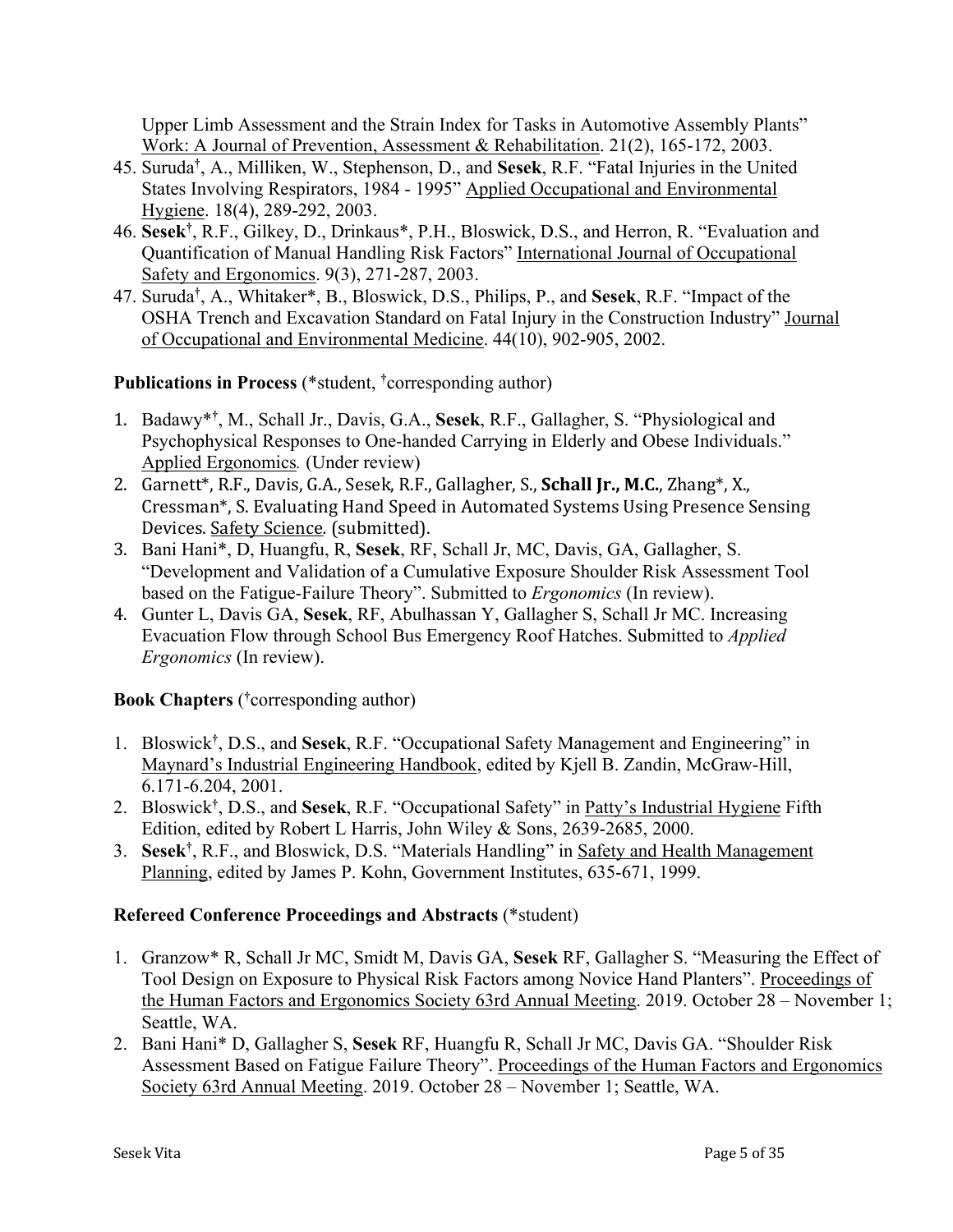- 3. Barim MS, **Sesek** RF, Capanoglu\* MF, Gallagher S, Schall Jr MC, Davis GA. "Can the Revised NIOSH Lifting Equation Be Improved by Incorporating Personal Characteristics?" Proceedings of the 20th Congress of the International Ergonomics Association. IEA 2018. Vol 825. (pp. 553-560). DOI: 10.1007/978-3-319-96083-8\_73.
- 4. Barim MS, **Sesek** RF, Capanoglu\* MF, Sun W, Gallagher S, Schall Jr MC, Davis GA. "Quantifying Vertebral Endplate Degeneration Using the Concavity Index". Proceedings of the 20th Congress of the International Ergonomics Association. IEA 2018. Vol 825. (pp. 734-741). DOI: 10.1007/978-3- 319-96083-8\_88.
- 5. Barim M.S., **Sesek** RF, Capanoglu\* M.F., Gallagher S., Schall Jr MC, Davis GA. "Evaluating the Reliability of MRI-Derived Biomechanically-Relevant Measures". Proceedings of the 20th Congress of the International Ergonomics Association, IEA 2018. Vol 825. (pp. 742-749). DOI: 10.1007/978- 3-319-96083-8\_89.
- 6. Gallagher, S., **Sesek**, R.F., Schall Jr., M.C., Huangfu\*, R. "Validation of the Lifting Fatigue Failure Tool (LiFFT)." Presented at 20th Congress International Ergonomics Association. August 26-30, 2018. Florence, Italy. DOI: 10.1007/978-3-319-96068-5\_24.
- 7. Huangfu R, Gallagher S., **Sesek** RF, Schall Jr MC, Davis GA. "Evaluating the Effectiveness of Estimating Cumulative Loading Using Linear Integration Method". Proceedings of the 20th Congress of the International Ergonomics Association. IEA 2018. Vol 820. (pp. 283-288). DOI: 10.1007/978-3-319-96083-8\_38.
- 8. Badawy\*, M., Schall Jr., M.C., Gallagher, S., **Sesek**, R.F., Davis, G.A. "Heart Rate and Perceived Exertion among Young Adult Obese Males during One-Handed Carrying." Proceedings of the Human Factors and Ergonomics Society 62nd Annual Meeting. 2018 October 1-5; Philadelphia, PA. DOI: 10.1177/1541931218621205.
- 9. Huangfu\*, R., Gallagher, S., Whitley, P., **Sesek**, R.F., Schall Jr., M.C., and Davis, G.A. "Lumbar Muscle Fatigue Analysis Using Sorensen Test with Different Upper Body Offload Conditions." Proceedings of the Human Factors and Ergonomics Society 62nd Annual Meeting. 2018 October 1-5; Philadelphia, PA. DOI: 10.1177/1541931218621201.
- 10. Huangfu\*, R., Gallagher, S., **Sesek**, R.F., Schall Jr., M.C., and Davis, G.A. "Evaluating the Linear Integration Method of Cumulative Loading Using an Eccentric Muscle Exercise." Proceedings of the Human Factors and Ergonomics Society 62nd Annual Meeting. 2018 October 1-5; Philadelphia, PA. DOI: 10.1177/1541931218621202.
- 11. Vinel, A., Mehdizadeh\*, A., Schall Jr., M.C., Gallagher, S., **Sesek**, R.F. "An Optimization Framework for Job Rotation to Better Assess the Impact on Overall Risk." Proceedings of the Human Factors and Ergonomics Society 62nd Annual Meeting. 2018 October 1-5; Philadelphia, PA. DOI: 10.1177/1541931218621192.
- 12. Gallagher, S., Schall Jr., M.C., **Sesek**, R.F., Huangfu, R. "Use of Varied Definitions of Repetition with the Distal Upper Extremity Tool (DUET)." Proceedings of the Human Factors and Ergonomics Society 62nd Annual Meeting. 2018 October 1-5; Philadelphia, PA. DOI: 10.1177/1541931218621187.
- 13. Garnett, R., Davis, G.A., **Sesek**, R.F., Gallagher, S., Schall Jr., M.C., and Chen, H. "Evaluating an Inertial Measurement Unit Based System for After-Reach Speed Measurement in Power Press Applications." 9th International Conference on Applied Human Factors and Ergonomics (AHFE); 2018 July 21-25; Orlando, FL. DOI: 10.1007/978-3-319- 94619-1\_14.
- 14. Gallagher, S., **Sesek**, R.F., Schall Jr., M.C., Huangfu**\***, R. "Job Rotation as a Technique for the Prevention of MSDs: The Fatigue Failure Perspective." Proceedings of the Human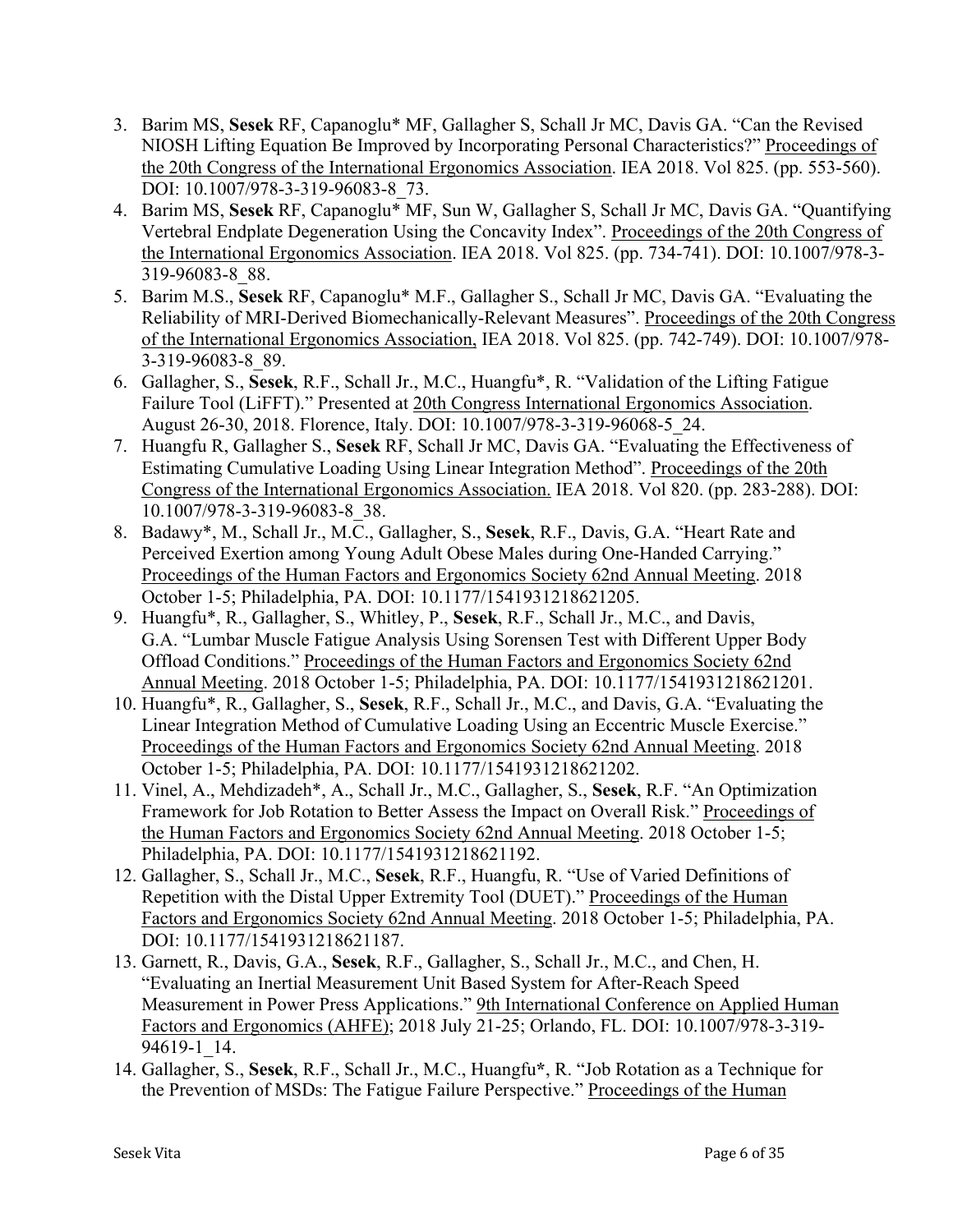Factors and Ergonomics Society 61st Annual Meeting, September, 2017, Vol. 61, Issue 1, pp. 993-994. Presented October 9-13; Austin, TX. DOI: 10.1177/1541931213601730.

- 15. Salar\*, M. Capanoglu\*, M.F., Sherman\*, A., **Sesek**, R.F., and Davis, G.A., R. "Training Related Risk Factors of Firefighters." Proceedings of the Human Factors and Ergonomics Society 61st Annual Meeting, September, 2017, Vol. 61, Issue 1, pp. 1844-1847. Presented October 9-13; Austin, TX. DOI: 10.1177/1541931213601941.
- 16. Gallagher, S., Schall Jr., M.C., **Sesek**, R.F., Huangfu**\***, R. "Validation of a Fatigue Failurebased Risk Assessment Tool for Distal Upper Extremity MSDs." Proceedings of the Human Factors and Ergonomics Society 61st Annual Meeting, September, 2017, Vol. 61, Issue 1, pp. 911-913. Presented October 9-13 October 9-13; Austin, TX. DOI: 10.1177/1541931213601707.
- 17. Zhang\*, X., Schall Jr., M.C., **Sesek**, R.F., Gallagher, S., Michel, J.S. "Burnout and its Association with Musculoskeletal Pain among Primary Care Providers." Proceedings of the Human Factors and Ergonomics Society 61st Annual Meeting. Sept., 2017, Vol. 61, Issue 1, pp. 1010-14. Presented October 9-13; Austin, TX. DOI: 10.1177/1541931213601735.
- 18. Salar\*, M. Capanoglu\*, Bandekar, A.\*, and **Sesek**, R.F. "Comparison of Low-Noise Air Nozzles: A Pilot Study." Proceedings of the Human Factors and Ergonomics Society 61st Annual Meeting, September, 2017, Vol. 61, Issue 1, pp. 1356-1359. Presented October 9-13; Austin, TX. DOI: 10.1177/1541931213601822.
- 19. Gallagher, S., **Sesek**, R.F., Schall Jr., M.C., Huangfu\*, R. "Validation of the LiFFT Risk Assessment Tool and Guidance on Its Use." Proceedings of the Human Factors and Ergonomics Society 61st Annual Meeting, September, 2017, Vol. 61, Issue 1, pp. 993-994. Presented October 9-13; Austin, TX. DOI: 10.1177/1541931213601709.
- 20. Salar\*, M., Capanoglu\*, M.F., Garner\*, A., Zhang\*, X., **Sesek**† , R.F., Devall, T., and Thomas, R., "Does Participatory Safety Education and Training Increase Learning?" Proceedings of the American Society of Safety Engineers Annual Meeting, Denver, CO, June 22, 2017.
- 21. Gallagher, S., **Sesek**, R.F., Schall Jr., M.C., Huangfu\*, R. "Job Rotation as a Technique for the Control of MSDs: A Fatigue Failure Perspective." Proceedings of the Human Factors and Ergonomics Society 61st Annual Meeting, September, 2017, Vol. 61, Issue 1, pp. 911-913. Presented October 9-13; Austin, TX. DOI: 10.1177/1541931213601730.
- 22. Salar\*† , M., **Sesek**, R.F., and Schall, M. "The concavity index: a novel approach for quantifying intervertebral disc degeneration." Proceedings of the Human Factors and Ergonomics Society Annual Meeting (1<sup>st</sup> ed., vol. 60, Issue 1, pp. 953-957), Sept., 2016. DOI 10.1177/1541931213601380
- 23. Abulhassan\***†** , Y., Davis, G.A., **Sesek**, R.F., Gallagher, S., Schall, M., and Callender, A. "Relating the strength capabilities of children to the design of school bus emergency roof hatches." Proceedings of the Human Factors and Ergonomics Society Annual Meeting (1st) ed., vol. 60, Issue 1, pp. 1652-1655), Sept., 2016. DOI 10.1177/1541931213601380 Awarded HFES Safety Technical Group Student Paper Award.
- 24. Schall**†** , M., Huangfu\*, R., Gallagher, S. Davis, G.A., **Sesek**, R.F., and Escobar, C. "Applications of Inertial Measurement Units to Assess Vehicle Ingress and Egress." Proceedings of the Human Factors and Ergonomics Society Annual Meeting (1<sup>st</sup> ed., vol. 60, Issue 1, pp. 855-855), Sept., 2016. DOI 10.1177/1541931213601195
- 25. Huangfu\***†** , R., Davis, G.A., Schall Jr., M.C., **Sesek**, R.F., Gallagher, S. and Thomas, R.E. "Smoke hood design considerations for stairwell evacuation." Proceedings of the 4<sup>th</sup> Annual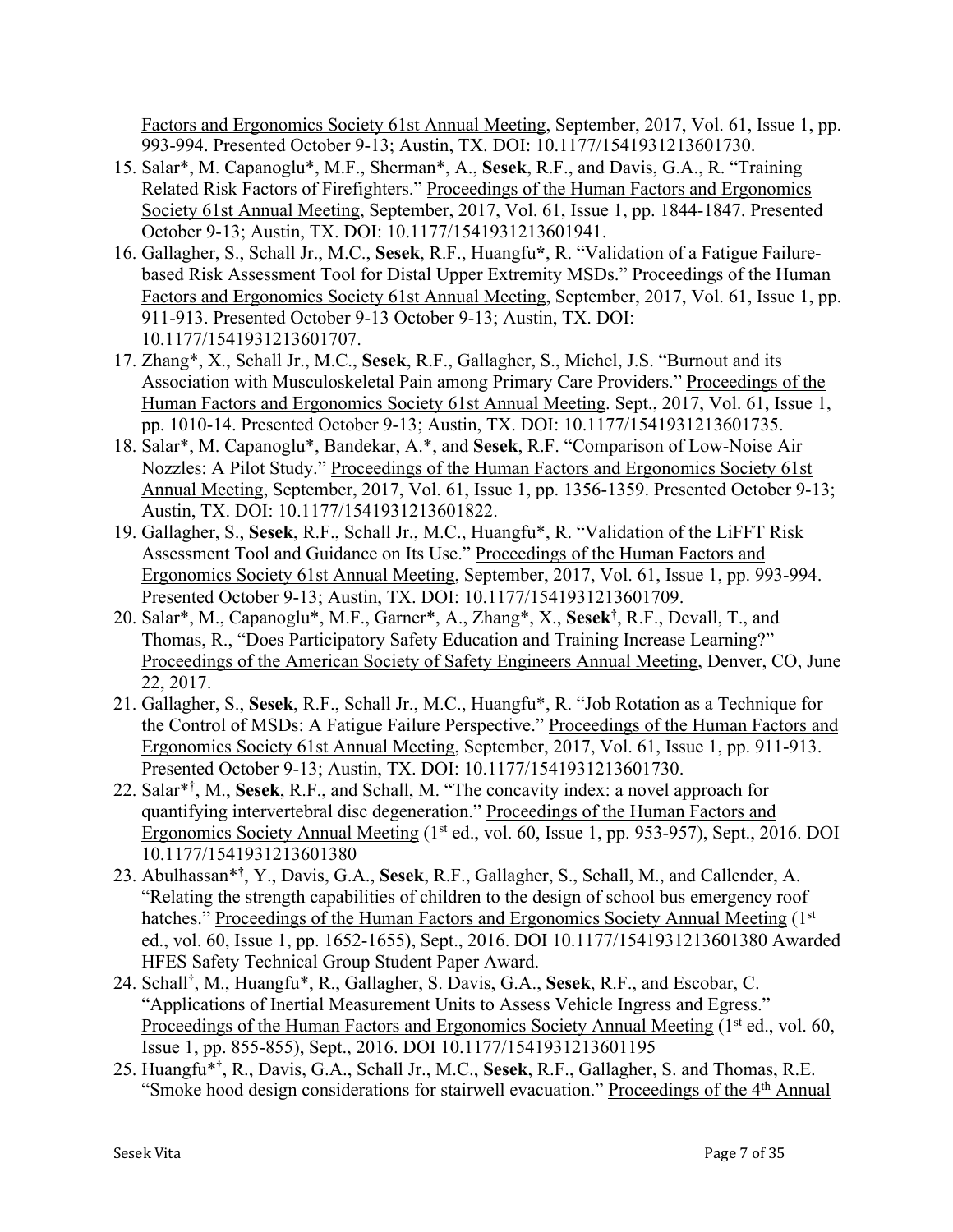International Conference on Industrial, Systems, and Design Engineering. Athens, Greece. June, 2016. (No. 2016-1954).

- 26. Salar\* , M., **Sesek**, R.F., Schall Jr., M.C. "The Concavity Index: A Novel Approach for Quantifying Intervertebral Disc Degeneration." 9th International Scientific Conference on the Prevention of Work-Related Musculoskeletal Disorders Book of Abstracts -- PREMUS 2016. June 20-24, 2016. Toronto, Canada.
- 27. Sims\***†** , L. Davis, G.A., **Sesek**, R.F., Gallagher, S., Schall, M., and Bhardwaj, P. "Determining Empirical Donning and Doffing Times for Complex Combinations of Personal Protective Equipment (PPE)." In: Arezes P. (eds) Advances in Safety Management and Human Factors. Advances in Intelligent Systems and Computing, Vol. 491. 2016. Springer. DOI 10.1007/978-3-319-41929-9\_10.
- 28. Granzow\*, R., Schall Jr., M.C., Gallagher, S., **Sesek**, R.F., Huangfu**\***, R., Davis, G.A. "Strategies for Vehicle Ingress/Egress: Aging and Obese Populations." 5th Annual Southeastern States Occupational Network (SouthON) Meeting. March 8-9, 2016. New Orleans, LA.
- 29. Davis**†** , G.A., Sims, L.\*, **Sesek**, R.F. and Gallagher, S. "Developing Empirical Donning Times for Smoke Hoods." Athens Journal of Technology & Engineering. December, 2015: 231-240. Athens, Greece.
- 30. Davis**†** , G.A., Sims, L.\*, **Sesek**, R.F. and Gallagher, S. "Developing Empirical Standards for Donning Smoke Hoods." Proceedings of the 3<sup>rd</sup> Annual ATINER Industrial Engineering Conference in Athens, Greece. (pp 34) June, 2015.
- 31. Lynch\***†** , S., Smidt, M., Maples, E., and **Sesek**, R.F. "Noise and Vibration in Full-tree Logging Systems in the Southeastern USA." Proceedings of the 38th Annual COFE Meeting – Engineering Solutions for Non-Industrial Private Forest Operations. Lexington, KY, July 2015.
- 32. Gallagher, S. and **Sesek**, R.F. "The Low Back Cumulative Trauma Index: An Exposure Assessment Tool Based on Fatigue Failure Theory." Proceedings of the Human Factors and Ergonomics Society Annual Meeting (1<sup>st</sup> ed., vol. 58, pp. 1605-1607), Sept., 2014.
- 33. Ketzler\***†** , J., **Sesek**, R.F., Thomas, R., and Gisbson, S. "A case study of possible improvements to the AIHA Toolkit." Abstracts of the American Industrial Hygiene Association, AIHce. (CS-106-04) 2014. Tichauer Award for Best Podium Session.
- 34. **Sesek†** , R.F., Gungor\*, C., Tang\*, R., and Davis, G.A. "America's Changing Work Force: Ramifications for Ergonomic Modeling." Proceedings of the American Society of Safety Engineers Annual Meeting, Orlando, FL, June 10, 2014.
- 35. Davis**†** , G.A., Tang\*, R., **Sesek**, R.F., and Gallagher, S. "Evaluating Firefighter Performance in a Controlled Environment." Proceedings of the 5<sup>th</sup> International Conference on Applied Human Factors and Ergonomics, Krakow, Poland, July, 2014. 615-620.
- 36. Gallagher **†** , S., **Sesek**, R.F., and Davis, G.A. "Effects of Force and Repetition on Inflammation during Eccentric Muscle Contractions." Proceedings of the 5th International Conference on Applied Human Factors and Ergonomics, Krakow, Poland, July, 2014. 6687- 6693.
- 37. **Sesek†** , R.F., Tang\*, R., Gungor\*, C., Gallagher, S., Davis, G.A., and Foreman, K.B. "Using MRI-Derived Spinal Geometry to Compute Back Compressive Stress (BCS): A New Measure of Low Back Pain Risk." Proceedings of the 5<sup>th</sup> International Conference on Applied Human Factors and Ergonomics, Krakow, Poland, July, 2014. 2394-2399.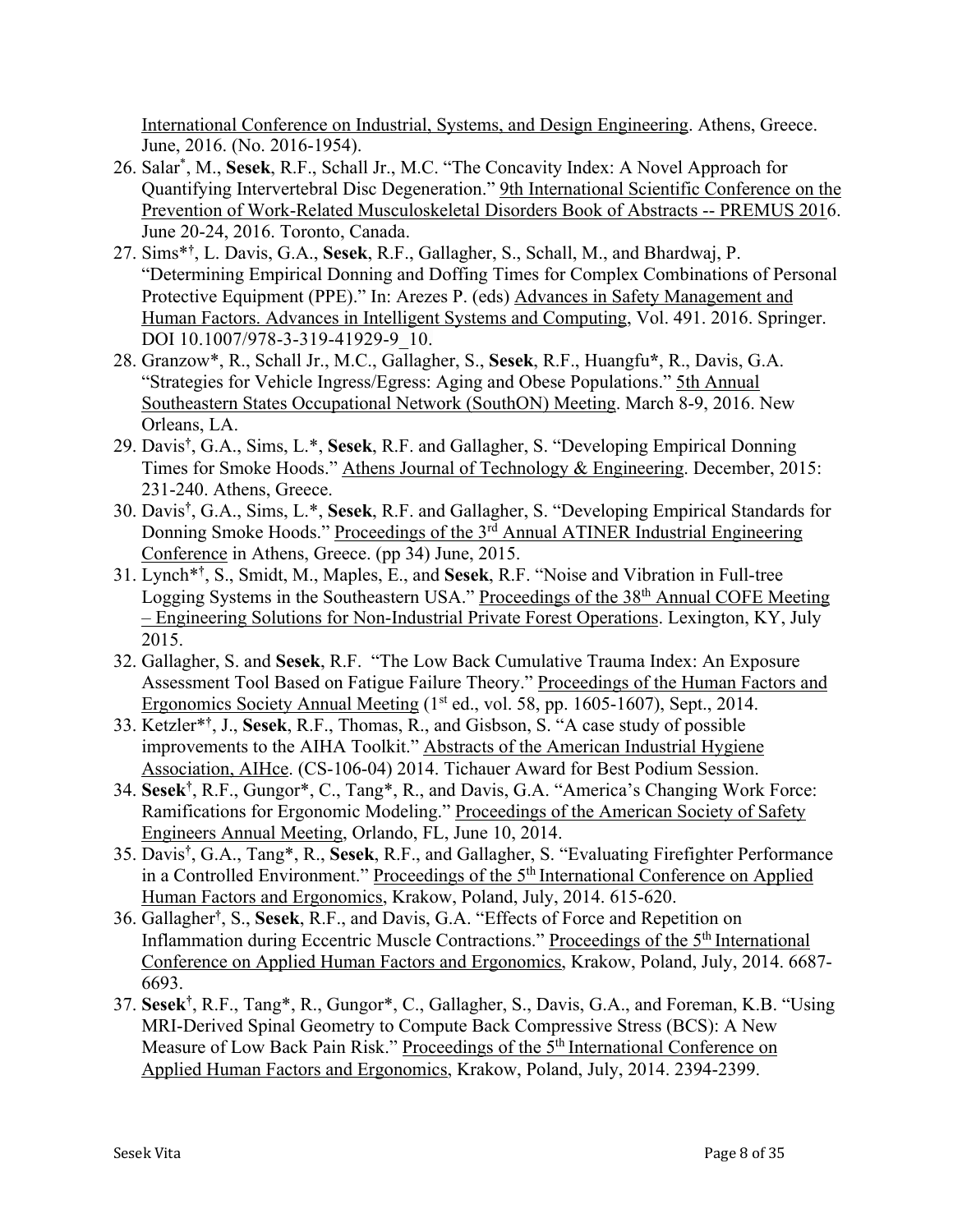- 38. Zhang**†** \*, J., Hai, Z., Thirugnanasambandam**\***, S., Evans, J., Bozack, M., and **Sesek**, R.F. "Isothermal Aging Effects on the Harsh Environment Performance of Lead-Free Solder Joints." Surface Mount Technology International (SMTAI) Orlando, October, 2012.
- 39. Zhang**†** \*, J., Hai, Z., Thirugnanasambandam**\***, S., Evans, J., Bozack, M., **Sesek**, R.F., Zhang, Y., and Suhling, J. "Aging Effects on Creep Behavior of Lead-Free Solder Joints and Reliability of Fine-Pitch Packages." Surface Mount Technology International (SMTAI) Orlando, October, 2012.
- 40. **Sesek†** , R.F. and Davis, G.A. "Rules of Thumb and Safety Truisms." American Society of Safety Engineers Conference Baltimore, MD, June 17, 2010.
- 41. Gandhi**†** \*, M., **Sesek**, R.F., and Bamberg, S. "Design of a Portable Vibrotactile Threshold Tester for Workplace Screening of Carpal Tunnel Syndrome." 7th Annual Regional National Occupational Research Agenda (NORA) Young/New Investigators Symposium Salt Lake City, April 16, 2009.
- 42. Garg A., Hegmann K., Thiese M., Kapellusch J., Merryweather A., Bloswick D.S., Bhoyar P., Boda S., Drury D., Edwards H., Fitzpatrick M., Foster J., Held B. Holmes E., Holubkov R., Korpi J., Milholland S., Oostema S., Schaefer G., Schueller M., Seeds R., Sheng X., **Sesek** R., Vos G., and Wood E. "Low Back Pain Risk Factors in a Large, Multi-Center Prospective Occupational Cohort." International Commission on Occupational Health Congress Capetown, South Africa, March 26, 2009.
- 43. **Sesek**, R.F. and Gilkey**†** , D. "OWAS Applications in Exposure Assessment of Construction Tasks to Identify Risk for Musculoskeletal Injury." AIHce08 Minneapolis, June 4, 2008.
- 44. Gilkey**†** , D. and **Sesek** R. "ErgoMaster 2-D Modeling Applications in Exposure Assessment of Construction Tasks to Evaluate Compression and Shear in the Lumbar Spine." AIHce08 Minneapolis, June 4, 2008.
- 45. Gandhi**†** \*, M., **Sesek**, R.F., and Bamberg, S. "Design and Validation of a Portable Vibro-Tactile Threshold Tester for Workplace Screening of Carpal Tunnel Syndrome." 5th Annual Regional National Occupational Research Agenda (NORA) Young/New Investigators Symposium Salt Lake City, April 2007.
- 46. Tolbert**†** \*, J. and **Sesek**, R.F. "Slim RNLE A Simplified Lifting Method for the Revised NIOSH Lifting Equation." 5th Annual Regional National Occupational Research Agenda (NORA) Young/New Investigators Symposium Salt Lake City, April 2007.
- 47. **Sesek†** , R.F., Collingwood, S., and Wood, E. "Academics to Practice (A2P): Collaboration Between Interdisciplinary Academic Teams and Industry." 5th Annual Regional National Occupational Research Agenda (NORA) Young/New Investigators Symposium Salt Lake City, April 2007.
- 48. Hayden\*, B., Nicholson\*, T., Philpott\*, T., and **Sesek†** , R.F. "Hand Truck Loading Analysis." 5th Annual Regional National Occupational Research Agenda (NORA) Young/New Investigators Symposium Salt Lake City, April 2007.
- 49. Thiese**†** , M., Hegmann, K., Garg, A., Moore, S., Merryweather\*, A., Kapellusch, J., Vos, G., Wood, E., Holmes, E., Deckow-Shaefer, G., Drury, D., Foster, J., Bloswick, D.S., Schuller, M., Milholland, S., Groth, G., and **Sesek**, R.F. "Low Back Pain and Associated Personal Factors at Baseline of a Cohort Study." 5th Annual Regional National Occupational Research Agenda (NORA) Young/New Investigators Symposium Salt Lake City, April 2007.
- 50. Thiese**†** MS, Hegmann KT, Garg A, Wertsch JJ, Wood EM, Kapellusch J, Deckow-Schaefer G, Foster J, Drury D, Groth G, Bloswick DS, **Sesek** RF, and Holmes EB. "Causal analyses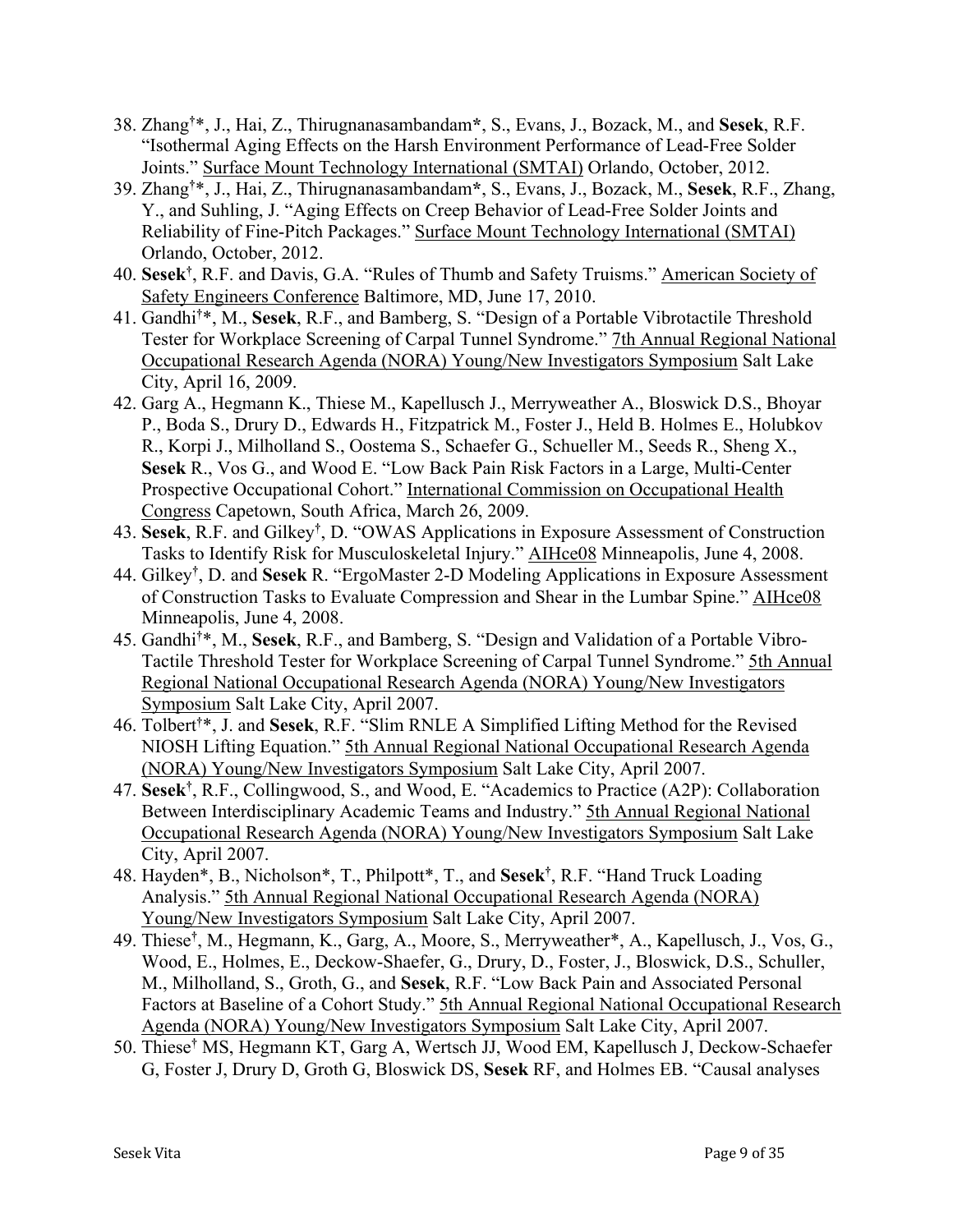for Lateral and Medial Epicondylalgia." State-of-the-art Conference on Musculoskeletal Disorders Salt Lake City, Utah. March 1-2, 2007.

- 51. Bloswick, D.S., Merryweather**†** \*, A., Loertscher\*, M., and **Sesek**, R.F. "Quantifying Stresses and Intervention Strategies for Back-Related MSDs." State-of-the-art Conference on Musculoskeletal Disorders Salt Lake City, Utah, March 1-2, 2007.
- 52. Hegmann, K., Garg, A., Thiese, M., Holmes, E., Foster, J., Wood, E., Groth, G., Deckow-Schaeffer, G., Sesek, R.F., and Bloswick, D.S. "Prevalence of Periscapular Pain with Tenderness and Analyses of Associated Factors." 28th International Congress on Occupational Health (ICOH) Milan, Italy, June 11-16, 2006.
- 53. Wood**†** , E., Hegmann, KT, Garg, A, Thiese, M, Oostema, S, Moore, JS, and **Sesek**, R.F. "Seasonal Influences on Low Back Pain." Proceedings of NORA 2006: Research Makes a Difference Washington, DC. April 2006.
- 54. Reading\*, M., Bloswick, D.S., **Sesek†** , R.F., and Reading, J. "Estimating the Percent of Maximum Effort Using Handgrip Strength and Perceived Exertion." 4th Annual Regional National Occupational Research Agenda (NORA) Young/New Investigators Symposium Salt Lake City, April 20, 2006.
- 55. **Sesek†** , R.F., Drinkaus\*, P.H., and Bloswick, D.S. "The Utah Lifting Index: An Exploration of Low Back Pain Predictive Models." 3rd Annual Regional National Occupational Research Agenda (NORA) Young/New Investigators Symposium Salt Lake City, April 21, 2005.
- 56. Mecham\*, W. and **Sesek†** , R.F. "The Effects of Travel Direction and Surface Condition on Slip Resistance." Proceedings of American Society of Safety Engineers Conference Las Vegas, June 10, 2004, Session #713.
- 57. Balaji**†** , A.K., Jayal\*, A., **Sesek**, R.F., Gaul\*, A., and Lillquist, D. "Environmentally Conscious Machining of Cast Aluminum Alloy: Investigation of Cutting Fluid Effects in Drilling." Proceedings of 32nd North American Manufacturing Research Conference (NAMRC 32) Charlotte, North Carolina, June 3, 2004, Paper #N-074.
- 58. **Sesek†** , R.F., Gilkey, D., Rosecrance, J., and Guzy, A. "The Utility of OWAS in Auto Manufacturing Assembly Job Evaluations." 2nd Annual Regional National Occupational Research Agenda (NORA) Young/New Investigators Symposium Salt Lake City, April 16, 2004.
- 59. Beck**†** \*, L., Bloswick, D.S., and **Sesek**, R.F. "Health Effects of Vibrating Equipment A Comparative Analysis of a Caterpillar CS-4338 Vibratory Compactor," 2nd Annual Regional National Occupational Research Agenda (NORA) Young/New Investigators Symposium Salt Lake City, April 16, 2004.
- 60. Reese**†** \*, S., **Sesek**, R.F., Tuckett, R., and Bloswick, D.S. "Tactile Response of Three Study Groups to Four Ergonomic Risk Factors." 2nd Annual Regional National Occupational Research Agenda (NORA) Young/New Investigators Symposium Salt Lake City, April 15, 2004.
- 61. Gaul\*, A., **Sesek†** , R.F., Lillquist, D., Jayal\*, A., Balaji, A.K., and Yamamoto\*, D., "Health Exposures During Wet and Dry Drilling of A390." 2nd Annual Regional National Occupational Research Agenda (NORA) Young/New Investigators Symposium Salt Lake City, April 15, 2004.
- 62. Ellis**†** \*, E., Bloswick, D.S., and **Sesek**, R.F. "A Pilot Study in to the Correlation Between Grip Parameters and UECTDs in Sewing Operations," 2nd Annual Regional National Occupational Research Agenda (NORA) Young/New Investigators Symposium Salt Lake City, April 15, 2004.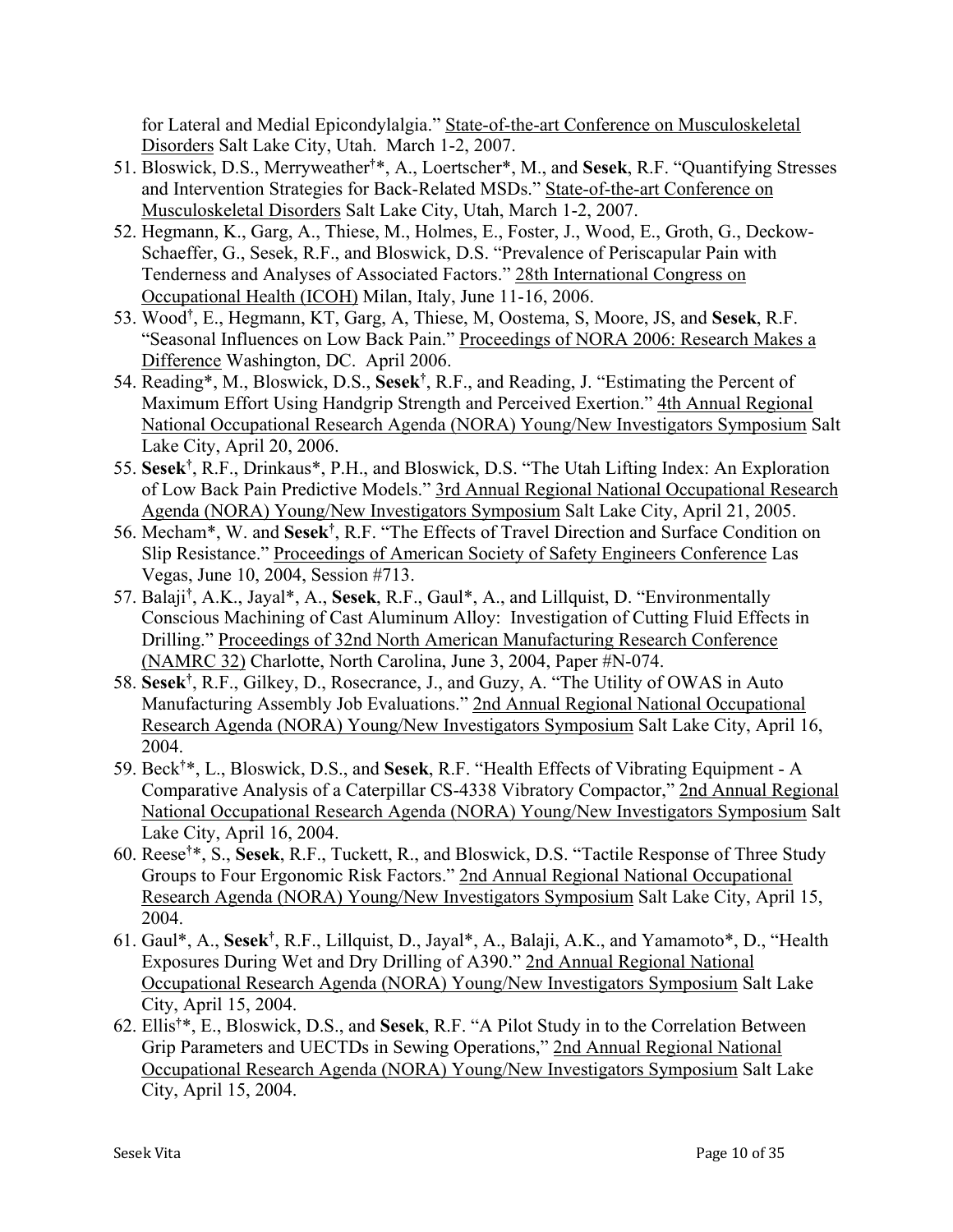- 63. Bloswick**†** , D.S., Hall-Counts, J., Reeve, G., Joseph, B.S., **Sesek**, R.F., Walton, R. Drinkaus\*, P.H., and Schwartz, S. "An Ergonomic Survey Tool for Industrial Operations." 15th Triennial Congress of the International Ergonomics Association Seoul, Korea, August 2003.
- 64. **Sesek†** , R.F., Drinkaus\*, P.H., Bloswick, D.S., and Gilkey, D. "Application of the NIOSH Revised Lifting Equation to One-handed Lifting Tasks." 1st Annual Regional National Occupational Research Agenda (NORA) Young/New Investigators Symposium Salt Lake City, June 13, 2003.
- 65. Yamamoto**†** \*, D., **Sesek**, R.F., Lillquist, D., Balaji, A.K., and Jayal\*, A. "Respirable Silica Exposures During Dry Machining of Aluminum-Silicon Alloys.", 1st Annual Regional National Occupational Research Agenda (NORA) Young/New Investigators Symposium Salt Lake City, June 13, 2003.
- 66. Mecham\*, W., and **Sesek†** , R.F. "The Effects of Floor Wear on Slip Resistance Measurements: A Pilot Study." 1st Annual Regional National Occupational Research Agenda (NORA) Young/New Investigators Symposium Salt Lake City, June 12, 2003.
- 67. Reese**†** \*, S., **Sesek**, R.F., Tuckett, R., and Bloswick, D.S. "Measuring the Effects of Ergonomic Risk Factors on Tactile Sensation." 1st Annual Regional National Occupational Research Agenda (NORA) Young/New Investigators Symposium Salt Lake City, June 12, 2003.
- 68. Gilkey**†** , D., Keefe, T., Bigelow, P., Herron, R., Duvall, K., Hautaluoma, J., and **Sesek**, R.F. "Occupational Low Back Pain in Residential Carpenters: OWAS Categories and Forces of Compression and Shear." 1st Annual Regional National Occupational Research Agenda (NORA) Young/New Investigators Symposium Salt Lake City, June 12, 2003.
- 69. **Sesek†** , R.F., Tuckett, R., Bloswick, D.S., and Khalighi\*, M. "Prolonged Provocative Wrist Flexion as an Improved Method for Carpal Tunnel Syndrome Screening." 1st Annual Regional National Occupational Research Agenda (NORA) Young/New Investigators Symposium Salt Lake City, June 12, 2003.
- 70. West**†** \*, G., Bloswick, D.S., and **Sesek**, R.F. "Biomechanical and Psychophysical Aspects of Handwheel Turning.", 1st Annual Regional National Occupational Research Agenda (NORA) Young/New Investigators Symposium Salt Lake City, June 12, 2003.
- 71. Drinkaus**†** \*, P.H., **Sesek**, R.F., Bloswick, D.S., Mann, C., and Bernard, T. "The Hand Activity Level: Using Task Level Outputs to Evaluate Job Risk." 1st Annual Regional National Occupational Research Agenda (NORA) Young/New Investigators Symposium Salt Lake City, June 12, 2003.
- 72. Drinkaus**†** \*, P.H., Bloswick, D.S., **Sesek**, R.F., Mann, C., and Bernard, T. "The Strain Index: Using Task Level Outputs to Evaluate Job Risk." 1st Annual Regional National Occupational Research Agenda (NORA) Young/New Investigators Symposium Salt Lake City, June 12, 2003.

## **Other Publications (non-peer reviewed)** (\*indicates supervised student authorship)

1. Gallagher, S., Schall Jr., M.C., **Sesek**, R.F., and Davis, G.A. "Motion Capture of Critical Populations for Vehicle Ingress/Egress." Final Technical Report, HATCI, Ann Arbor, MI. December, 2015.

## **Conference Presentations** (\*indicates supervised student authorship)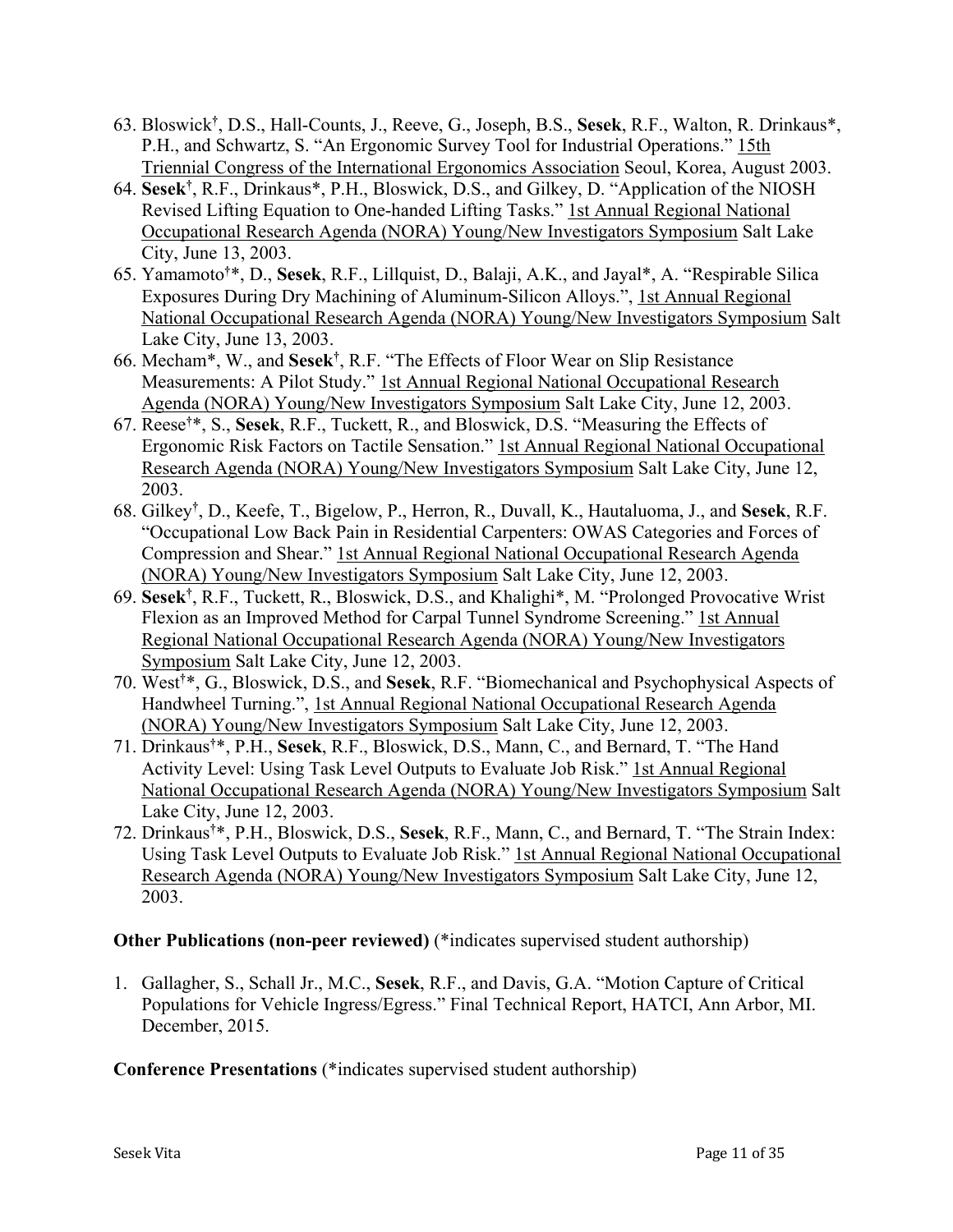- 1. Haight, J., **Sesek**, R.F., Castillo, D., Schall Jr., M.C., Gesinger, S. (Accepted). "Automation and its Impact on Safety and Health of the Workforce." Safety 2020: the American Society of Safety Professionals' Professional Development Conference. Orlando, FL. Lecture Panelist. June 23–25, 2020.
- 2. Bandekar, A., **Sesek**, R.F., Drinkaus, P.H., Liu, J., Gallagher, S., and Harris, G. "Using Machine Learning (ML) to Explore Associations Between Multiple Risk Factors and Workrelated Musculoskeletal Disorders (WMSDs)." 18th Annual Regional National Occupational Research Agenda (NORA) Young/New Investigators Symposium Salt Lake City, April 17, 2020.
- 3. Nageswaran, S., Davis, G.A., Abulhassan, Y., **Sesek**, R.F., Gallagher, S., Schall Jr., M.C. "Implications of a Lift-Lever Buckle on School Bus Emergency Evacuation." 18th Annual Regional National Occupational Research Agenda (NORA) Young/New Investigators Symposium Salt Lake City, April 17, 2020.
- 4. **Sesek**, R.F. "Empirical Ergonomics: Life Doesn't Give You Lemons You Make Them." Institute of Industrial and Systems Engineers (IISE) Southeastern Regional Conference. Auburn, AL February 15, 2020.
- 5. **Sesek**, R.F. "Practical Ergonomics Training and Evaluation." 20th Annual Public Employees Safety Council of Alabama (PESCA) Conference Montgomery, AL October 17, 2019.
- 6. Mehdizadeh, A., Vinel, A., Hu, Q., Schall Jr., M.C., Gallagher S., **Sesek**, R.F. "Job Rotation and Work-related Musculoskeletal Disorders: A Fatigue-Failure Perspective." 4th annual Academic Research Colloquium (ARC). Dayton, OH. September 10-12, 2019.
- 7. **Sesek**, R.F. "Next Generation Ergonomic Assessment Tools." Presented at Millersville University. September 4, 2019.
- 8. Badawy\*, M, Schall Jr., MC, Zabala, M., Coker, J., **Sesek,** R.F., Gallagher, S., Davis, G.A. "Trunk Kinetics and Kinematics among Obese and Older Individuals during One-handed Carrying". XXVII Congress of the International Society of Biomechanics held in conjunction with the 43rd Annual Meeting of the American Society of Biomechanics. Calgary, Alberta, CAN July 31- August 4, 2019.
- 9. **Sesek**, R.F. and Thomas, R.E. "Understanding Generation Z The Newest Workforce Population." Presented at Lagrange/Troup County Chamber of Commerce. June 28, 2019.
- 10. **Sesek**, R.F. "Human Factors and Usability in Marketing." Presented in "Economic Sciences II" course at the University of Applied Sciences Wurzburg-Schweinfurt (FHWS). Schweinfurt, Germany. June 25 & 26, 2019.
- 11. **Sesek**, R.F. and Thomas, R.E. "Understanding Generation Z The Newest Workforce Population." Presented at ORCHSE Strategies Occupational Safety and Health Group Corporate Health Directors Network Joint Meeting. May 9, 2019. Washington, D.C.
- 12. Zhang\*, X., Schall, Jr., M.C., **Sesek,** R.F. "Perceived Barriers of Using Wearable Sensors among Industrial Workers in the Internet of Things Architecture." Southeast Regional Research Symposium. Tampa, FL. April 4-5, 2019.
- 13. Sesek, R.M. and **Sesek**, R. F. "Workshop on Invention, Creativity, and Capturing Intellectual Property." 4/2/19. Auburn, Alabama.
- 14. **Sesek**, R.F., Schulz, M., Youngblood, N.E., and Sesek, R. M. "Workshop on Faculty Collaboration Among Faculty Across Disciplines." 4/2/19. Auburn, Alabama.
- 15. **Sesek**, R.F. and Thomas, R.E. "Training "Generation Z" Students and Employees: It Can be Done!" presented at 2019 Applied Ergonomics Conference. 3/28/19. New Orleans, Louisiana.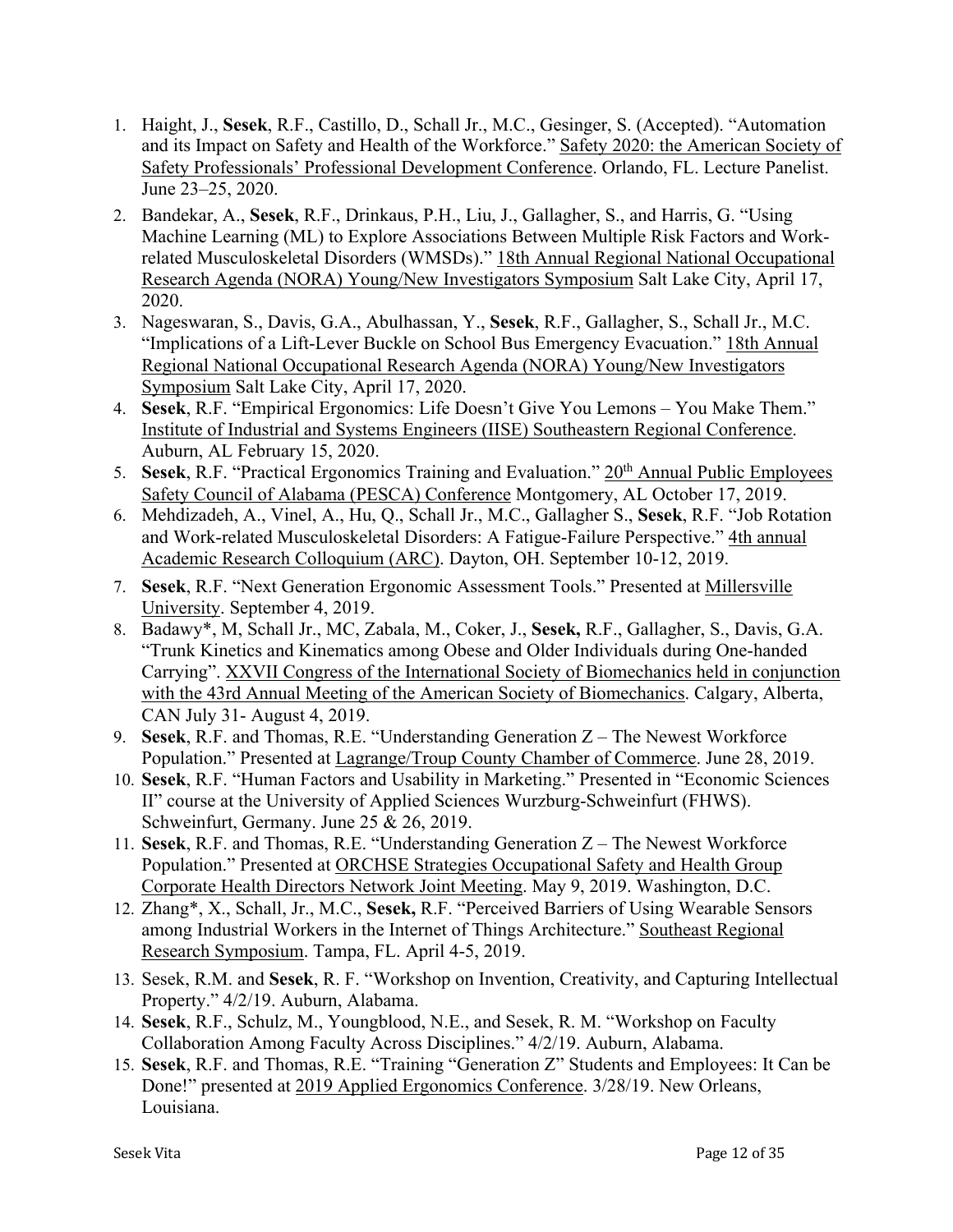- 16. Schall Jr., M.C., Bevly, D., Davis, G.A., Gallagher, S., **Sesek**, R.F. and Zabala, M.E. "Operator 4.0: Collaborative Research to Improve Worker Performance and Safety During the 4th Industrial Revolution." Presented at This is Research: Faculty Symposium. Auburn, Alabama. 10/23/18.
- 17. Schall Jr., M.C., Gallagher, S., **Sesek**, R.F., Huangfu\*, R., Davis, G.A. "Musculoskeletal Disorders as a Fatigue Failure Process: A New Foundation for Risk Assessment: Workshop and Short Course - Musculoskeletal Disorders." Presentations included "Evidence and Implications," "A New Low Back Exposure Assessment Tool," "The Distal Upper Extremity Tool (DUET)," "Collecting and Assessing Job Related Data," "Assessment of Job Rotation Effects for Lifting Jobs Using Fatigue Failure Analysis," and "Future Research Needs." Presented at 20th Congress International Ergonomics Association. Florence, Italy. August 26-30, 2018.
- 18. Barim\*, M., **Sesek**, R.F., Capanoglu\*, F., Gallagher, S., Schall Jr., M.C., Davis, G.A. "Evaluating the Reliability of MRI-derived Biomechanically-relevant measures." Presented at 20th Congress International Ergonomics Association. August 26-30, 2018. Florence, Italy. DOI: 10.1007/978-3-319-96083-8\_89.
- 19. Huangfu\*, Gallagher, S., R., **Sesek**, R.F., Schall Jr., M.C., Davis, G.A. "Evaluating the Effectiveness of Estimating Cumulative Loading Using Linear Integration Method." Presented at 20th Congress International Ergonomics Association. August 26-30, 2018. Florence, Italy. DOI: 10.1007/978-3-319-96083-8\_38.
- 20. Barim\*, M., **Sesek**, R.F., Capanoglu\*, F., Sun\*, W., Gallagher, S., Schall Jr., M.C., Davis, G.A. "Quantifying Vertebral Endplate Degeneration Using the Concavity Index." Presented at 20th Congress International Ergonomics Association. August 26-30, 2018. Florence, Italy. DOI: 10.1007/978-3-319-96083-8\_88.
- 21. Barim\*, M., **Sesek**, R.F., Capanoglu\*, F., Gallagher, S., Schall Jr., M.C., Davis, G.A. "Can the Revised NIOSH Lifting Equation be Improved by Incorporating Personal Characteristics?" Presented at 20th Congress International Ergonomics Association. August 26-30, 2018. Florence, Italy. DOI: 10.1007/978-3-319-96083-8\_73.
- 22. Badawy, M., Schall Jr, M.C., Coker, J., Sesek, R.F., Davis, G.A., Zabala, M.E., Gallagher, S. "Effect of Obesity on Trunk Muscle Activity During One-handed Carrying." Presented at 42nd Annual Meeting of the American Society of Biomechanics. August 8-11, 2018, Rochester, MN.
- 23. **Sesek**, R.F., Gallagher, S., Schall, Jr., M.C., Huangfu\*, R., Davis, G.A., and Garnett, R. "A New Understanding of MSD Injuries and the Associated New Tools for Assessing Ergonomic Risk." Presented at ORCHSE Strategies Occupational Safety and Health Group Corporate Health Directors Network Joint Meeting. August 8, 2018. Washington, D.C.
- 24. Callender, A., Abulhassan, Y., Davis, G.A., **Sesek**, R.F., Gallagher, S., Schall Jr., M.C. "Children's Cognitive Abilities to Understand Emergency Instructions in a Rolled over School Bus." Presented at Annual Meeting of the Association for Psychological Science. May 24-27, 2018. San Francisco, CA.
- 25. **Sesek**, R.F., Gallagher, S., Schall, Jr., M.C., Huangfu\*, R., Davis, G.A., and Garnett, R. "A New Understanding of MSD Injuries and the Associated New Tools for Assessing Ergonomic Risk." Presented at ORCHSE Strategies Western Occupational Safety & Health Group. May 15, 2018. Newport Beach, CA.
- 26. Lusk\*, C., Zhang\*, X., Badawy\*, M., Cressman\*, S., **Sesek**, R.F., Redden, L., Pascoe, D., Schall Jr., M.C. "Aluminet: Investigating a Potential Intervention for Preventing Heat-related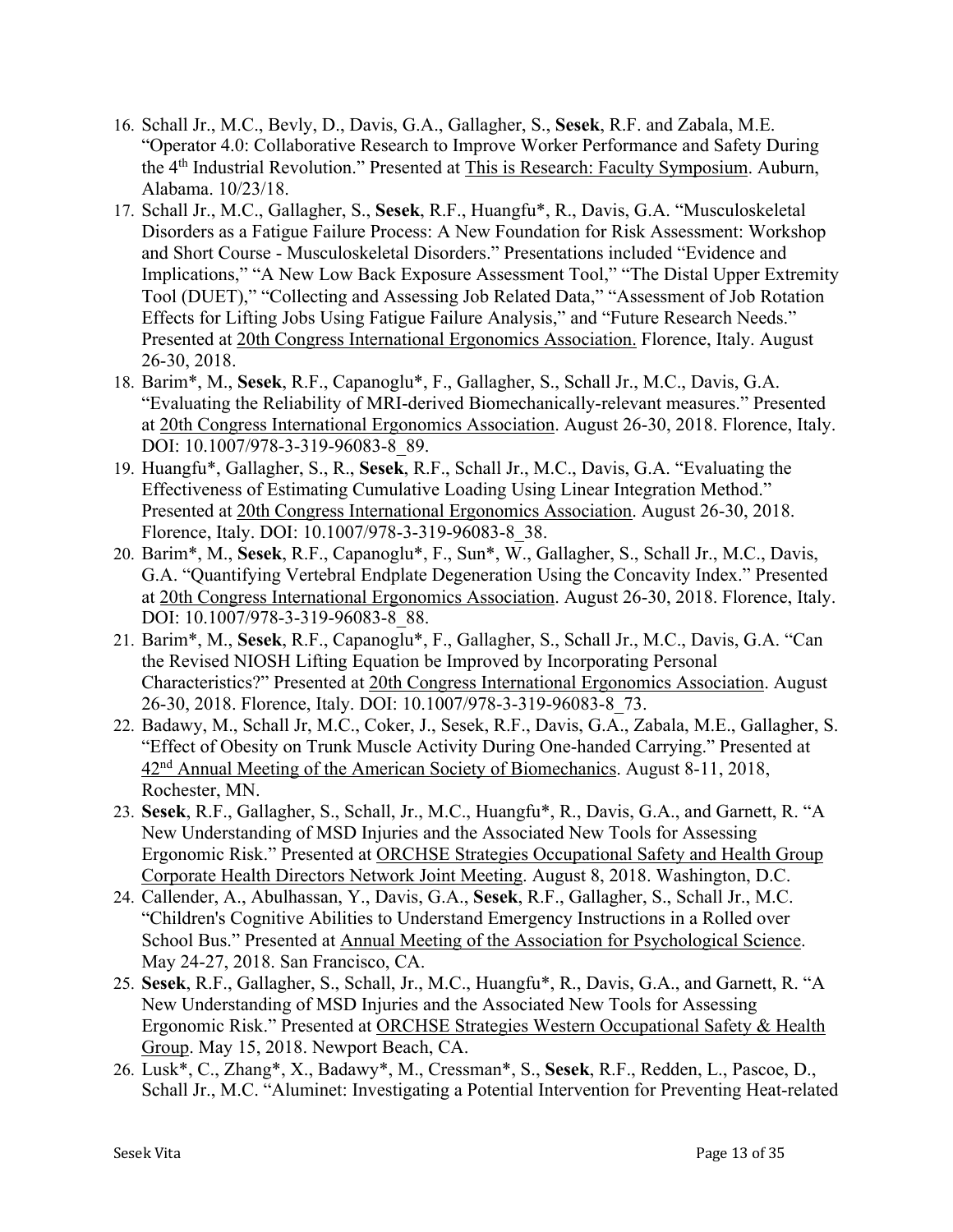Illness Among Construction Workers." presented at 7th Annual Southeastern States Occupational Network (SouthON) Meeting. April 5-6, 2018. Savannah, GA.

- 27. Badawy\*, M., Schall Jr., M.C., Gallagher, S., **Sesek**, R.F., Davis, G.A. "How much load should young adult obese males carry in one hand?" presented at 2018 Deep South Center for Occupational Health and Safety Research Symposium. April 3-4, 2018. Savannah, GA.
- 28. **Sesek**, R.F., Thomas, R.E., Salar\*, M., Capanoglu\*, M.F., Garner\*, A., Devall, T., and Zhang\*, X. "Generation Z: Insights for Our Youngest Students and Employees." presented at 2018 Applied Ergonomics Conference. March 26-29, 2018. Atlanta, GA.
- 29. Cavuoto, L., Schall Jr., M.C., **Sesek**, R.F. "Understanding the potential uses of and barriers to adoption of wearable technology in the workplace." presented at 2018 Applied Ergonomics Conference. March 26-29, 2018. Atlanta, GA.
- 30. Badawy\*, M., Schall Jr., M.C., Gallagher, S., **Sesek**, R.F., Davis, G.A. "One-handed carrying in the workplace: A systematic review of the literature." presented at 2018 Applied Ergonomics Conference. March 26-29, 2018. Atlanta, GA.
- 31. **Sesek**, R.F. and Thomas, R.E. "Understanding Generation Z and How to Improve Your Safety Training." presented at Auburn University Risk Management Quarterly Professional Development Training. February 13, 2018.
- 32. **Sesek**, R.F. and Thomas, R.E. "Are You Ready for Generation Z?" presented at American Society of Safety Engineers East Alabama Section Meeting. October 27, 2017.
- 33. **Sesek**, R.F, Gallgher, S., Schall, M., and Davis, G.A. "Musculoskeletal Risk Assessment Using Fatigue Failure Methods and Increased Personalization." 4-hour workshop presented at 34th Annual Conference on Safety and Industrial Hygiene (invited). Salt Lake City, Utah. October 11, 2017.
- 34. Zhang\*, X., Schall Jr., M.C., **Sesek**, R.F., Gallagher, S., Michel, J.S. "Burnout and its Association with Musculoskeletal Pain among Primary Care Providers." Proceedings of the Human Factors and Ergonomics Society 61st Annual Meeting. 2017, October 9-13; Austin, TX. (pp. 1010-1014). DOI: 10.1177/1541931213601735.
- 35. Schall Jr., M.C., Granzow\*, R.F., Smidt, M., **Sesek**, R.F., Gallagher, S., Davis, G.A. "Applying Wearable Sensors to Characterize Exposures to Ergonomic Hazards among Alabama Forestry Workers." Presented at This is Research: Faculty Symposium. September 22, 2017. Auburn, AL.
- 36. Pentikis\*, J., Salar\*, M., Capanoglu\*, and **Sesek**, R.F., "One-handed and Asymmetric Lifting Assessment." presented at American Society of Safety Engineers Conference. Denver, CO, June 20, 2017.
- 37. Schall Jr., M.C., Cavuoto, L., and **Sesek**, R.F. "Perceived Barriers to the Adoption of Wearable Technologies in the Workplace." presented at **ErgoX 2017** (invited). Tampa, FL. June 19-21, 2017.
- 38. Gallagher, S., Schall Jr., M.C., **Sesek**, R.F., and Huangfu\*, R. "Job Rotation to Prevent Back Pain: Help or Hindrance?" presented at **ErgoX 2017**. Tampa, FL. June 19-21, 2017.
- 39. Gallagher, S., **Sesek**, R.F., Schall Jr., M.C**.**, Huangfu\*, R. "The LiFFT Tool: A practitionerfriendly risk assessment tool to assess the risk of low back pain." Presented at American Industrial Hygiene Conference and Exposition (AIHce). Seattle, WA. June 3-5, 2017.
- 40. Schall, Jr., M.C., Gallagher, S., Huangfu\*, R. and **Sesek**, R.F., "LiFFT: A New Application for Assessing Cumulative Low Back Risk in the Workplace." Presented at IISE Annual Conference and Expo: Safety, Human Factors, and Ergonomics (SHFE) Invited Lecture Panel. Pittsburgh, PA. May 20-23, 2017.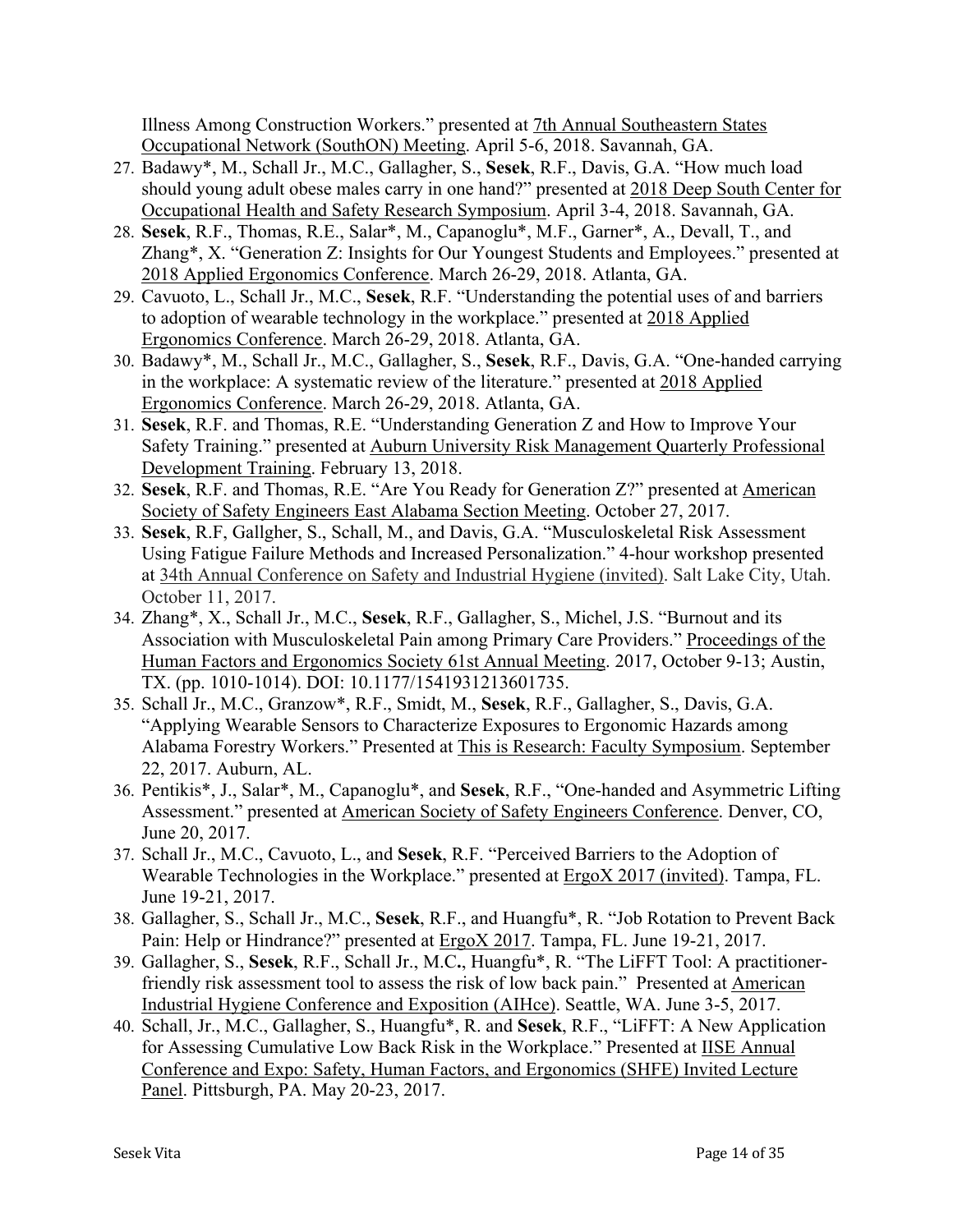- 41. **Sesek**, R.F., Devall, T., and Bandekar\*, A. "Respect for People and Continuous Improvement: The Foundation for both Lean Engineering and Occupational Safety and Health." presented at Georgia Chapter AIHA Quarterly Meeting (invited). Atlanta, GA. May 4, 2017.
- 42. Salar\*, M., Capanoglu\*, M.F., Bandekar\*, A., and **Sesek**, R.F. "What is the True Cost of Low-Noise Air Nozzles?" Poster presented at the Deep South Center for Occupational Health and Safety Dillon-Carnahan Research Symposium. Opelika, Alabama. March 31, 2017. (3rd Place Overall at Symposium.
- 43. **Sesek**, R.F. and Devall, T. "Occupational Safety and Health in a Lean Production Environment." presented at Emerging Issues in Occupational Safety and Health. Opelika, AL. March 30, 2017.
- 44. **Sesek**, R.F. and Devall, T. "Jidolka is Built on a Foundation of Human Factors." Universidad Catolica Del-Norte, Coquimbo, Chile. January 3, 2017.
- 45. Gallagher, S., Schall Jr., M.C., Sesek, R.F., Thomas, R.E., and Davis, G.A. "Cutting Edge Ergonomics." 8-hour Workshop. Auburn, AL. December 12, 2016.
- 46. **Sesek**, R.F., "Human Factors Engineering Short Course." 2-day Course in Hobbs, New Mexico, for URENCO Inc. October 19 & 20, 2016.
- 47. **Sesek**, R.F. "Personalizing Ergonomics." presented at This is Research. Faculty Symposium 2016. Auburn University, September 16, 2016.
- 48. Thomas, R.E. and **Sesek**, R.F. "The Value of Listening to Our Students." presented at This is Research. Faculty Symposium 2016, Auburn University, September 16, 2016.
- 49. Huangfu\*, R., Davis, G.A., Abulhassan\*, Y., Schall Jr., M.C., Sesek, R.F., Gallagher, S. "Quantifying stairwell evacuation times." Presented at This is Research. Student Symposium 2016. April 12-13, 2016. Auburn, AL.
- 50. **Sesek**, R.F., Gallagher, S., Schall Jr., M.C., Thomas, R.E., and Davis, G.A. "How to Apply Ergo Principles in the Real World." 8-hour Workshop. Auburn, AL. August 8, 2016.
- 51. Salar\*, M., **Sesek**, R.F., Schall, M.C., and Capanoglu\*, M.F. "The Concavity Index: A Novel Approach for Quantifying Intervertebral Disc Degeneration." presented at 9th International Scientific Conference on the Prevention of Work-Related Musculoskeletal Disorders (PREMUS), Toronto, Canada. June 22, 2016.
- 52. Schall, M. C., Davis, G.A., Huangfu\*, R., Sesek, R.F., and Gallagher, S., "Smoke hood design considerations for stairwell evacuation." presented at 4th Annual International Conference on Industrial, Systems, and Design Engineering, Athens, Greece. June, 2016.
- 53. **Sesek**, R.F. and Salar\*, M. "Engineers and Designing for Safety and Ergonomics." presented at Charlotte Safety School Annual Conference Charlotte, NC. April 21, 2016.
- 54. **Sesek**, R.F., Davis, G.A., and Salar\*, M. "Risk Assessment and Management: A Hands-on Approach Using a Case Study." presented at Charlotte Safety School Annual Conference Charlotte, NC. April 21, 2016.
- 55. Abulhassan\*, Y., Davis, G.A., **Sesek**, R.F., Gallagher, S., and Schall Jr., M.C. "Impact of School Bus Post-Accident Orientation on Egress through the Rear Emergency Exit." 14th Annual Regional National Occupational Research Agenda (NORA) Young/New Investigators Symposium Salt Lake City, April 14-15, 2016.
- 56. Huangfu\*, R., Davis, G.A., Abulhassan, Y., Schall Jr., M.C., **Sesek**, R. and Gallagher, S., "Quantifying Stairwell Evacuation Times." presented at This is Research: Student Symposium, Auburn, AL. April 12-13, 2016.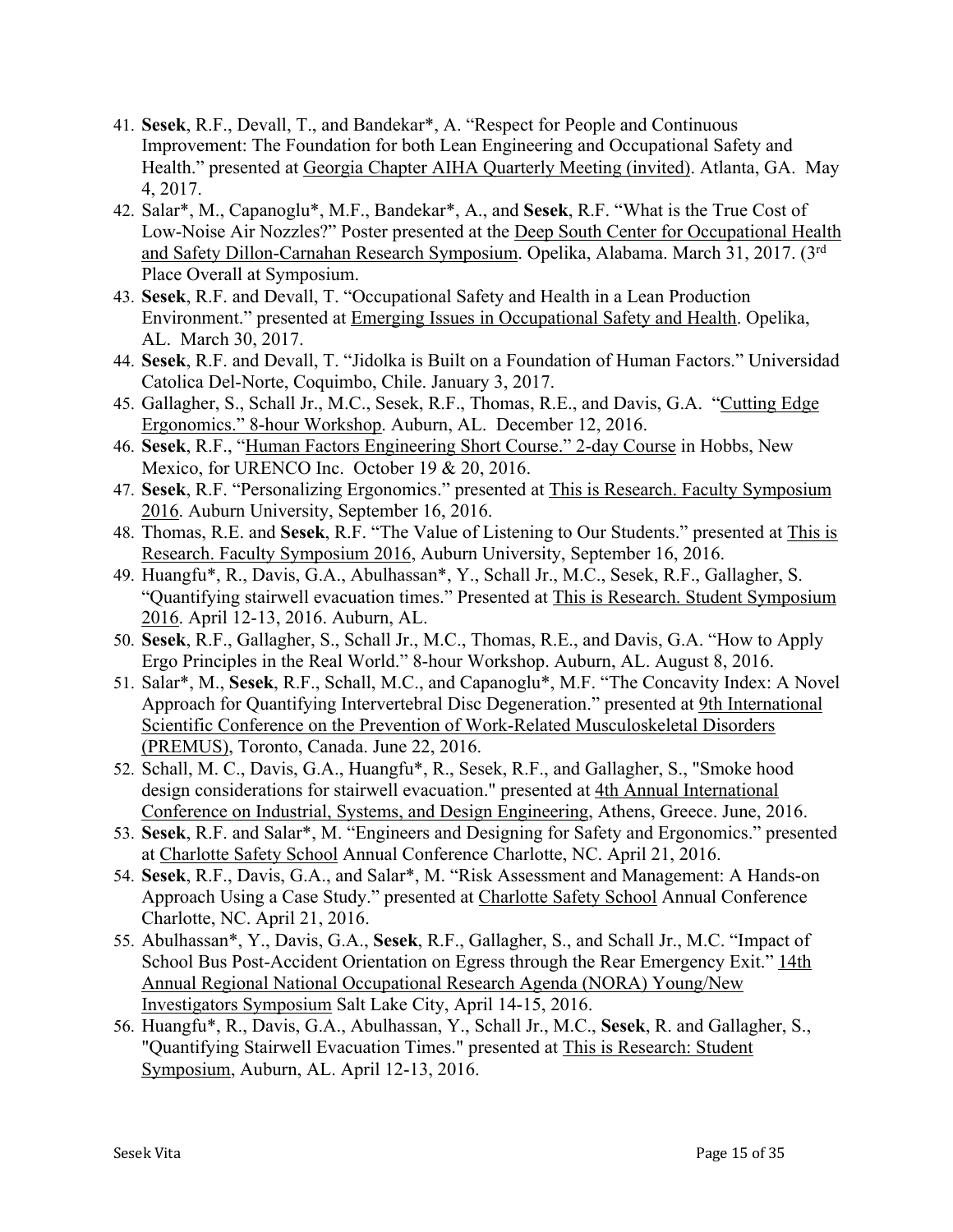- 57. Schall, M. C., Granzow\*, R., Gallagher, S., **Sesek**, R.F., Huangfu\*, R., and Davis, G.A., "Strategies for Vehicle Ingress/Egress: Aging and Obese Populations." presented at 5th Annual Southeastern States Occupational Network (SouthON) Meeting, New Orleans, LA. March, 2016.
- 58. Schall Jr., M.C., Huangfu\*, R., Granzow\*, R., Su\*, S., Huang\*, Z., Gallagher, S., **Sesek**, R.F., Davis, G.A. (2015). "Motion capture of critical populations for vehicle ingress and egress." Auburn University College of Engineering Graduate Research Showcase. October 22, 2015. Auburn, AL. (Awarded Best in Industrial and Systems Engineering)
- 59. **Sesek**, R.F. "Applied Usability: Maximizing the utility of your products and processes." 4 hour workshop. Sharing Safety Strategies: A Workshop for International Safety Exchange Izmir, Turkey. July 2, 2015.
- 60. Davis, G.A., **Sesek**, R.F., Salar\*, M., "Risk Assessment of a Publicly Accessible Commercial Machine." presented at Sharing Safety Strategies: A Workshop for International Safety Exchange. Yasar University & Auburn University, Izmir, Turkey. July 2, 2015.
- 61. **Sesek**, R.F. and Devall, T.L. "Lean Safety Engineering." Presented at Sharing Safety Strategies: A Workshop for International Safety Exchange Izmir, Turkey. July 1, 2015.
- 62. Ketzler\*, J, Thomas, R., Gallagher, S., **Sesek**, R.F., and Seals, C. "A Proposed Mobile Application to Include Multiple Ergonomics Assessment Tools." Presented at AIHce Conference in Salt Lake City, UT. 2015.
- 63. **Sesek**, R.F., Devall, T.L., Megahed, F., Davis, G.A., Thomas. R.E., and Gallagher, S. "Research at the Speed of Industry: Integrating Research and Problem Solving into the Curriculum." Brouha Work Physiology Symposium Greenville, SC. April 30, 2015.
- 64. Devall, T., Megahed, F., Evans, J., and **Sesek**, R. "Integrating Experiential Learning into the Occupational Safety and Ergonomics Curriculum." 13th Annual Regional National Occupational Research Agenda (NORA) Young/New Investigators Symposium Salt Lake City, April 16, 2015.
- 65. **Sesek**, R.F., Devall, T., and Davis, G.A. "R2C2P: Translating Academic Theory to Practice with Classroom Experimentation." Deep South Center for Occupational Health and Safety Research Symposium Opelika, AL, April 10, 2015.
- 66. Cao\*, Li, Davis, G.A., Gallagher, S., and **Sesek**, R.F. "The Impact of Posture on Evacuation Speed." Deep South Center for Occupational Health and Safety Research Symposium Opelika, AL, April 10, 2015.
- 67. **Sesek**, R.F., Devall, T., Megahed, F., and Evans, J. "Teaching Human Factors & Ergonomics via the Tiger Motors Experiential Learning Lab." 18th Annual Applied Ergonomics Conference Nashville, TN, March 18, 2015.
- 68. Salar\*, M., **Sesek**, R.F., Capanoglu\*, M., Gungor\*, C., and Tang\*, R. "The Impact of Aging on Spinal Morphology." 18<sup>th</sup> Annual Applied Ergonomics Conference Nashville, TN, March 18, 2015.
- 69. Larson, N. and **Sesek**, R.F., Round Table Facilitators for "Case Studies in Ergonomics." 18th Annual Applied Ergonomics Conference Nashville, TN, March 18, 2015.
- 70. Pentikis\*, J., Salar\*, M., and **Sesek**, R.F. "Modeling Asymmetric Loads: A Pilot Test to Better Understand the Implications of One-Hand Lifting Tasks." 18th Annual Applied Ergonomics Conference Nashville, TN, March 17, 2015.
- 71. Ketzler\*, J., **Sesek**, R.F. "Available Ergonomic Assessment Tools and their Application." workshop 18<sup>th</sup> Annual Applied Ergonomics Conference Nashville, TN, March 16, 2015.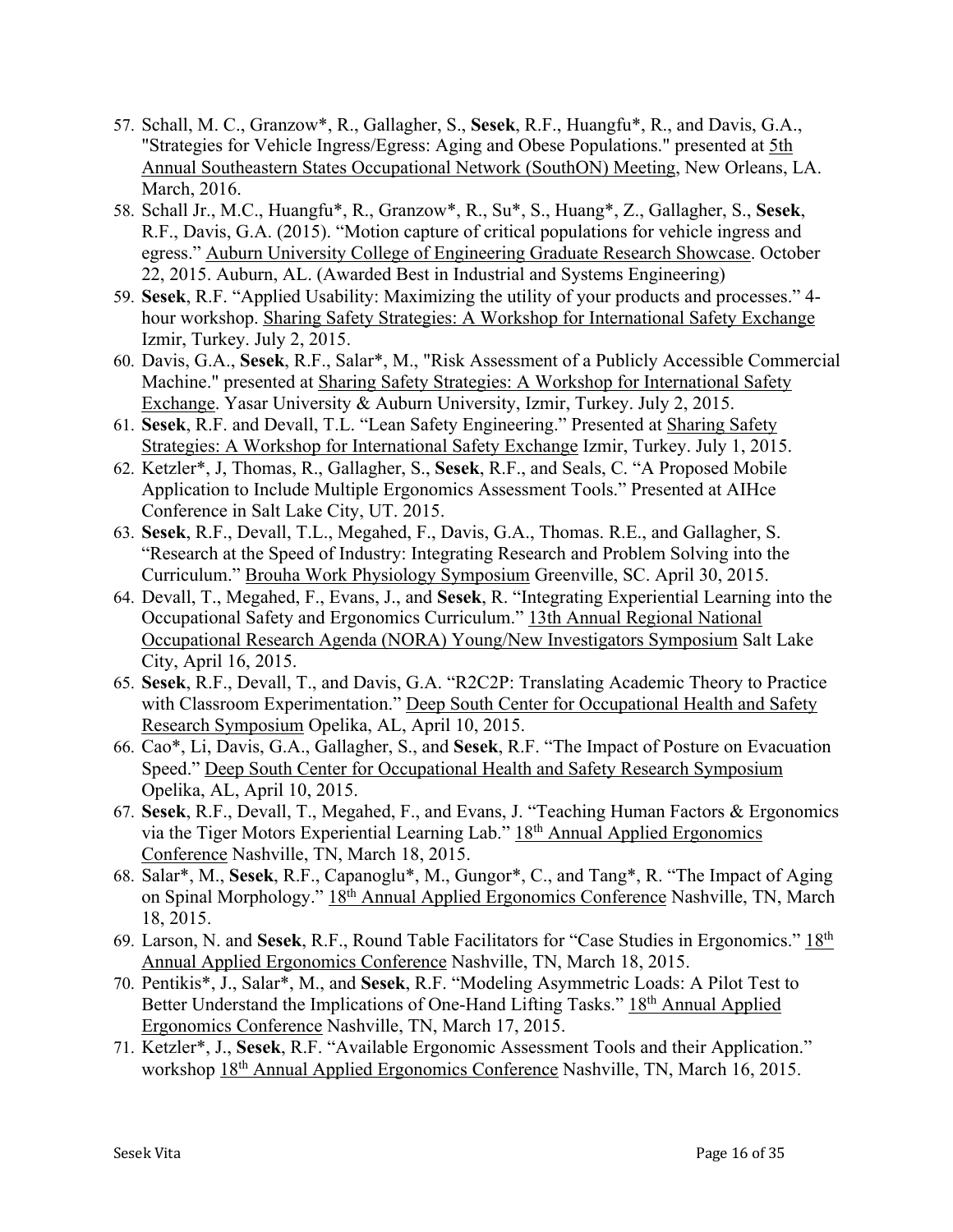- 72. Haynes\*, K., Sesek, R.F., and Davis, G.A. "Warning Symbol Methodology." presented at 18<sup>th</sup> Annual Applied Ergonomics Conference Nashville, TN March, 2015.
- 73. **Sesek**, R.F., Gallagher, S., Davis, G.A., and Thomas. R.E. "Occupational Safety and Ergonomics (OSE) at Auburn University." 1<sup>er</sup> Workshop Internacional de Ingenieria Aplicada Universidad Austral de Chile, Puerto Montt, January 9, 2015.
- 74. **Sesek,** R.F., Invited Keynote Presentation: "Human Factors 'vs.' Ergonomics." 2014 Gulfstream Corporate Ergonomics Symposium and Ergo Fair Savannah, GA, October 28, 2014.
- 75. Pentikis\*, J., Tang\*, R., Salar\*, M., **Sesek**, R.F., Gungor\*, C., and Foreman, K. "Modeling Asymmetric Loads: Impacts on Lumbar Loading and Ramifications for One-handed Lifting." 12th Annual Regional National Occupational Research Agenda (NORA) Young/New Investigators Symposium, Salt Lake City, April 17, 2014.
- 76. **Sesek**, R.F., Davis, G.A., Gallagher, S., Thomas, R.E., and Tang\*, R. "Human Factors Engineering." 2-Day Workshop. Auburn, AL. December, 2013.
- 77. Gallagher, S., Thomas, R.E., **Sesek**, R.F., Davis, G.A., and Tang\*, R. "Ergonomics." 2-Day Workshop. Auburn, AL. December, 2013.
- 78. Blackwell\*, T., Thomas. R.E., **Sesek**, R.F. "A Case Study of Utility Workers' Perceptions of Ergonomic Assessment Tools in the AIHA Toolkit." AIHce2013 Montreal, Canada, May, 2013.
- 79. **Sesek**, R.F., Tang\*, R., Gungor\*, C., and Foreman, K.B. "Improved Risk Estimation Using Subject Specifics." Brouha Work Physiology Symposium Savannah, GA. April 23, 2013.
- 80. **Sesek**, R.F., Tang\*, R., Gungor\*, C., and Foreman, K.B. "Personalizing Ergonomic Evaluations: Using MRI to Improve Risk Assessment." Deep South Center for Occupational Health and Safety Research Symposium Opelika, AL. April 11, 2013. Awarded "Best Dillon-Carnahan Research Presentation."
- 81. **Sesek**, R.F., and Thomas, R.E., "Systems Approach to Ergonomics." Southern Company Corporate Safety Meetings (invited) Birmingham, AL on January 8, 2013 and Atlanta, GA on January 11, 2013.
- 82. **Sesek**, R.F. Key Note Presentation. "The Biomechanical Cost of Extra Weight: Obesity's Big Impact." Gulfstream Aerospace Physician's Advisory Board (invited) Savannah, GA, July 17, 2012.
- 83. **Sesek**, R.F. "Body Mechanics for Industrial Settings." Southern Nuclear Fleet Safety Symposium (invited) Opelika, AL, July 11, 2012.
- 84. **Sesek**, R.F., Tang\*, R., Gungor\*, C., and Foreman, K.B. "Personalizing Ergonomic Evaluations: Using MRI to Improve the Predictive Validity of Biomechanical Models." 50<sup>th</sup> meeting of the Lucien Brouha Work Physiology Symposium Auburn, AL, April 26, 2012.
- 85. **Sesek**, R.F. "Juncture of Industry and Research: Collaborations Between Industry & Academia." 50th meeting of the Lucien Brouha Work Physiology Symposium Auburn, AL, April 25, 2012.
- 86. Tang\*, R., Gungor\*, C., **Sesek**, R.F., Foreman, K.B. "Improving the Estimation of Individual Lumbar Musculoskeletal Structures." 10th Annual Regional National Occupational Research Agenda (NORA) Young/New Investigators Symposium Salt Lake City, April 19, 2012.
- 87. **Sesek**, R.F., Wei\*, T., and Davis, G.A. "Modular Safety Training for Student Design Competition Teams." 10th Annual Regional National Occupational Research Agenda (NORA) Young/New Investigators Symposium Salt Lake City, April 19, 2012.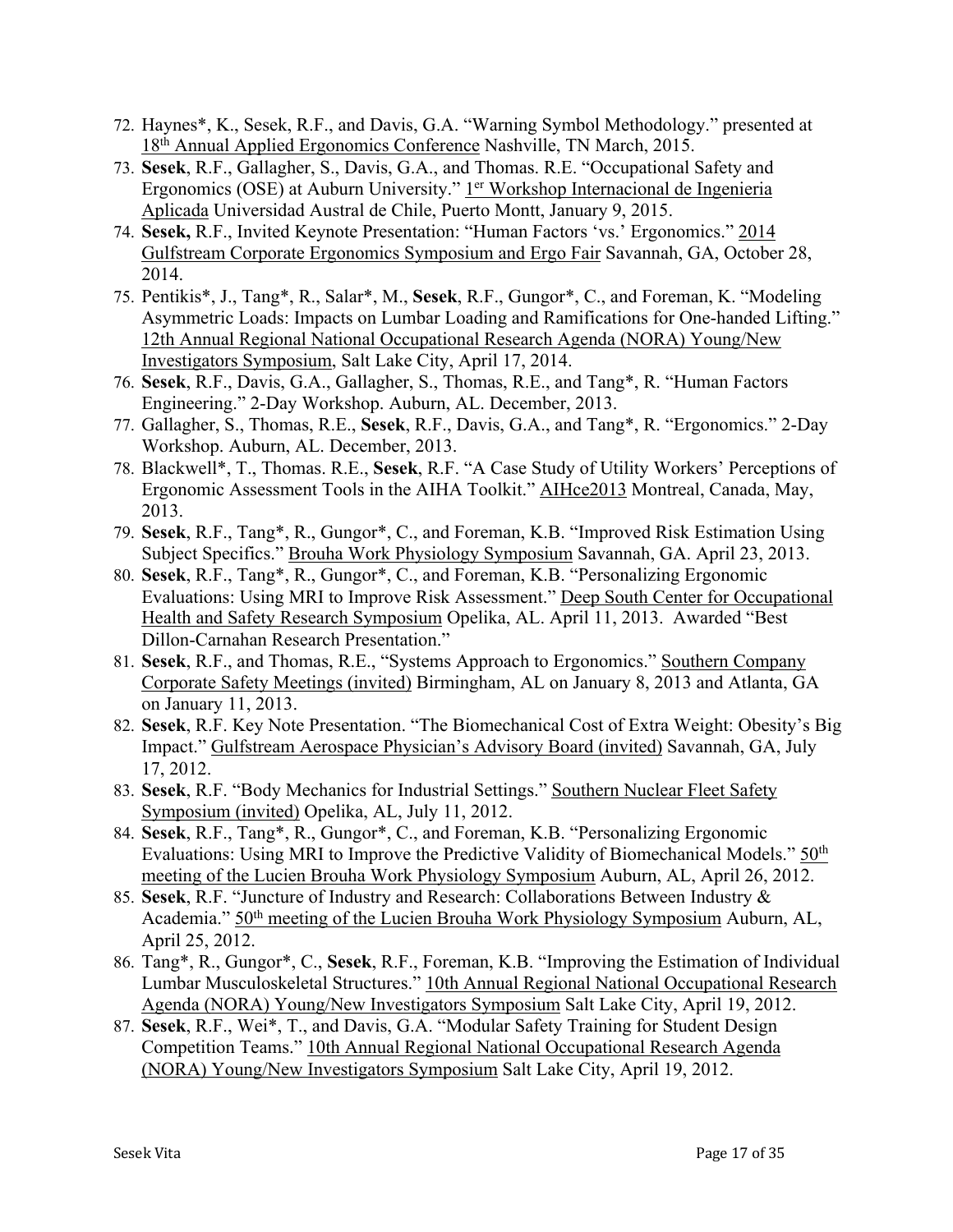- 88. **Sesek**, R.F., Davis, G.A. "Engaging OSH Students in Active Learning." American Society of Safety Engineers Conference Chicago, IL, June 13, 2011.
- 89. Blackwell\*, T., Thomas. R.E., Pearce\*, A., Snider\*, A., **Sesek**, R.F., and Gibson, S. "A Case Study of Proposed Enhancements to the AIHA Toolkit." AIHce2011 Portland, OR, May, 2011.
- 90. **Sesek**, R.F. and Davis, G.A. "Safe Lifting Guidelines." 12th Annual Public Employees Safety Council of Alabama (PESCA) Conference Clanton, AL, November 10, 2011.
- 91. **Sesek**, R.F. "The Effect of Aging and Obesity on Worker Performance." American Society of Safety Engineers East Alabama Section Meeting Auburn, AL, September 23, 2011.
- 92. **Sesek**, R.F. "Human Factors and Ergonomic Considerations in Material Handling." Material Handling Teachers Institute (MHTI) Auburn, AL, August 3, 2011.
- 93. **Sesek**, R.F. "Visualizing Innovative Uses of Technology and Devices for Engaging College Students in Active Learning: Effective Use of Props for Introducing and Reinforcing HF Topics." Human Factors and Ergonomics Society Annual Conference September 30, 2010.
- 94. **Sesek**, R.F. "Productivity and Human Factors are not Mutually Exclusive: How to have your cake and eat it too!" Workers' Compensation Educational Conference (65<sup>th</sup> Annual) and NIOSH ERC Regional Seminar and Research to Practice (R2P) Symposium (22nd Annual) August 17, 2010.
- 95. **Sesek**, R.F., Davis, G.A. and Park, W. "America's Changing Workforce: Anything but Lean." Emerging Issues in Occupational Safety and Health Destin Florida, June 23, 2010.
- 96. **Sesek**, R.F., Tang\*, R, Foreman, K.B., and Poulsen\*, R. "Estimating Low Back Pain Risk Using Disc Pressure." IERC Cancun, Mexico, June 8, 2010.
- 97. Piper, A., **Sesek,** R.F. and Watts, B. "Topics in Professional Ergonomics: Ergonomics You Can Use." 2-day Hands-on Workshop Greenville, SC, May 12-13, 2010.
- 98. Tang\*, R., **Sesek**, R.F., and Poulsen\*, R. "Modifying Risk Estimates for Low Back Pain Based on Disc Pressure." 8th Annual Regional National Occupational Research Agenda (NORA) Young/New Investigators Symposium Salt Lake City, April 15, 2010.
- 99. **Sesek**, R.F. and Davis, G.A. "How Ergo/Safety Practitioners determine which Portions of Tasks are Limiting or Potentially Injurious." Alabama Automotive Manufacturers Association Meeting Opelika, AL, 2/18/2010.
- 100. Dansie\*, C., **Sesek**, R.F., and Bloswick, D.S. "Using an Intelligent System to Combine Multiple Ergonomic Analytical Tool Outcomes into a Single Risk Assessment." 7th Annual Regional National Occupational Research Agenda (NORA) Young/New Investigators Symposium Salt Lake City, April 17, 2009.
- 101. Poulsen\*, R. and **Sesek**, R.F. "A Novel Model for Predicting Carpal Tunnel Syndrome and Abnormal Nerve Conduction." 7th Annual Regional National Occupational Research Agenda (NORA) Young/New Investigators Symposium Salt Lake City, April 16, 2009.
- 102. Adams\*, B., Jakka\*, P., Bodiga\*, U., and **Sesek**, R.F. "Improvements to Inter-Rater Reliability Resulting from Increased Usability of Data Collection Methods: An Improved Utah Analyzer." 6th Annual Regional National Occupational Research Agenda (NORA) Young/New Investigators Symposium Salt Lake City, April 17, 2008.
- 103. Silverstein B, Bao S, Fan Z, Smith C, Spielholz P, Howard N, Bonauto D, Garg A, Kapellusch J, Hegmann K.T., Thiese M., Bloswick D.S., **Sesek** R.F., and Viikari-Juntura E. "Upper Extremity Musculoskeletal Disorders: Two Prospective Cohort Study Designs." 6th International Scientific Conference on Prevention of Work-Related Musculoskeletal Disorders (PREMUS) Boston, MA, August 29, 2007.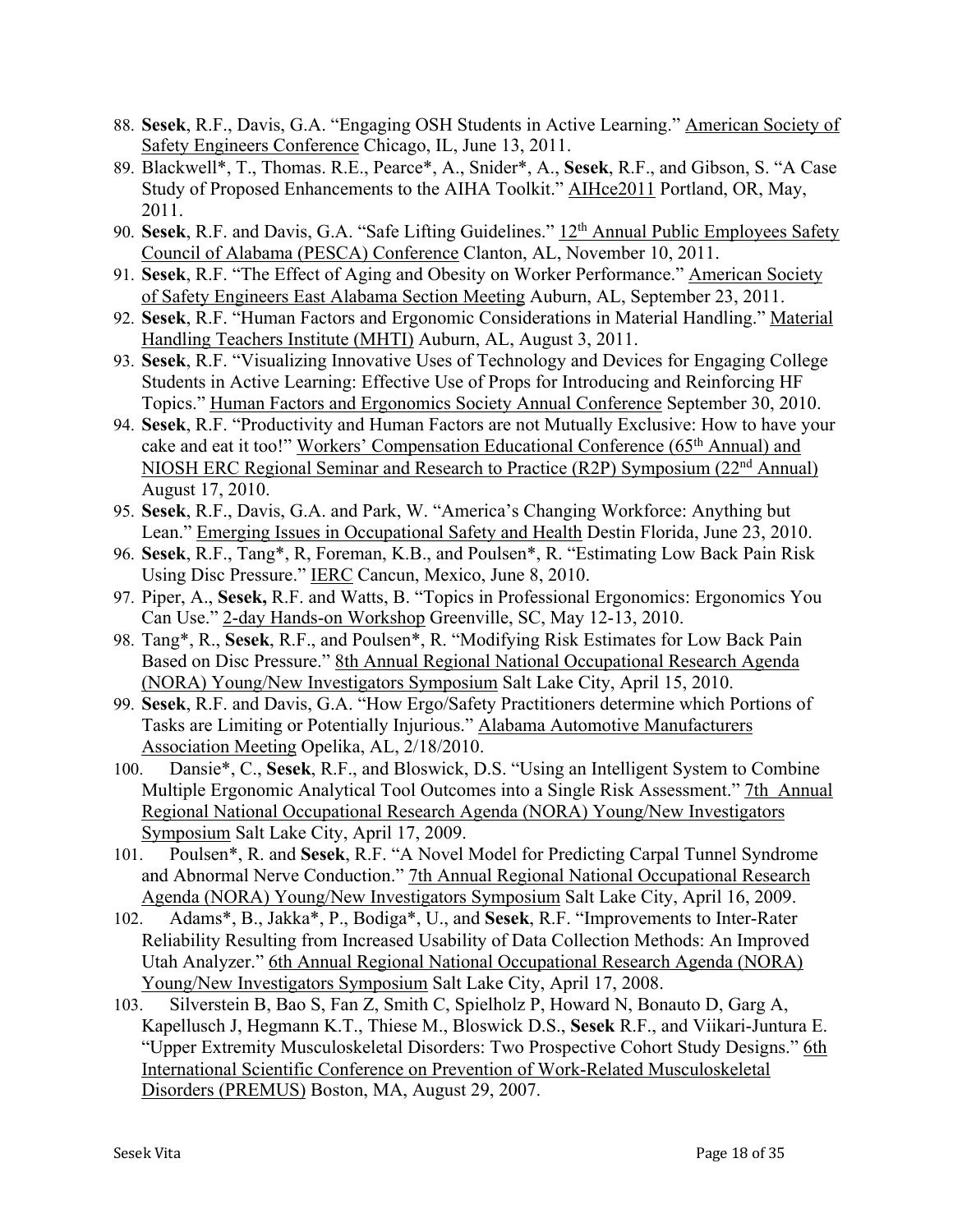- 104. Garg A., Thiese M.S., Hegmann K.T., Moore J.S., Merryweather, A., Kapellusch, J., Vos, G., Wood, E., Holmes, E.B., Deckow-Schaefer, G., Drury, D., Foster, J., Bloswick, D.S., Schuller, M., Milholland, S., Groth, G., **Sesek,** R.F. "Individual Factors Associated with Prevalence of Low Back Pain." 6th International Scientific Conference on Prevention of Work-Related Musculoskeletal Disorders (PREMUS) Boston, MA, August 28, 2007.
- 105. Drinkaus\*, P.H. and **Sesek**, R.F. "Development of an Ergonomic Surveillance Tool (EST) for Work-related Musculoskeletal Disorders (WMSDs)." American Society of Safety Engineers Professional Development Conference Orlando, June 27, 2007, Session #705.
- 106. Franklin\*, D., Paul\*, S., White\*, J., Angerbauer\*, S., and **Sesek**, R.F. "Investigation of Ergonomic Improvements for Manual Material Handling of Heavy Awkward Loads on a Loading Dock." 5th Annual Regional National Occupational Research Agenda (NORA) Young/New Investigators Symposium Salt Lake City, April 2007.
- 107. Davis\*, S., Zorn\*, M., and **Sesek**, R.F. "Addressing Ergonomic and Safety Concerns on a Local Manufacturing Production Line with Increased Productivity Demands." 5th Annual Regional National Occupational Research Agenda (NORA) Young/New Investigators Symposium Salt Lake City, April 2007.
- 108. **Sesek**, R.F. and Drinkaus\*, P.H. "Rated Phalen's Test for Carpal Tunnel Syndrome Screening." 4th Annual Regional National Occupational Research Agenda (NORA) Young/New Investigators Symposium Salt Lake City, April 20, 2006.
- 109. Merryweather, A., Sesek, R.F., Daniels II, J., and Bloswick, D.S. "Utah Ergo Analyzer Posture Classification Tool vs. Peak Motus Motion Analysis in 2D Wrist Flexion/Extension and ulnar/Radial Deviation." 3rd Annual Regional National Occupational Research Agenda (NORA) Young/New Investigators Symposium Salt Lake City, April 22, 2005.
- 110. **Sesek**, R.F., Mooy\*, F., and DeVries, T. "Exploring the Effectiveness of Safety Case-Cutters." 2nd Annual Regional National Occupational Research Agenda (NORA) Young/New Investigators Symposium Salt Lake City, April 15, 2004.
- 111. Suruda, A.J., Lillquist, D.R., **Sesek**, R.F., Phillips, P., and Reading, J. "Fatal Injuries of Teenage Construction Workers." APHA Annual Conference Atlanta, GA, October 2001. (Abstract #26012).
- 112. Suruda, A., Whitaker\*, B., Phillips, P., Bloswick, D.S., and **Sesek**, R.F. "Effectiveness of the OSHA Trench and Excavation Standard." APHA Annual Conference Atlanta, GA, October 2001. (Abstract #26245).
- 113. Milliken, W., Stephenson, D., Suruda, A., and **Sesek**, R.F. "Fatal Injuries in the U.S. Involving Respirators: 1984 – 1995." APHA Annual Conference Atlanta, GA, October 2001.
- 114. **Sesek**, R.F., Drinkaus\*, P.H., Bloswick, D.S., Meservy, D., and Suruda, A. "Using Existing Ergonomics to Predict Job-Related CTD Symptoms and Injuries." American Industrial Hygiene Conference & Exhibition Orlando, Florida, June 2000, #262.

## **Broadcast Presentations (Webinars, Podcasts, Radio)**

- 1. **Sesek**, R.F. "Let's Democratize Ergonomics with Dr. Richard Sesek." Prevennovate Podcast. WorkRight. Season 1, Episode 3, 2020.
- 2. **Sesek**, R.F. and Thomas, R.E. "Teaching Ergonomics to a New Generation (Z)." AEC Webinar. IISE. October 17, 2018.
- 3. **Sesek**, R.F. and Thomas, R.E. "New Approach to Teaching @ Auburn." Auburn/Opelika This Morning. WANI News Talk 98.7 FM 1400 AM. April 18, 2018.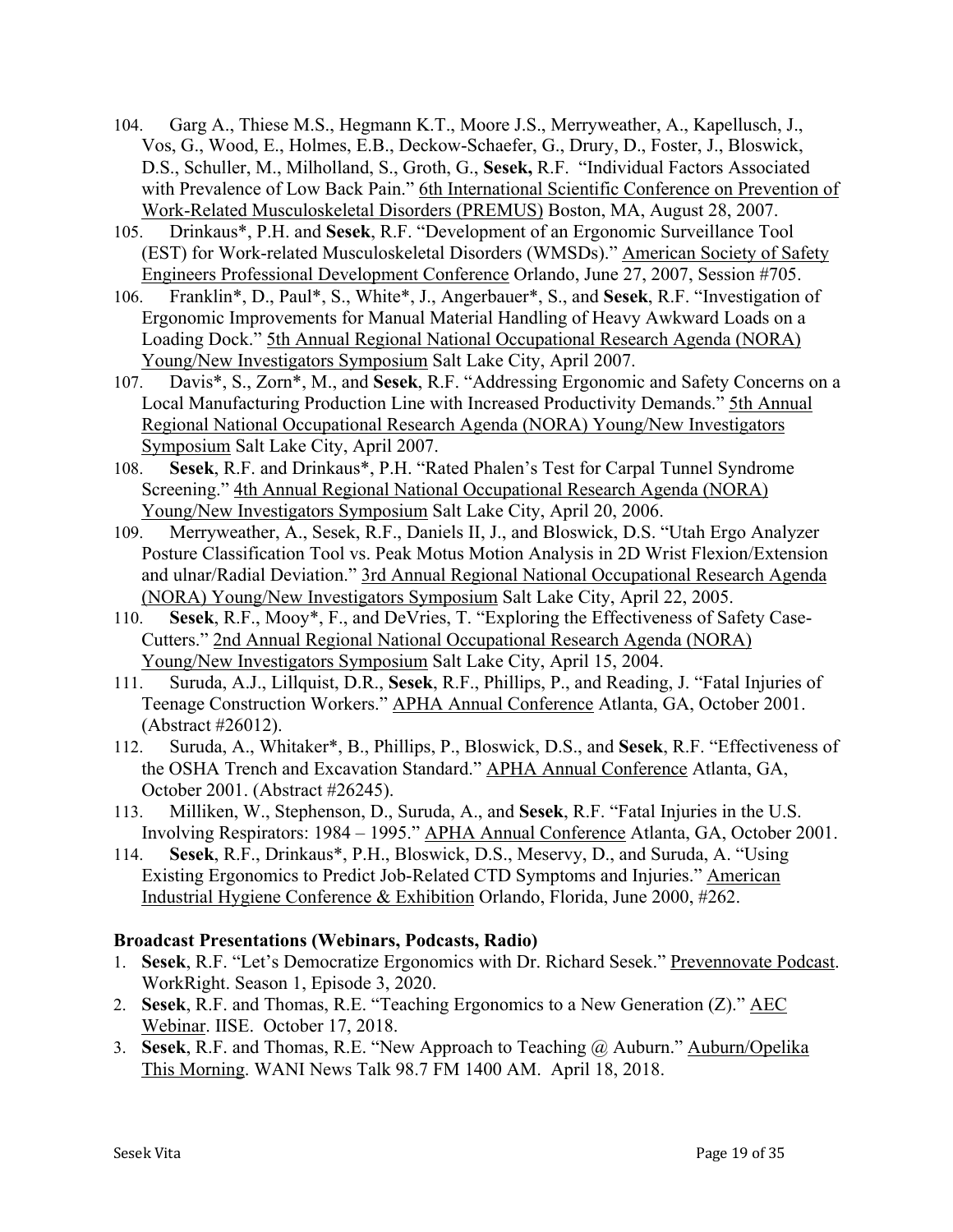# **PATENT AND INVENTION ACTIVITY**

- 1. **Sesek**, R.F. and Sesek, R.M. "EZ-Stick™" disclosed to Auburn University (October 25, 2019) (Auburn IP Invention #2020-007).
- 2. **Sesek**, R.F. and Sesek, R.M. "System and Method to Document Fraud via 3rd Party Corroboration" disclosed to Auburn University (March 4, 2019).
- 3. **Sesek**, R.F., Davis, G.A., and Abulhassan, Y. "US Provisional Patent Application #62/303,470: Aftermarket School Bus Rear Emergency Door Evacuation Assistance Devices" (2016-17).
- 4. **Sesek**, R.F., Davis, G.A., and Abulhassan, Y. "US Provisional Patent Application #62/303,048: Aftermarket School Bus Emergency Roof Hatch Evacuation Assistance Devices" (2016-17).
- 5. Davis, G.A., **Sesek**, R.F., Abulhassan, Y., and Garnett, R. "US Provisional Patent Application #62/300,485: School Bus Emergency Door Evacuation Training Device" (2016- 17).
- 6. Davis, G.A., **Sesek**, R.F., Abulhassan, Y., and Garnett, R. "US Provisional Patent Application #62/300,496: School Bus Emergency Escape Roof Hatch Evacuation Training Device" (2016-17).
- 7. **Sesek**, R.F., Sesek, S.A., and Sesek, A.M. "US Provisional Patent Application #62/185,274: Backster™: an Ergonomics and Biomechanics Training Aid," 6/26/15.
- 8. Bloswick, D.S., Ferkovich, D., **Sesek**, R.F., and Campbell, B. "Probe Bar Remover", **Patent #8,413,959, issued April 9, 2013**.
- 9. Gandhi, M., Bamberg, S., Redd, C., **Sesek**, R.F., and Tuckett, R. "Vibrometers, Vibrometric Systems, and Methods for Measuring Sensory Threshold", US Patent Application Docket No. 6300.237.1.1 (February 24, 2012).
- 10. Gandhi, M., Redd, C., Tuckett, R., **Sesek**, R.F., and Bamberg, S. "Enhanced Vibrometer for Measurement of Sensory Threshold and Methods of Operating Same", US Provisional Patent Application No. 61/475,564 (April 14, 2011).
- 11. Gandhi, M., Redd, C., Tuckett, R., **Sesek**, R.F., and Bamberg, S. "Enhanced Vibrometer for Measurement of Sensory Threshold", US Provisional Patent Application No. 61/446,591 (February 25, 2011).
- 12. **Sesek**, R.F., Poulsen, R., Skinner, T., and Gadicheria, D. "Insulating Pad Anchor Bending Device", disclosure to University of Utah U-4523 (August, 2008).
- 13. Tuckett, R., Reese, S., **Sesek**, R.F., and Bloswick, D.S. "Apparatus, Systems and Methods for Diagnosing Carpal Tunnel Syndrome", patent application US 2006/0004302 A1 (2005).

# **SPONSORED RESEARCH**

- 1. **Sesek, RF (PI)** and Thaper, R. (Co-PI). "Noise Induced Hearing Loss (NIHL) Among Agricultural Workers in the Southeast. UK ERC. (10/1/19-9/29/20 (\$18,455).
- 2. **Sesek, RF (PI)** and Lusk (Co-PI), C.B. "Evaluating the Effect of Tai Chi on Muscular Imbalance in Females Aged Fifty and Over Using Magnetic Resonance Imaging." VCOM/AUBE. (7/1/19-6/30/20 (\$49,999).
- 3. Davis, GA, PI, Gallagher, S., **Sesek (Co-PI)**, Schall Jr., MC. "Pilot Project Research Training." CDC/NIOSH: Deep South Center for Occupational Health and Safety Education Research Center Training Grant, Federal. (7/1/17-6/30/18, \$21,528 of \$86,112).
- 4. "Occupational Safety and Ergonomics Program", NIOSH Education and Research Center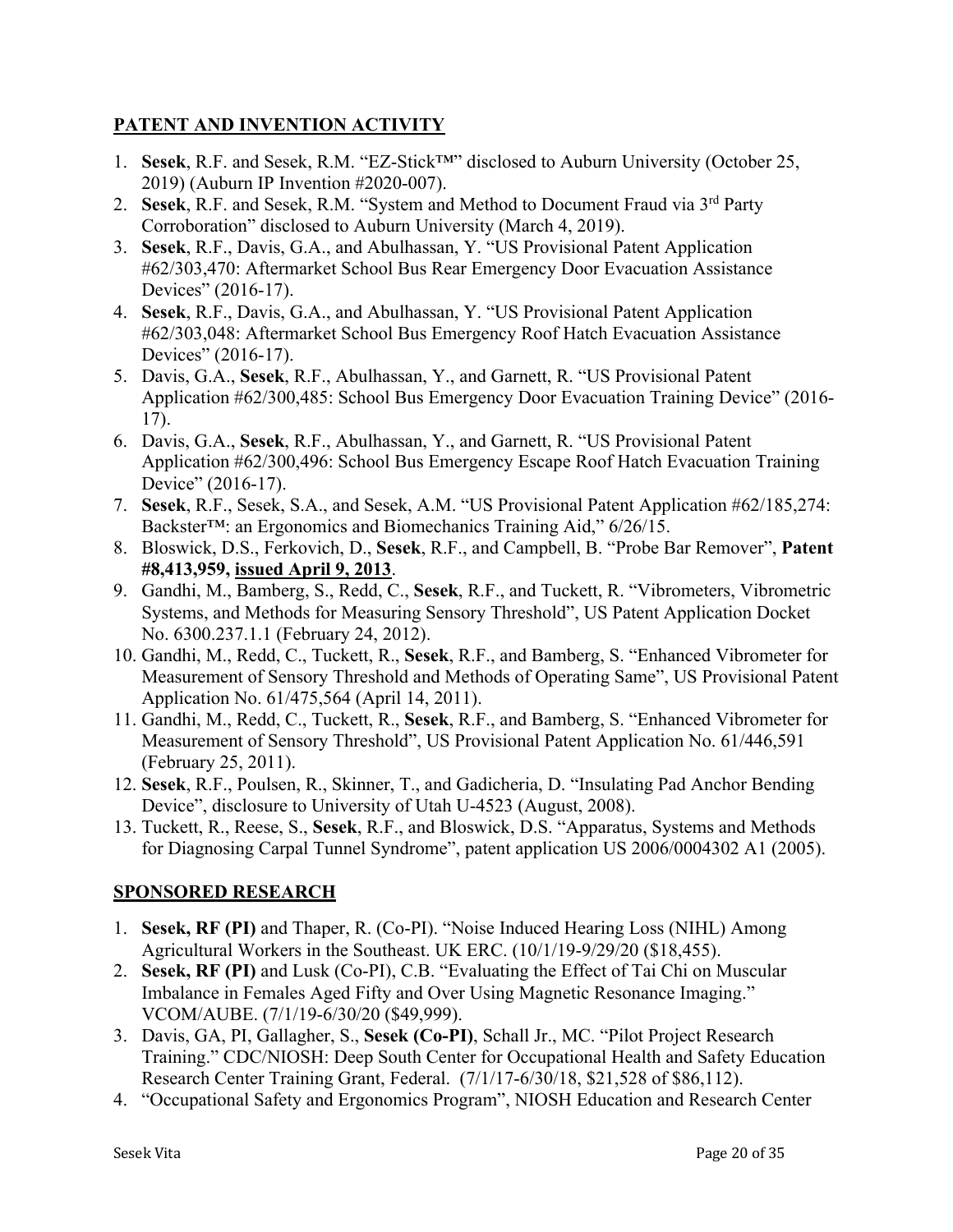(ERC), funded by the National Institute for Occupational Safety and Health (NIOSH).

- Davis PI, **Sesek**, **Co-PI,** (2019-2020, \$58,261 of \$223,042) (UAB-000500836-016)
- Davis PI, **Sesek**, **Co-PI,** (2018-2019, \$58,261 of \$223,042) (UAB-000500836-016)
- Davis PI, **Sesek**, **Co-PI,** (2017-2018, \$64,493 of \$257,970) (UAB-000500836-016)
- **Sesek**, **PI,** Davis Co-PI, (2016-2017, \$65,520 of \$262,080) (UAB-000500836-016)
- **Sesek**, **PI,** Davis Co-PI, (2015-2016, \$53,755 of \$215,022) (UAB-000500836-016)
- **Sesek**, **PI,** Davis Co-PI, (2014-2015, \$75,350 of \$226,049) (UAB-000500836-016)
- Davis PI, **Sesek Co-PI** (2013-2014, \$70,363 of \$211,090) (UAB-000500836-002)
- Davis PI, **Sesek Co-PI** (2012-2013, \$74,948 of \$219,743) (UAB-000500836-002)
- Davis PI, **Sesek Co-PI** (2011-2012, \$74,958 of \$224,846) (UAB-000286477-001)
- Davis PI, **Sesek Co-PI** (2010-2011, \$104,311 of \$208,622) (UAB-OSHERC-OSE-11)
- Davis PI, **Sesek Co-PI** (2009-2010, \$114,509 of \$229,018)
- 5. "Occupational Injury Prevention Research and Training", NIOSH Education and Research Center (ERC), funded by the National Institute for Occupational Safety and Health (NIOSH).
	- Gallagher, PI, **Sesek, Co-PI** (2019-2020, \$21,269 of \$85,077) (UAB-000500836-004)
	- Gallagher, PI, **Sesek, Co-PI** (2018-2019, \$21,269 of \$85,077) (UAB-000500836-004)
	- Gallagher, PI, **Sesek, Co-PI** (2017-2018, \$21,383 of \$85,530) (UAB-000500836-004)
	- Gallagher, PI, **Sesek, Co-PI** (2016-2017, \$31,981 of \$127,924) (UAB-000500836-004)
	- Gallagher, PI, **Sesek, Co-PI** (2015-2016, \$27,006 of \$108,023) (UAB-000500836-004)
	- Gallagher, PI, **Sesek**, **Co-PI** (2014-2015, \$37,316 of \$111,949) (UAB-000500836-004)
	- Gallagher, PI, **Sesek**, **Co-PI** (2013-2014, \$34,732 of \$104,197) (UAB-000500836-004)
	- Gallagher, PI, **Sesek**, **Co-PI** (2012-2013, \$34,633 of \$103,900) (UAB-000500836-004)
	- **Sesek PI**, Davis, Co-PI (2011-2012, \$36,839 of \$110,518) (UAB-000286477-002)
	- **Sesek PI**, Davis, Co-PI (2010-2011, \$55,565 of \$111,129) (UAB-OHSERC-OIPRT-11)
	- **Sesek PI**, Davis, Co-PI (2009-2010, \$45,228 of \$90,455) (UAB-OHSERC-OIPRT-10)
- 6. **Sesek (PI)**, Krishnamurti (Co-PI), Schall and Youngblood. "Improving Hearing Conservation Program Effectiveness for Alabama Industries", Auburn Outreach Scholarship Grant Award (1/1/17-12/31/17, \$4,996 of \$19,984)
- 7. Schall (PI), Gallagher, Bevly, and **Sesek (Co-PI)**. "Sensor and Material Handling Equipment Technology to Improve Warehouse Performance and Safety", Defense Logistics Agency (Subcontract through Aptima, Inc.) (1/1/17-12/31/17, \$7,496 of \$29,985)
- 8. Schall (PI), Pascoe, and **Sesek (Co-PI)**, "Aluminet® Vests: An Innovative Intervention for Preventing Heat-Related Illness among Construction Workers", CDC/NIOSH via Center for Construction Research and Training (1/1/17-12/31/17, \$10,500 of \$30,000)
- 9. Gallagher (PI), **Sesek (Co-PI),** Davis, and Schall. "Chronic Cyclic Fatigue Failure and Muscle Fatigue in the Lumbar Spine" Subcontract – CFD Research Corp. (9/1/16-8/31/18, \$36,011 of \$144,043).
- 10. **Sesek (PI)**, and Capanoglu\*, (Co-PI), "Impact of Core Muscle Strength and Size on the Low Back Health of Firefighters", Deep South Center for Occupational Health and Safety (NIOSH), Federal, (7/1/16-6/30/17, \$11,850).
- 11. Schall (PI), **Sesek (Co-PI)**, and Sefton, J. "Auburn University's Ergonomic Consultation of Pilgrim's Facilities." Four contracts at three Pilgrim's sites (7/1/16-8/31/17, \$18,021 of \$72,085).
- 12. **Sesek (PI)**, and Salar\* (Co-PI), "Evaluation of Eyestrain Control Measures during MRI Scan/Re-Scan Reliability Research", Deep South Center for Occupational Health and Safety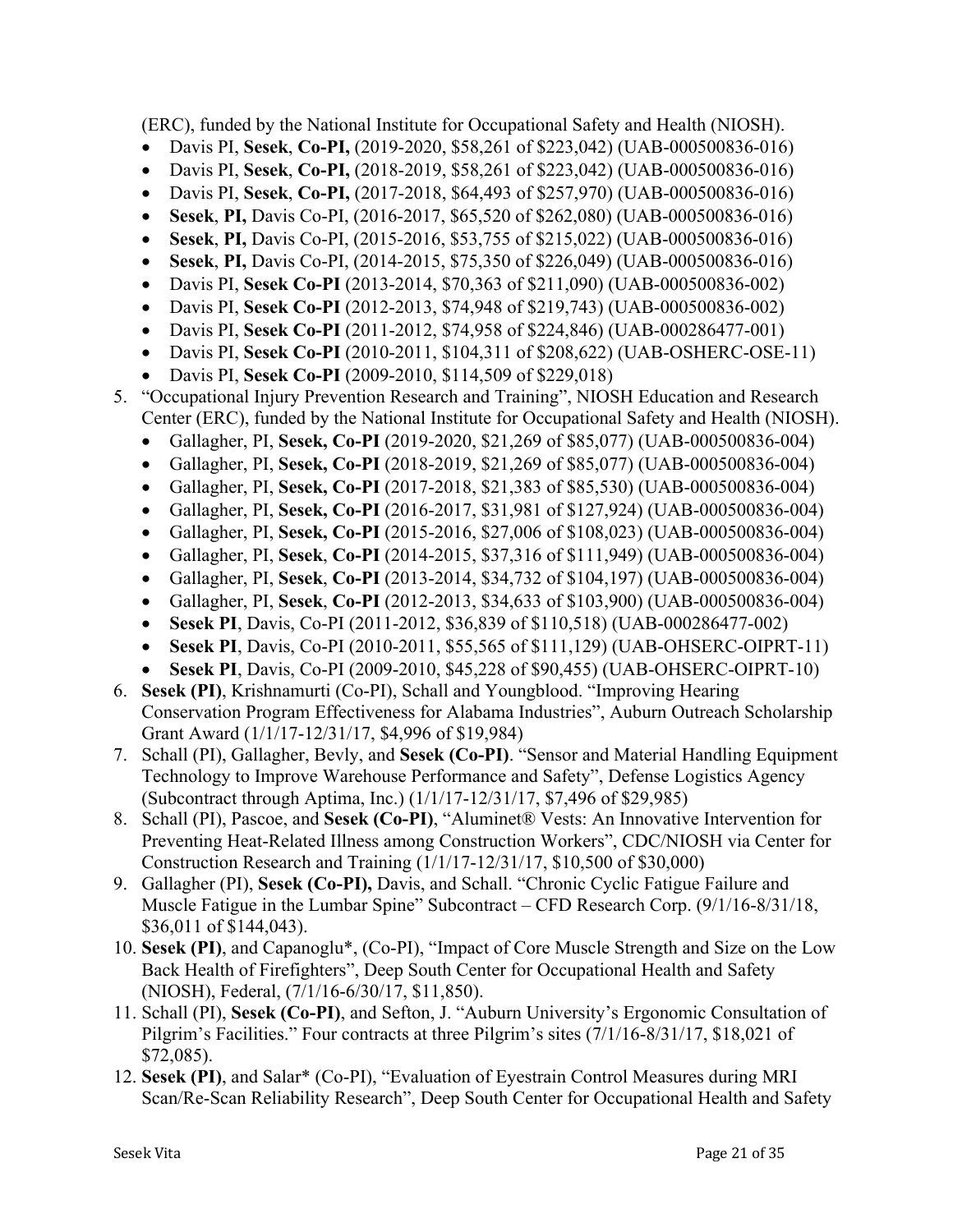(NIOSH), Federal, (7/1/15-6/30/16, \$11,552) (UAB-000500836-019).

- 13. Gallagher (PI) (25%), Davis (25%), **Sesek** (25%), Schall (25%), "Motion Capture of Critical Populations for Vehicle Ingress/Egress" funded by Hyundai America Technical Center (8/1/15-7/30/16, \$19,765 of \$79,060) (HATCI-PO 4500024687).
- 14. Megahed (PI) and **Sesek (Co-PI)**. "Advancing Safety Surveillance Through Individualized Sensor-based Technologies" ASSE Foundation via SUNY (Buffalo). (8/1/15-1/4/19, \$147,500).
- 15. **Sesek (PI)**, "One Hand Lift Study", US Army Public Health Command, (3/31/2015- 9/30/2016, \$21,924.00). This purpose of this research was to model one handed and asymmetric lifting to create models to characterize risk with an end goal of providing guidance for MIL STDs related to lifting (ARMY-PHC-88-ERGO AUBURN)
- 16. "Extended Event Horizon Navigation and Wayfinding for Blind and Visually Impaired Pedestrians in Unstructured Environments" funded by Federal Highway Administration. Bevly PI, **Sesek Co-PI**. (9/1/14-8/31/15, Phase 2: \$23,600 of \$499,999) (DTFH61-13-C-00006).
- 17. Davis (PI), **Sesek (Co-PI)**, Gallagher, Schall. "Occupational Safety and Ergonomics Program." CDC/NIOSH: Deep South Center for Occupational Health and Safety Education and Research Center Training Grant (7/1/17-65/30/22, \$1,557,525).
- 18. Gallagher (PI), **Sesek (Co-PI)**, Davis, Schall. "Occupational Injury Prevention Research Training Program." CDC/NIOSH: Deep South Center for Occupational Health and Safety Education and Research Center Training Grant (7/1/17-65/30/22, \$521,080).
- 19. Davis (PI), Gallagher, **Sesek (Co-PI)**, and Schall. "NIOSH Pilot Project Research Training Grant Program." CDC/NIOSH: Deep South Center for Occupational Health and Safety Education and Research Center Training Grant (7/1/17-65/30/22, \$500,000).
- 20. "Heavy Truck Cooperative Adaptive Cruise Control: Evaluation, Testing, and Stakeholder Engagement" funded by Federal Highway Administration (FHWA). Dave Bevly PI, Richard **Sesek Co-PI**. (9/1/13 – 8/31/16, \$32,800 of \$999,850) (DTFH61-13-H-0019).
- 21. "Towards the Identification of Predictor Variables for Commercial Vehicle Safety" funded by the National Institute for Occupational Safety and Health (NIOSH). Megahed PI, **Sesek Co-PI**, (7/1/13-6/30/14, \$9,658 of \$19,315) (UAB-000500836-SC008).
- 22. "Extended Event Horizon Navigation and Wayfinding for Blind and Visually Impaired Pedestrians in Unstructured Environments" funded by Federal Highway Administration. Bevly PI, **Sesek Co-PI**. (9/1/13-8/31/14, Phase I: \$5,000 of \$149,946)
- 23. "Morphological Analysis of the Musculoskeletal Structures of the Lumbar Spine" funded by the National Institute for Occupational Safety and Health (NIOSH). **Sesek PI**, Tang Co-PI. (7/1/11-6/30/12, \$17,735 of \$17,735) (UAB-000286477-019).
- 24. "High Tonnage Forest Biomass from Southern Pine" funded by Department of Energy. Taylor, PI. (7/1/12-6/30/13, \$28,860 of \$332,564).
- 25. "Southeast Partnership for Integrated Biomass Supply Systems (IBSS)" funded by the United States Department of Agriculture (USDA). Taylor, PI, **Sesek Co-PI** (10/2011-7/13, \$125,082 of \$1,166,310) (UN TN-8500022698-ISE).
- 26. "Modifying Risk Estimates for Low Back Pain Based on Disc Pressure" funded by the National Institute for Occupational Safety and Health (NIOSH). **Sesek PI**, Tang Co-PI (7/1/10-6/30/11, \$9,881 of \$9,881) (UN UT-10002211-AUBURN RS).
- 27. "Applied Ergonomics Research Project at Larson Manufacturing" funded by Larson Manufacturing Company). **Sesek PI**. (6/1/10-5/31/11, \$25,548 of \$25,548) (LARSON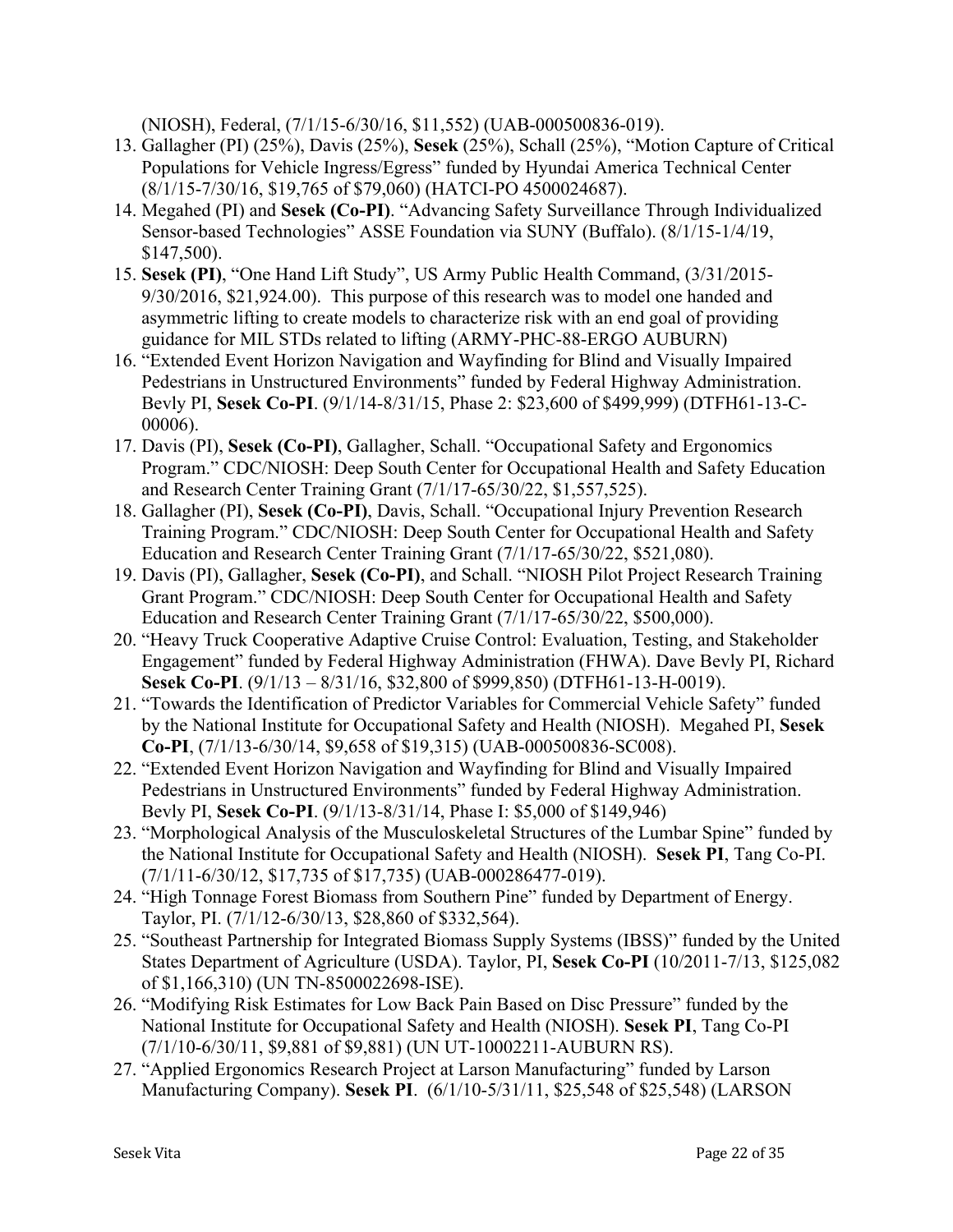MANUFACTURING).

- 28. "Ergonomics and Safety Research and Training", Kurt Hegmann PI, Don Bloswick Program Director, **Sesek** Investigator. (7/1/08-6/30/09, \$182,524), (7/1/07-6/30/08, \$182,444) (7/1/06- 6/30/07, \$136,920), (7/1/05-6/30/06, \$136,920), (7/1/04-6/30/05, \$136,920), (7/1/03-6/30/04, \$149,260), (7/1/02-6/30/03, \$146,348), (7/1/01-6/30/02, \$93,586.), (7/1/00-6/30/01, \$83,468), (7/1/99-6/30/00, \$83,468), funded by the National Institute for Occupational Safety and Health (NIOSH).
- 29. "Occupational Injury Prevention Research and Training", Kurt Hegmann PI, Don Bloswick Program Director, **Sesek** Investigator. (7/1/08-6/30/09, \$88,000), (7/1/07-6/30/08, \$88,000), (7/1/06-6/30/07, \$81,000), (7/1/05-6/30/06, \$81,000), (7/1/04-6/30/05, \$50,000), (7/1/03- 6/30/04, \$140,600), (7/1/02-6/30/03, \$146,700), (7/1/01-6/30/02, \$147,700), funded by the National Institute for Occupational Safety and Health (NIOSH).
- 30. "The Effect of Personal Characteristics on Self-Reported Work-Related DUE Symptoms," Phillip Drinkaus (PI), Richard **Sesek (Co-PI)**. (10/1/07-6/1/08, \$12,391) funded by the National Institute for Occupational Safety and Health (NIOSH).
- 31. "UAW-Ford EST/ESP Validation and Reliability," Phillip Drinkaus (PI), Richard **Sesek (Co-PI)**. (2/15/07-8/15/07, \$24,672) funded by the UAW-Ford Joint Committee for Health and Safety.
- 32. "Safety and Health Program Assistance: Martin Door Manufacturing," **Sesek**, **PI** (9/1/06- 8/31/07, \$3,582) funded by Martin Door Manufacturing.
- 33. "Collaborative Program for the Identification and Prevention of Work-Related Musculoskeletal Disorders", Kurt Hegmann, PI, Don Bloswick, Co-PI, **Sesek** Investigator. (10/1/03-9/30/06, \$483,703), funded by the National Institute for Occupational Safety and Health (NIOSH).
- 34. "Upper Limb Musculoskeletal Disorders: Quantifying Risk", Kurt Hegmann, PI, Don Bloswick, Co-PI, **Sesek**, Investigator. (10/1/02-9/30/06, \$800,730), funded by the National Institute for Occupational Safety and Health (NIOSH).
- 35. "Documentation of Physical Workplace Stresses in Gas Industry Operations", Don Bloswick, PI, Rich **Sesek**, **Co-PI**. (6/1/04-6/1/06, \$69,968) funded by the Gas Technology Institute.
- 36. "Exploring the Effectiveness of Safety Case-Cutters", **Sesek**, **PI** (7/1/03-6/30/04, \$16,048) funded by the National Institute for Occupational Safety and Health (NIOSH).
- 37. "Comparing OWAS Evaluation of Auto Manufacturing Job Tasks to Known Health Outcomes", David Gilkey, PI, Rich **Sesek**, **Co-PI**. (7/1/03-6/30/04. \$15,930) funded by the National Institute for Occupational Safety and Health (NIOSH).
- 38. "Detection of Silica in Aluminum Alloy Machining Dust", **Sesek**, **PI** (7/1/03-6/30/04. \$3,330). funded by the National Institute for Occupational Safety and Health (NIOSH).
- 39. "A Comparison of Aluminum-Silicate Particulate Exposure With and Without Cutting Fluids", **Sesek**, PI (7/1/02-6/30/03, \$18,314) funded by the National Institute for Occupational Safety and Health (NIOSH).
- 40. "ASSE Professional Development Course", **Sesek**, PI (5/02, \$5,045), University of Utah Teaching Grant.
- 41. "Wrist Flexion to Identify Carpal Tunnel Syndrome", Don Bloswick, PI, **Sesek** Co-PI. (9/30/01-8/31/02, \$10,000), Neuroscience Research Institute.
- 42. "Development of an Ergonomic Screening Tool for Multi-Task Jobs", **Sesek**, PI (7/1/01- 6/30/02, \$14,784), funded by National Institute for Occupational Safety and Health (NIOSH).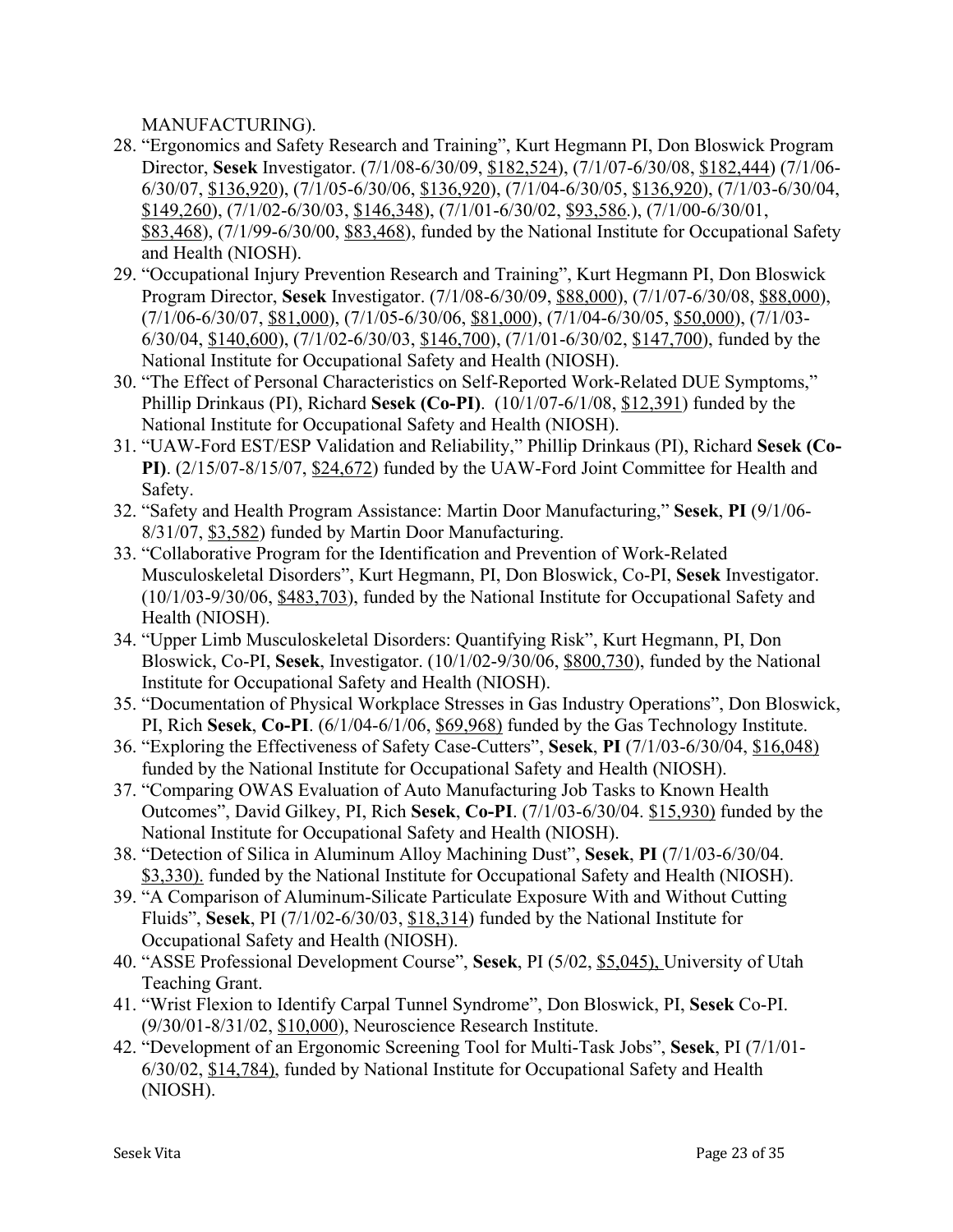- 43. "Investigation of Sensory Deficits Resulting from Finger Loading", **Sesek**, PI (7/1/00- 6/30/01, \$11,533), funded by National Institute for Occupational Safety and Health (NIOSH).
- 44. "Evaluation and Refinement of Ergonomic Survey Tools to Evaluate Worker Risk of Cumulative Trauma Disorders", Don Bloswick, PI, **Sesek** Co-PI. (4/00-5/01, \$59,000), funded by the UAW-Ford National Joint Committee for Health and Safety.
- 45. "Study of Fatal Work Injuries Involving Respirators", Anthony Suruda, PI, **Sesek** Co-PI, (1/28/00-1/28/01. \$5,000), funded by the University of Utah Department of Family and Preventive Medicine Health Studies Award.
- 46. "Research on Young Worker Safety and Health Risks in Construction", Anthony Suruda, PI, **Sesek** Investigator. (9/30/99-9/29/01, \$250,466), funded by CDC/NIOSH.
- 47. "Evaluation and Quantification of Manual Material Handling Risk Factors", **Sesek**, PI (7/1/98-6/30/99, \$14,300), funded by the National Institute for Occupational Safety and Health (NIOSH).
- 48. "Development of Ergonomic Analysis Survey Tool", Don Bloswick, PI, **Sesek** Dissertation, (4/1/98-12/30/00, \$245,432), funded by Ford Motor Company.

# **PENDING PROPOSALS**

1. **Sesek, RF (PI)**. "Backster 2.0: A Next Generation Visual Tool for Ergonomic Assessment." Epic Games. (3/1/20-2/28/21 (\$25,000).

## **UNFUNDED PROPOSALS**

- 1. Harris PI, **Sesek** (**Co-PI)**. "The Deep South Patient Safety Learning Laboratory to Address the Cluster of Harms Associated with Patient Deconditioning" submitted to AHRQ. (12/1/18- 11/30/22, \$140,800 of \$704,000).
- 2. Krishnamurti, S. (PI), Sesek (Co-PI), Clifford, J., Youngblood, N.E., and Yordy, M. "NoiseHelp@Auburn: a Partnership between Academia and Industry: Collaborating to Address an Invisible Epidemic" submitted to Auburn Presidential Awards for Interdisciplinary Research (PAIR). (10/18-9/21, \$300,000).
- 3. **Sesek, RF** (**PI)**, Youngblood, N.E., Schall Jr., MC, Krishnamurti, S. "NoiseHelp: Partnering Onsite and Online with Alabama Businesses to Empower Alabamians to Reduce Workplace Noise" Auburn Outreach Grant. (6/18-7/19, \$24,963).
- 4. Gallagher, S. (PI), **Sesek, RF (Co-PI),** and Schall Jr., MC. "Pilot Study to Assess Shoulder Disorder Risk in Industry and to Develop Prototype Shoulder Risk Assessment Tool." CDC/NIOSH Small Research Grant Program (R03). (9/1/2018-8/31/2020 (\$33,317 of \$99,952).
- 5. **Sesek, R.F. (PI),** Schall, M.C., Gallagher, S., and Davis, G.A. "Ergonomic Surveillance Tool Modeling and Development." (9/1/17-8/31/18, \$31,250 of \$125,000), contract US Army Public Health Command, June, 2016.
- 6. Gallagher (PI) **Sesek (Co-PI)**, Schall and Davis. " The Low Back Cumulative Trauma Index: A Fatigue-Failure Based Risk Assessment Tool", CDC/NIOSH Exploratory Grant Program (R21) (10/1/17-9/30/19, \$272,198).
- 7. **Sesek**, R.F. (PI), Schall, M.C., Gallagher, S., and Davis, G.A. "Establishing 1-hand Lifting Limits," (9/1/16-8/31/18, \$125,000), contract US Army Public Health Command, June, 2016.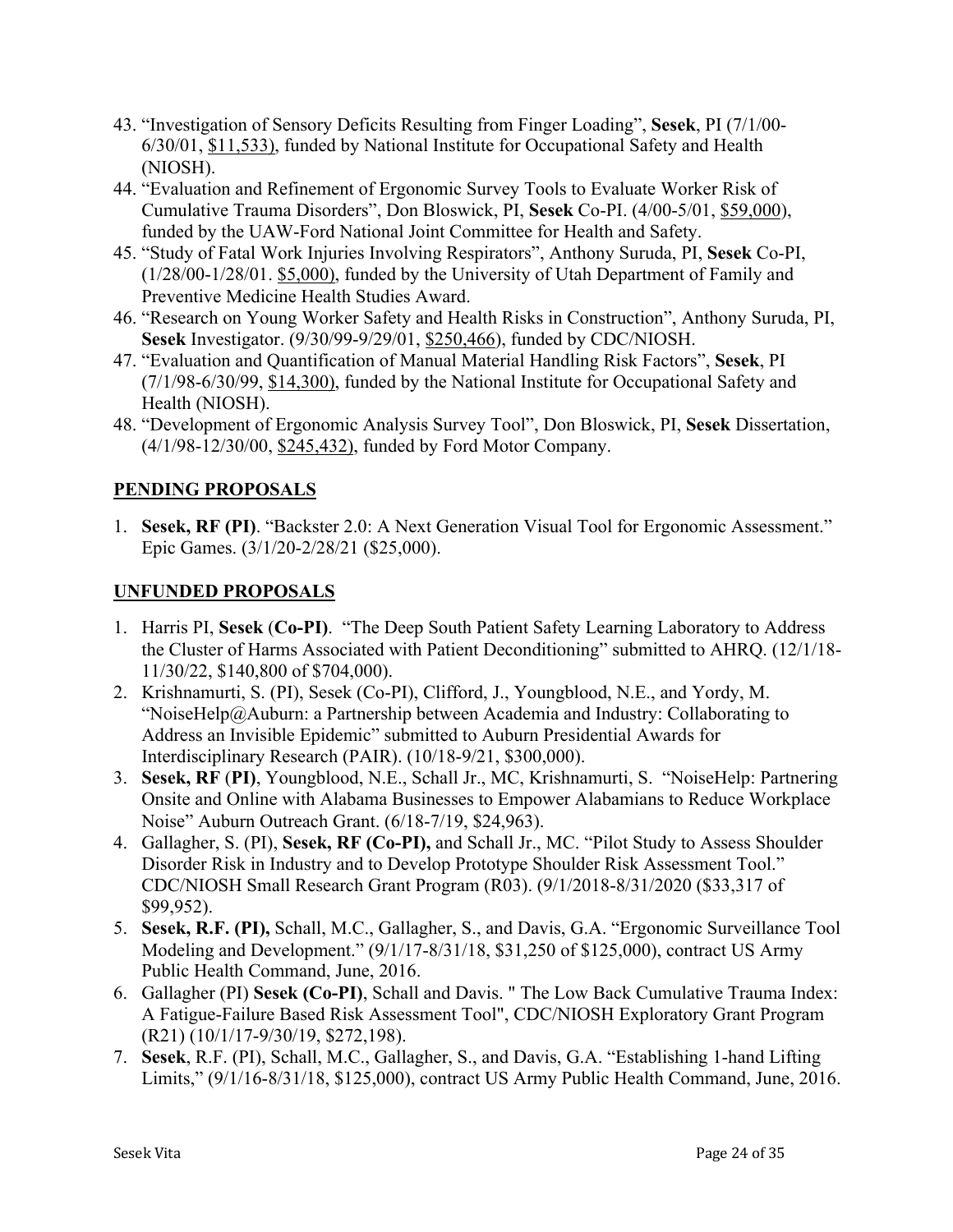- 8. Gallagher (PI), **Sesek (Co-PI)**, and Schall. "Cumulative Damage Estimation in Myotendinous Injuries." National Basketball Association (NBA) / General Electric. (7/1/17- 6/30/19, \$164,500).
- 9. Schall, M. C. (PI), Gallagher, S (co-PI), **Sesek**, R.F. (co-PI), Davis, G.A. (co-PI), and Franco-Watkins, A. (co-PI), "Illusions in Vehicle Interior Design to Increase Driver Perception of Space and Comfort," Sponsored by Hyundai America Technical Center, Inc. (HATCI), Private. (May 2016 - December 2017, \$180,000). January, 2016.
- 10. Gallagher (PI) **Sesek (Co-PI)**, Davis, and Schall. " The Low Back Cumulative Trauma Index: A Fatigue-Failure Based Risk Assessment Tool", CDC/NIOSH Exploratory Grant Program (R21) (9/1/17-9/30/19, \$271,095).
- 11. Megahed, F. (PI), **Sesek**, R.F., and Swartz, S., "Assured: Analytical Support System for Understanding Risk Exposure to Drivers", (1/1/16-12/31/17, \$146,022), CDC, 6/15/15.
- 12. Gallagher, S., (PI) **Sesek**, R.F., (Co-PI), Davis, G.A., (Co-PI), "The Low Back Cumulative Trauma Index: Development of an Exposure Assessment Tool Based on Fatigue Failure Theory", (10/2015-9/2017, \$351,949), NIOSH, Federal resubmission March, 2015.
- 13. Gallagher, S., (PI) **Sesek**, R.F., (Co-PI), Davis, G.A., (Co-PI), "Optical Motion Capture of Critical Populations for Vehicle Ingress/Egress Using a Simulated Vehicle Buck", (\$117,820), Hyundai America Technical Center, Inc. (HATCI), Contract, March 2015.
- 14. Gallagher, S., (PI) **Sesek**, R.F., (Co-PI), Davis, G.A., (Co-PI), "Motion Capture of Critical Populations for Vehicle Ingress/Egress", (\$93,980), Hyundai America Technical Center, Inc. (HATCI), Contract, March 2015.
- 15. Gallagher, S., (PI) **Sesek**, R.F., (Co-PI), Davis, G.A., (Co-PI), "Motion Capture of Critical Populations for Vehicle Ingress/Egress", (\$93,968), Hyundai America Technical Center, Inc. (HATCI), Contract, March 2015.
- 16. Gallagher, S., (PI) **Sesek**, R.F., (Co-PI), Davis, G.A., (Co-PI), "The Low Back Cumulative Trauma Index: Development of an Exposure Assessment Tool Based on Fatigue Failure Theory", (\$336,515), NIOSH, Federal.
- 17. **Sesek**, R. (PI) and Tang, R. (Co-PI), "Effects of Resistance Strength Training on Core Muscle Co-Contraction Behavior", (\$8,540), Rocky Mountain Center for Occupational and Environmental Health (NIOSH), Federal, May, 2014.
- 18. **Sesek**, R. (PI) and Salar\*, M. (Co-PI), "Modeling Asymmetric Lifting: The Impacts on Lumbar Loading and Ramifications for One-Hand Lifting", (\$7,750), Rocky Mountain Center for Occupational and Environmental Health (NIOSH), Federal, May, 2014.
- 19. **Sesek**, R. (PI) and Tang, R. (Co-PI), "Effects of Resistance Strength Training on Lumbar Musculoskeletal Structures", (\$13,876), Deep South Center for Occupational Health and Safety (NIOSH), Federal, March, 2014.
- 20. Youngblood, E. (PI) and **Sesek**, R. (Co-PI), "Connecting Research & Practice: Developing a Safety Information Podcast Series", (\$13,958), Deep South Center for Occupational Health and Safety (NIOSH), Federal, March, 2014.
- 21. **Sesek**, R. (PI) and Salar\*, M. (Co-PI), "The Impact of Aging on Spinal Morphology: an MRI Study", (\$9,672), Deep South Center for Occupational Health and Safety (NIOSH), Federal, (7/1/15-6/30/16), submitted March, 2014
- 22. Megahed, F.M. (PI), **Sesek**, R.F. (co-PI), Carrano, A. (co-PI), and Gallagher, S. (co-PI), "REU Site: Automotive Manufacturing Systems - From Data to Decisions Through Analytics, Statistical Learning & Process Modeling", *resubmission* to National Science Foundation, Federal. (2014-2016, \$87,894 of \$351,574).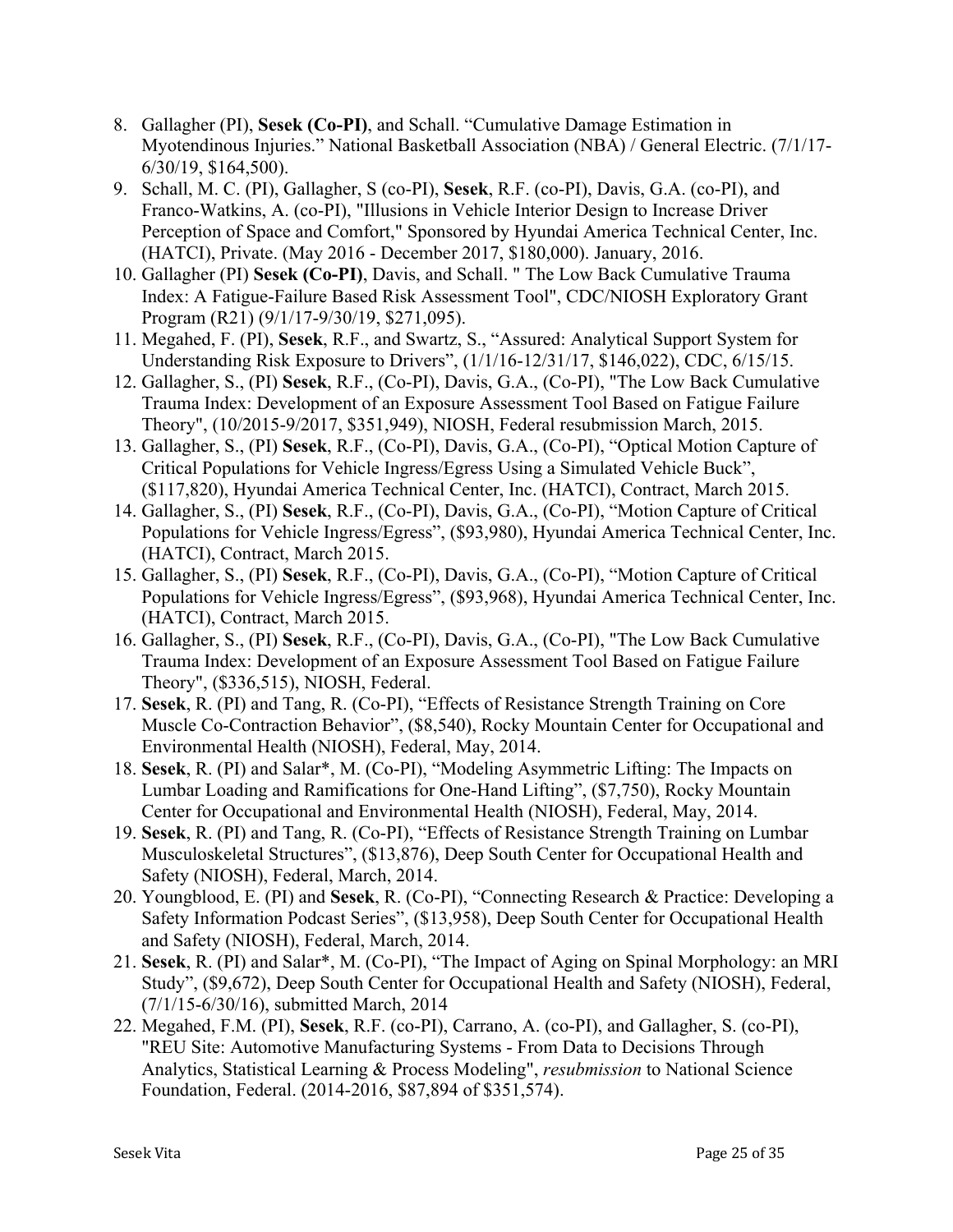- 23. **Sesek**, R.F. (PI), Gallagher, S. (co-PI), and Davis, G.A. (co-PI). "Hand Truck Investigation Study" to be funded Coca-Cola Refreshments (CCR). (1/1/2014-12/31/14, \$25,000).
- 24. Hamilton, A. (PI), **Sesek,** R.F. (co-PI), Davis, G.A. (co-PI), and Yilmaz, (co-PI), "Security and Usability" proposed to the National Science Foundation (NSF). (7/1/13-6/30/15, \$436,122).
- 25. Gallagher, S. (PI), **Sesek**, R.F. (co-PI), and Davis, G.A., (co-PI). "Development of a Cumulative Exposure Assessment Tool for Low Back Disorders in the Mining Industry" proposed to the Alpha Foundation, (7/1/13-6/30/15, \$274,212)
- 26. Sesek, R.F. (PI) and Gallagher, S. (co-PI). "Bucking Bar Investigation Study" submitted to Gulfstream Aerospace. (8/12-9/13, \$25,000)
- 27. Megahed, F.M. (PI) and **Sesek**, R.F. (co-PI). "REU Site: Automotive Manufacturing Systems - From Data to Decisions Through Analytics, Statistical Learning & Process Modeling" proposed to NSF. (8/13-7/15, \$345,647) (resubmitted in 2013)
- 28. Murray, C. (PI), Devall/Evans/Gue/Megahed/**Sesek** (co-PIs). "University/Industry Partnership for Advanced Manufacturing in Automotive & Aerospace", proposed to Alabama Innovation Fund, Alabama Dept. of Commerce. (\$441,145).

# **TEACHING ACTIVITIES**

**Auburn University (2009 – present)** (**\***developed by Sesek, **<sup>R</sup>**redesigned by Sesek)

- INSY 7080/7086**\***: Human Factors in Engineering Design (Fall 2009, Fall 2011, SU 2012, SU 2013, Fall 2013, SU 2014, SU 2015, Fall 2015, SU 2016 w/Schall, SU 2017 w/Schall, Fall 2017, SU 2018 w/Schall, SU 2019 w/Garnett, Fall 2019)
- INSY 7081**\***: Human Factors Lab (Fall 2017)
- ENGR 1110: Introduction to Industrial and Systems Engineering (SP 2010, SP 2011, SP 2012, SP 2013, SP 2014, SP 2015, SP 2016, SP 2017, SP 2018)
- INSY 7090: Occupational Safety and Ergonomics/Injury Prevention Forum (SP 2010, Fall 2011, SP 2012)
- INSY 7950: Industrial and Systems Engineering Seminar (Fall 2010, Fall 2011)
- INSY 8060/8066**<sup>R</sup>** Advanced Ergonomics (SU 2010)
- INSY 6010/6016 Safety Engineering I (Fall 2010 w/Davis, Fall 2012, SU 2013, SU 2014, Fall 2014, SU 2015, SU 2016, Fall 2016, SU 2016, SU 2017, SU 2018 w/Garnett, Fall 2018, SU 2019 w/Garnett)
- INSY 7020/7026 Safety Engineering II (SP 2011, SU 2014)
- INSY 8010 Advanced Safety Engineering (Fall 2011)
- INSY 3020/7970/7976**<sup>R</sup>** Occupational Safety and Ergonomics (SP 2013, SP 2014, SP 2015, SP 2016, SP 2017, SP 2018, Fall 2018, SP 2019, Fall 2019)
- INSY 7190/7390**\*** Occupational Safety and Health Forum I & II (Fall 2012, Fall 2013, Fall 2014, Fall 2015, Fall 2016, Fall 2018)
- INSY 7290/7490**\*** Occupational Safety and Health Practicum I & II (SP 2012, SP 2015, SP 2017, SP 2019)
- ENGR 3520/BUSI**<sup>R</sup>** 3520 Integrating Business and Engineering Theory with Practice (SU 2016 w/Raju, Fall 2016, SU 2017, Fall 2017, Fall 2018, Fall 2019)
- INSY 4970 Industrial Engineering Special Topics Study Abroad Germany (SU 2018, SU 2019 w/Carpenter, Devall, and Valenzuela)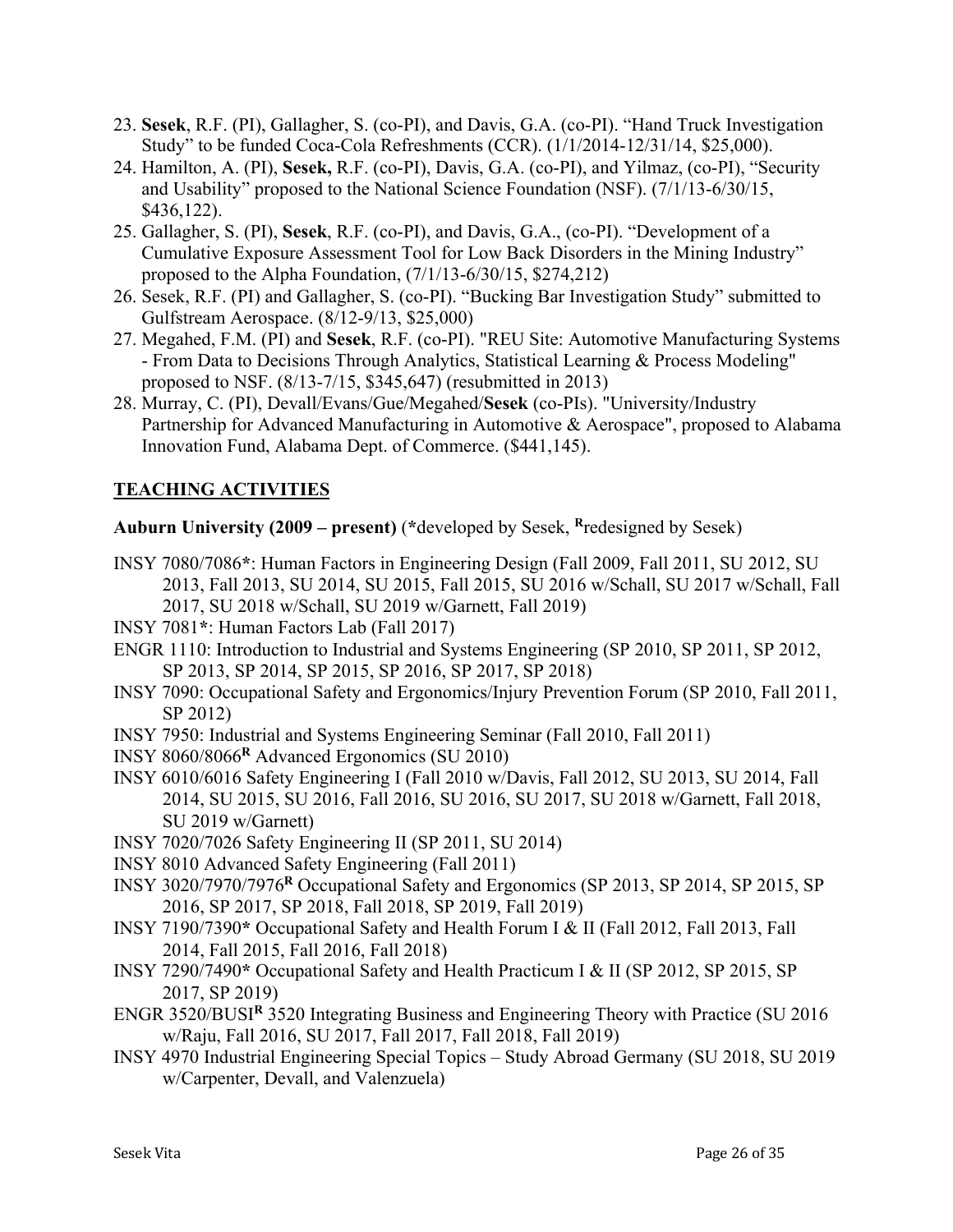**University of Utah (2000 – 2009)** (**\***developed by Sesek, **<sup>R</sup>**redesigned by Sesek)

ME EN 7105 Advanced Ergo: Occupational Biomechanics Lab (SP 00, 02, 04, 06, 08) ME EN 5130/6130**\*** Design Implications for Human-Machine Systems (Fall 02, 04, 06, 08) FPMD 6759 **<sup>R</sup>** Occupational Safety and Health Field Trips (SP 01, 02, 03, 04, 05, 06, 07) ME EN 5110/6110 **<sup>R</sup>** Introduction to Industrial Safety (SP 02, 06, 07, 08, 09) ME EN 5120/6120**\*** Human Factors Engineering (Fall 00, 01, 03, 05, 07, 09) ME EN 7100 Advanced Ergonomics and Biomechanics (SP 02) ME EN 5960/6960**\*** Emergency Response in Public Venues Preceptorship (Olympics) (SP 02) ME EN 6960**\*** Engineering Control & Personal Protective Equipment (SP 03, SU 04, SP 05) BIO EN 6230 / ME EN 7120 **<sup>R</sup>** Functional Anatomy for Engineers (SP 03, 05, 07, 09) ME EN 7960**\*** Computer Applications in Ergonomics and Safety (SP 04, 06) ME EN 5960/6960**\*** Occupational Safety and Health Solutions (SP 07, 08, 09)

While at the University of Utah, lectured on ergonomics and safety topics in: FPMD 6750 Occupational Safety and Health, FPMD 6754 Noise and Other Physical Agents, ME EN 5100/6100 Ergonomics, ME EN 7100 Advanced Ergonomics and Biomechanics, ME EN 3900 Professionalism Seminar, FPMD 6740/6741 Seminar in Occupational Safety and Health I & II, FPMD 6303 Epidemiology of Injury and Violence, ME EN 7110 System Safety, NURS 5962 Introduction to Occupational Health and Safety, PHYSL 5100 Carpal Tunnel Syndrome.

# **Continuing Education**

Continuing Education Courses Taught for:

- Rocky Mountain Center for Occupational and Environmental Health, University of Utah
- Georgia Tech Research Institute, Atlanta Georgia
- Occupational Safety and Health Administration (OSHA)
- § American Society of Safety Engineers (ASSE), Salt Lake City, UT, Auburn, AL
- OSHA Training Institute, Atlanta, GA
- Utah Safety Council
- Deep South Center for Occupational Health and Safety, Univ. of Alabama, Birmingham
- Public Employees Safety Council of Alabama (PESCA)
- Applied Ergonomics Conference
- As a private consultant for various industries

# **GRADUATE STUDENT ACTIVITIES**

## **Doctoral Candidates Advised** (6 current, 7 graduated)

- 1. Nathan Pool, Co-Advisor (w/Gallagher), "Creep Fatigue Testing of Human Flexor Tendons," *expected* graduation Spring 2023.
- 2. Murray Gibson, "Modeling Recovery from Physical Exertion", *expected* graduation Spring 2022.
- 3. Ravinder Thaper, "Identifying and Controlling Noise in Agricultural Operations", *expected* graduation Spring 2022.
- 4. Connor Lusk, "The Impact of Exercise on Muscular Imbalances and Subsequent Low Back Pain", *expected* graduation Spring 2021.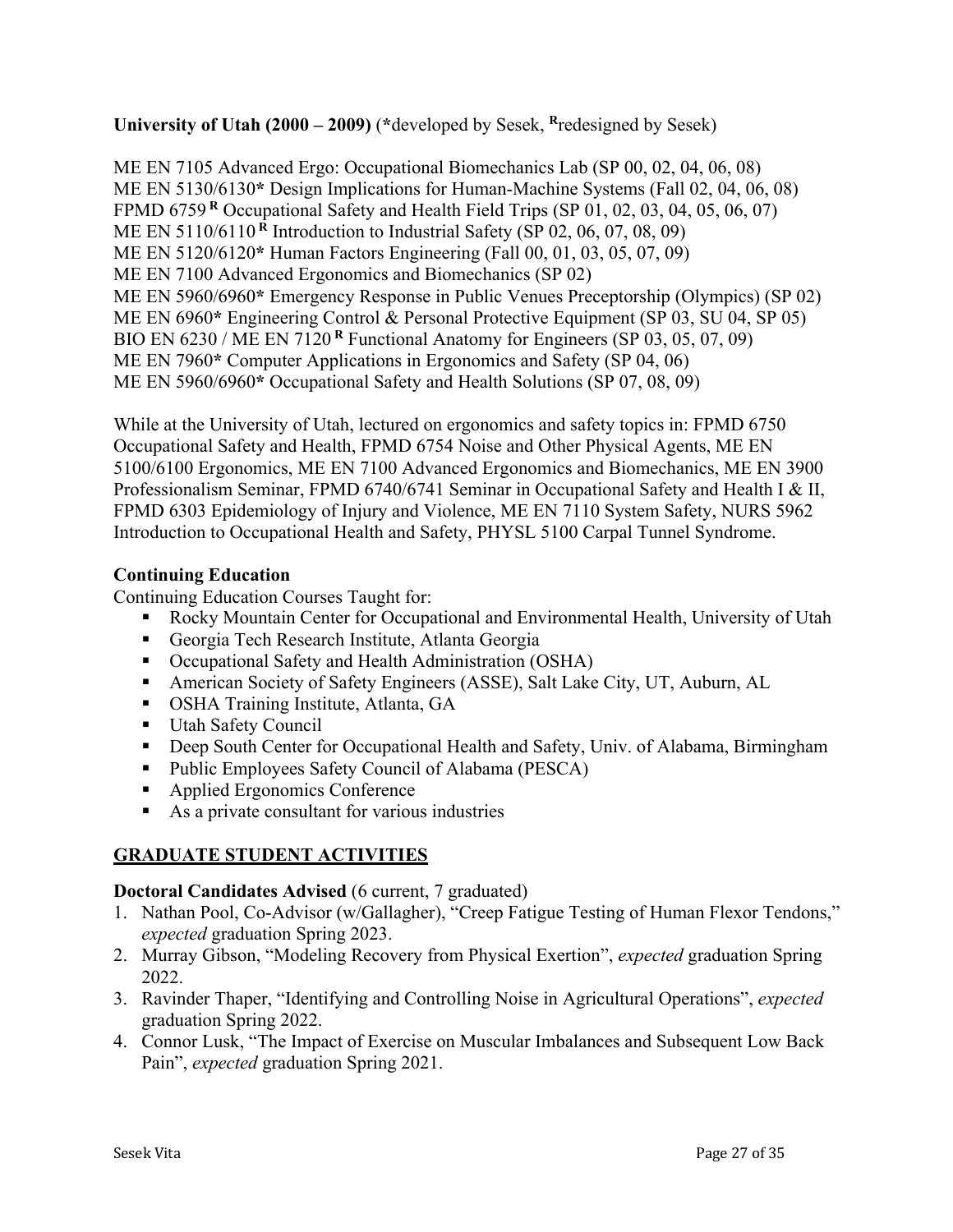- 5. Anjaneya Bandekar, "Measuring Musculoskeletal Disorder Outcomes Continuously to Improve Testing and Validation of Ergonomic Assessment Tools", *expected* graduation Spring 2021.
- 6. Muhammet "Fehmi" Capanoglu, "Reliability of MRI-derived trunk and low back measurements," *expected* graduation Fall 2020.
- 7. Lin Lu, Co-Advisor (w/Megahed), "Physical Fatigue at Work: Prevalence and Interventions," Summer 2019.
- 8. Menekse "Violet" Salar, "Validation of MRI-Derived Morphometric Estimations of Biomechanical Inputs to Improve Low Pack Pain Risk Assessment," Fall 2017.
- 9. Stephanie Lynch, (Smidt Co-advisor), "Quantification of Ergonomic Risk Factors in Southeastern Logging Operations," Summer 2017.
- 10. John Pentikis, "Determination of Safe Guidelines for One-Hand Lifting," Spring 2017.
- 11. Ruoliang "Rio" Tang, "Morphometric Analysis of the Human Lower Lumbar Intervertebral Discs and Vertebral Endplates: Experimental Approach and Regression Models," Spring 2013.
- 12. Celal Gungor, "Prediction of the Erector Spinae Muscle Lever Arm Distance for Biomechanical Models," Spring 2013.
- 13. Jack Ogutu, Co-Advisor (w/W. Park), "Development of an Empirical Modeling Method for Determining Posture Stress Mapping Functions," Spring 2013.

# **Masters Candidates Advised**

- 1. Dirk Benade (MISE/MBA), "Ergonomics Chair Redesign," Gulfstream Corporation, Spring 2011.
- 2. Mack Greer Eubanks (MISE/MBA), "Integrating Ergonomics into the Health and Safety Program at Rexnord Industries," Spring 2011.
- 3. Angela Setera (MISE), "Evaluation of Job Rotation as a Control Measure for Shoulder Risk," Spring 2011.
- 4. Brandon Daugherty (MISE), "Effectiveness of an Occupational Safety and Health Policy," Summer 2011.
- 5. Sura Toptanci (MS), "Psychosocial Factors Affecting Work Related Injuries and Illnesses," Summer 2011.
- 6. Sean Salvas (MISE), "Eye-tracking scan paths while ranking hazard/warning referents," graduation Spring 2010.
- 7. Gabe Allen (MISE), "Safety Training: Video Template Design," Spring 2010.

# **Doctoral Graduate Committee Service**

- *1.* Ike Stutts (Advisor, Schall), "Human Performance in Cyber-Vulnerable Highly Automated Unmanned Aerial Systems", *expected graduation Spring 2020.*
- 2. Yuting Ma (Advisor, Gallagher), TBD, *expected graduation Spring 2022.*
- *3.* Shiva Nageswaran (Advisor, Davis), "Implications of a Lift-Lever Buckle on School Bus Emergency Evacuation", *expected graduation Spring 2021.*
- *4.* Ivan Enrique Nail Ulloa (Advisor, Gallagher), TBD, *expected graduation Spring 2022.*
- 5. Behnam Rasoolian (Advisor, Silva), "Automating Interpretation of Images and Visual Inspections in Modern Manufacturing and Medical Settings," *expected graduation Fall 2021.*
- 6. Joel Brawner (Advisor, Davis/Harris), "The Effect of Lean Manufacturing on Occupational Safety", *expected graduation Spring 2021.*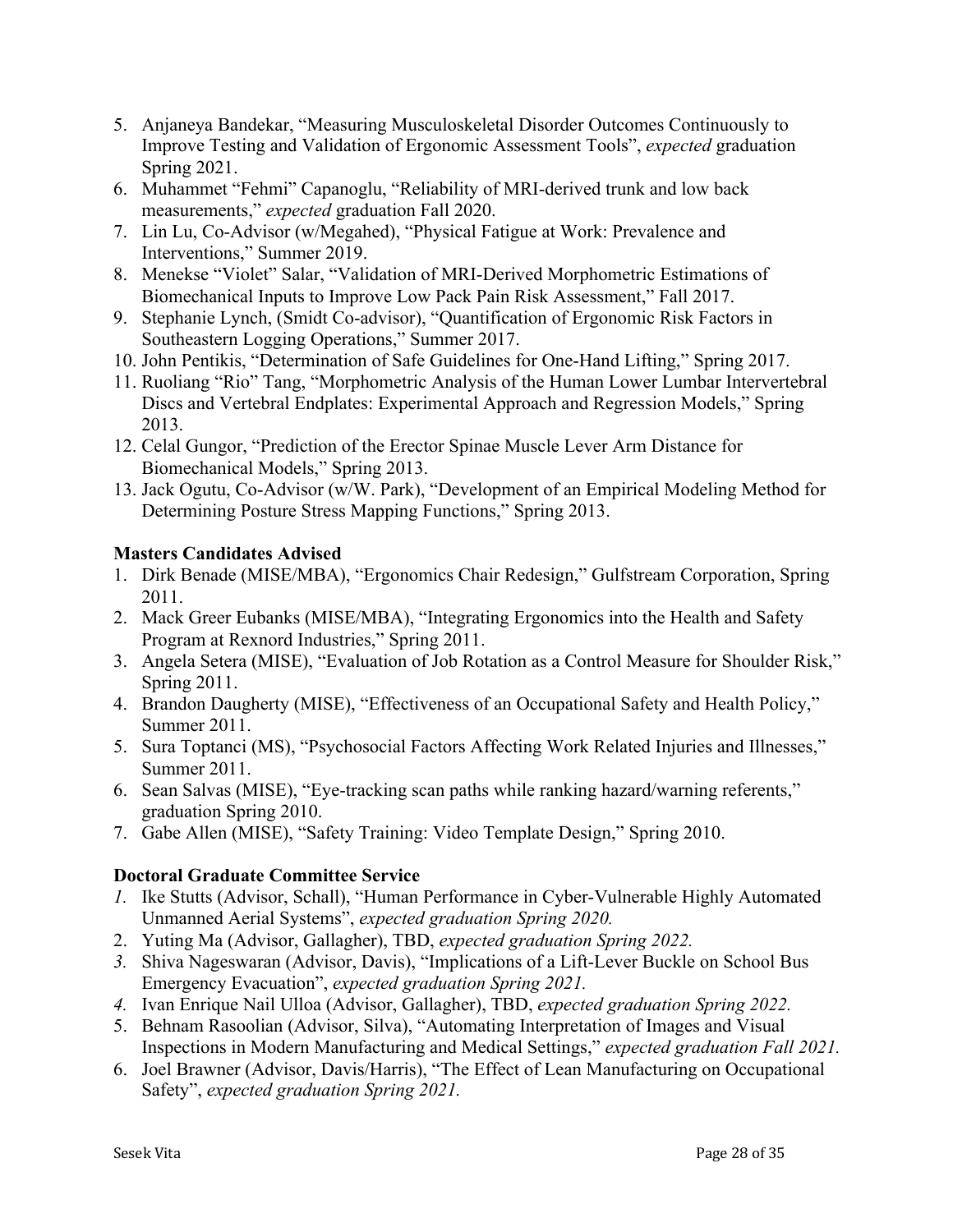- 7. Ilknur Uludag (Advisor, A. Smith), "The Space Allocation Problem for Temporary Displays in Supermarkets," *expected graduation Spring 2021.*
- 8. David Fly (Advisor, J. Evans), "Additive Manufactured Hybrid Composites as a Lightweight Material," *expected graduation Spring 2022*.
- 9. Xuanxuan "Avery" Zhang (Advisor, Schall), "Challenges and Opportunities with the Adoption of Wearable Technologies in the Workplace," *expected Summer 2020.*
- 10. Ali Aldubaisi (Advisor, Valenzuela), "Equivalent Age-based Opportunistic Maintenance for Wind Farms," *expected graduation Spring 2020*.
- 11. Dania Bani Hani (Advisor, Gallagher), "development and Validation of a Cumulative Exposure Shoulder Risk Assessment Tool Based on the Fatigue-Failure Theory," Fall 2019.
- 12. Anto Raj Robert Raj (Advisor, Evans), "Effect of Solder Doping on Aged Lead-Free Solder under Thermal Environment," (Advisor, Evans), Fall 2019.
- 13. Hamidreza Ahady Dolatsara (Advisor, Megahed), "Improving Survival Analysis of Transplant Surgeries through a Dynamic Tool," Summer 2019.
- 14. Nicholas Smith, (Advisor, S. Gallagher), "In Vitro Tensile Fatigue of Human Flexor Digitorum Profundus and Sperficialis Tendons," Summer 2019.
- 15. Alan Gunter (Advisor, G. Davis), "Design Improvements for School Bus Emergency Evacuation Systems," Summer 2019.
- 16. Tianqi "Tenchi" (Gao) Smith (Advisor, S. Gallagher), "Effects of force and repetition on inflammation due to eccentric muscle contractions," Summer 2019.
- 17. Rong Huangfu (Advisor, Gallagher), "Fatigue Failure Theory Ergonomic Modeling," Fall 2018.
- 18. Zahra Maman (Advisor, Megahed), "A Data Driven Framework to Predict the Fatigue among Manufacturing Workers Using Wearable Sensors," Fall 2018.
- 19. Mohamed Badawy (Advisor, Schall), "One-Handed Carrying Ergonomic Assessment," Fall 2018.
- 20. Gabriel Proano Pena (Advisor, Carrano), "3D-printed Custom Substratum for Fast Functional Responses from Microbial Colonization," Fall 2018.
- 21. Robert Granzow (Advisor, Schall), "Characterization of Physical Risk Factors Among Forestry Workers in the Southeastern United States," Fall 2018.
- 22. Mohammad Ali Alamadar Yazdi (Advisor, Megahed), "A Web-Based Personal Driving Assistant Using Real-Time Data and a Dynamic Programming Model," (Advisor, Megahed), Fall 2018.
- 23. Sivasubramanian "Siva" Thirugnanasambandam (Advisor, Evans), "Lead-free Doped Solder Joint Reliability under Harsh Temperature Cycling Environment to study the Long-Term Isothermal Aging Effects of Heat Sinks, Solder Paste Volume, Board Substrate Material, Component Substrate Material and Component Sizes," Spring 2018.
- 24. Theyab Alhwiti (Advisor, Megahed), "A Novel Method for Visualizing Keywords in Bibliometric Science," Fall 2017.
- 25. Joseph Ekong (Advisor, Carrano), "Effect of Three-Dimensional Substratum Features on Benthic Algal Biomass Productivity," Fall 2017.
- 26. Richard Garnett (Advisor, G. Davis), "Hand Speed and After-Reach Protection Machine Guarding," Fall 2017.
- 27. Li Cao (Advisor, G. Davis), "Evaluation of Evacuation Performance with Different Locomotive Postures," Summer 2017.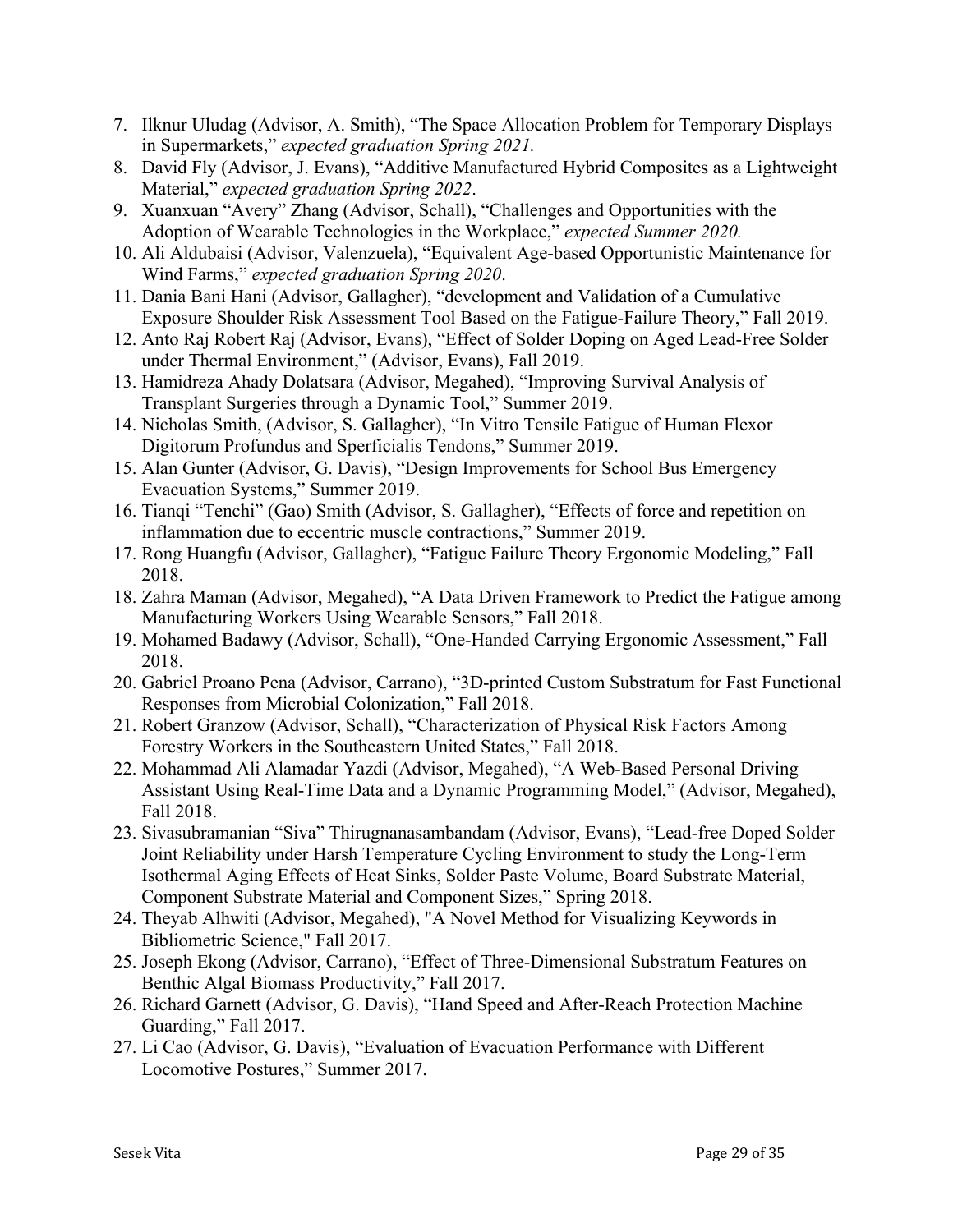- 28. Luann Carpenter (Sims) (Advisor, G. Davis), "Modelling Donning and Doffing Personal Protective Equipment," Summer 2016.
- 29. Ali Dag (Advisor, Megahed), "Identifying Critical Factors for Heart Transplant Success via Data Mining Techniques," Summer 2016.
- 30. Chaobo Shen (Advisor, Evans), "Reliability of Aging in Microstructures for Sn-Ag-Cu Solder Joints with Different Surface Finishes during Thermal Cycling," Spring 2016.
- 31. Yousif "Joe" Abulhassan (Advisor, G. Davis), "Physical Requirements to Evacuate a School Bus Using Emergency Evacuation Systems," Spring 2016.
- 32. Yao Te Tsai (Advisor, Megahed), "Towards the Identification of Predictor Variables for Highway Safety," Fall 2015.
- 33. Christopher "CW" Perr (Davis/Hamilton), "Improving Usable Security and System Safety," Summer 2014.
- 34. Namo Vijayakumar (Advisor, J. Evans), "The Effects of Thermal Aging on the Mechanical Behavior of Fine Pitch Electronics Packages," Fall, 2012.
- 35. Jiawei Zhang (Advisor, J. Evans), "The Impact of Isothermal Aging on the Long-Term Reliability of Fine Pitch Ball Grid Array Packages with Different Sn-Ag-Cu Solder Joints," Spring, 2012.
- 36. Bobbie Watts (Advisor, G. Davis), "The Effect of Varying Work Order Sequences on the Physiological Responses in Manual Material Handling Tasks," Fall 2011.
- 37. Zhaozhi Li (Advisor, J. Evans), "A Novel 3D Wafer Level Chip Scale Packaging Technology Processing, Reliability Characterizations and Manufacturing Assessment," Summer, 2010.

#### **Masters Committee Service**

- 1. Haynes, Kristen (Advisor, G. Davis), May 2016
- 2. Sherman, Alexander (Advisor, G. Davis), Fall 2015
- 3. Snider, Audra, (Advisor, R. Thomas), May 2011.
- 4. Pearce, Ashley, (Advisor, R. Thomas), May 2011.
- 5. Townson, Bradley, (Advisor, G. Davis), May 2010.
- 6. Blackwell, Tami, (Advisor, R. Thomas), May 2010.
- 7. Moyo, Yamkelani, (Advisor, R. Thomas), May 2010.

## **Outside Reader**

- 1. Robert Leithiser (PhD, Computer Science and Software Engineering) "A Framework for Universal Problem Resolution with Continuous Improvement." Spring 2014.
- 2. Qian Ding (PhD, Pharmacy) "The Effects of Unit Dose Dispensing Systems on Medication Preparation and Administration Errors in Intravenous (IV) Drugs in a Chinese Hospital: Inpatient." Fall 2011.
- 3. Ranjani Varadarajan (PhD, Pharmacy) "The Effect of Illumination on Medication Preparation Errors in a Long-Term Care Facility." Summer 2011.
- 4. Asli Guldurdek (PhD, Math) "On Continuously Urysohn Spaces." Summer 2010.

## **University of Utah**

Chaired 17 master's candidates and co-chaired 3 doctoral candidates and 11 master's candidates. Served as committee member on 5 additional doctoral committees and an additional 49 master's committees.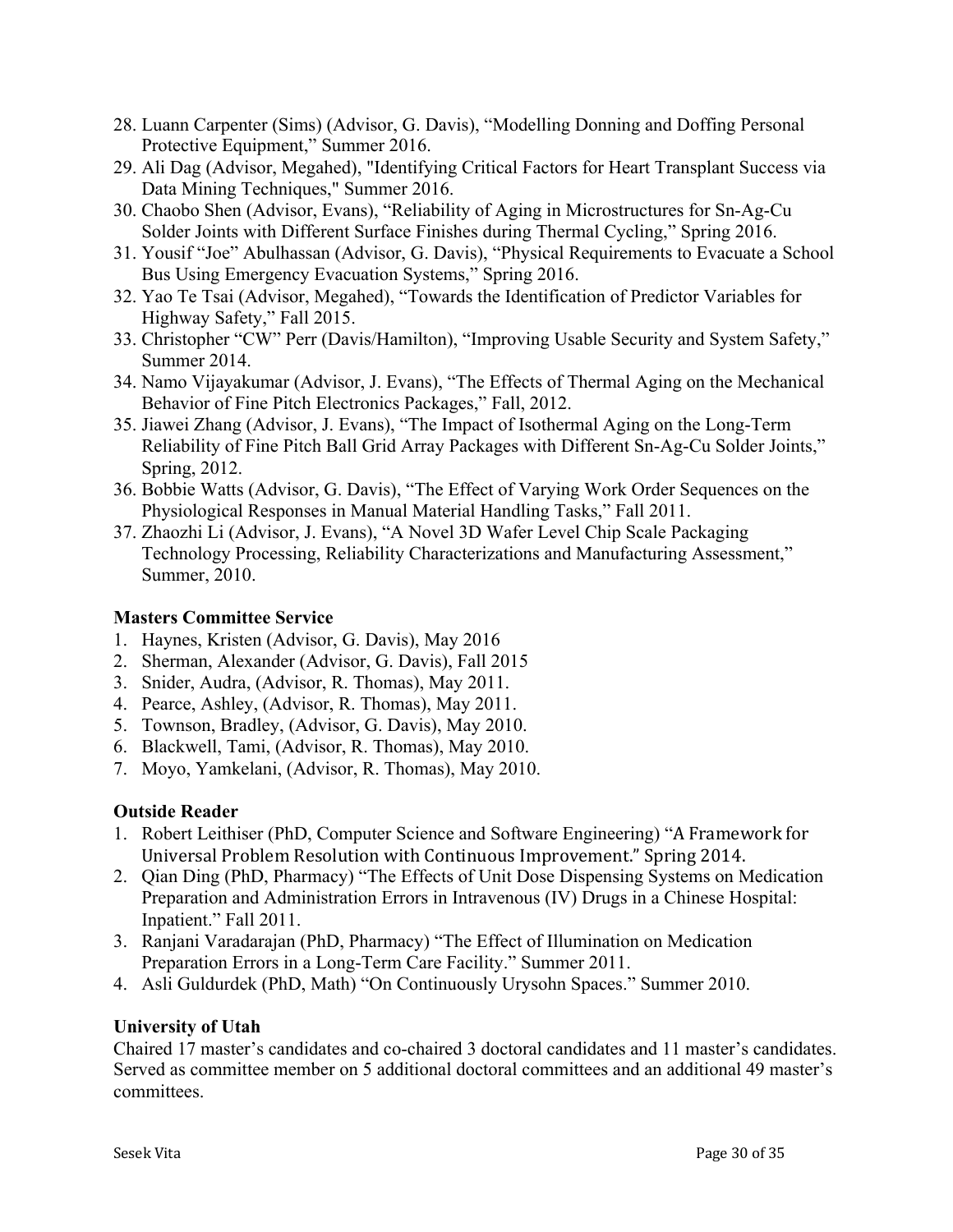# **PROFESSIONAL REGISTRATION**

1. Certified Professional Ergonomist (#1586), Board of Certification in Professional Ergonomics

## **MEMBERSHIP IN SCIENTIFIC AND PROFESSIONAL SOCIETIES**

- 1. Institute of Industrial and Systems Engineers (IISE)
- 2. American Society of Safety Professionals (ASSP)
- 3. Human Factors and Ergonomics Society (HFES)
- 4. American Society for Engineering Education (ASEE)

## **SERVICE**

- 1. University Senate Nomination Committee (Senate Chair and Senate Secretary), 2019.
- 2. Industrial and Systems Engineering Representative (Senator) Auburn University Senate, 2019-present.
- 3. TIGER (Together Inspiring Gender Equity) Advocate for Auburn University, 2019-present.
- 4. Pilot Project Training Grant Proposal Reviewer for Deep South Center for Occupational Health and Safety, 2019.
- 5. American Society of Safety Engineers Foundation Board of Trustees, 2015 2017.
- 6. American Society of Safety Professionals Foundation Scholarship and Research Advisor,  $2015 - 2019$ .
- 7. Graduate Engineering Research Showcase Judge, 2015, 2016, 2017, 2018, 2019
- 8. Implemented voluntary "Success Strategies" Lecture Program for undergraduates enrolled in ENGR 1110 (Introduction to Engineering). Weekly sessions included inspirational videos as well as interactive discussion about how to "cope" with engineering coursework, "discovering" your career, and general tips for exceling as a student (2015-2018).
- 9. Occupational Safety and Health representative for 2-day Regional Career Discovery Event. Develop and implement hands-on safety and health related demonstrations and activities for  $8<sup>th</sup>$  and 9<sup>th</sup> graders from across the state and region (2015).
- 10. Brouha Work Physiology Symposium Planning Committee Board of Advisors 2013.
- 11. Reviewer for the Journal of Safety, Health and Environmental Research (JSHER), 2013.
- 12. American Society of Safety Engineers (ASSE) Regional Professional Development Conference (PDC) Organizing Committee, Track Co-Chair Ergonomics, Birmingham, AL, 2013.
- 13. Institute of Industrial Engineers (IIE) Industrial and Systems Engineering Research Conference (ISERC) Track Co-Chair for Human Factors and Ergonomics. IIE National Conference, Orlando, FL, 2012.
- 14. American Society of Safety Engineers (ASSE) Academic Practice Specialty (APS) National Professional Development Conference (PDC) Organizing Committee, Denver, CO, 2012.
- 15. NIOSH Education Research Center (ERC) Study Section, Evaluation of University of Cincinnati ERC, 2011.
- 16. Brouha Work Physiology Symposium Planning Committee/Conference Host 2012
- 17. Auburn University College of Engineering Safety Officer, 2011- 2015.
- 18. Faculty Advisor to American Society of Safety Engineers (ASSE) Auburn Student Chapter, 2011 – present. Advisor to Women in Safety in Excellence (WISE), Blacks in Safety Excellence (BISE), and Hispanic Safety Professionals (HSP).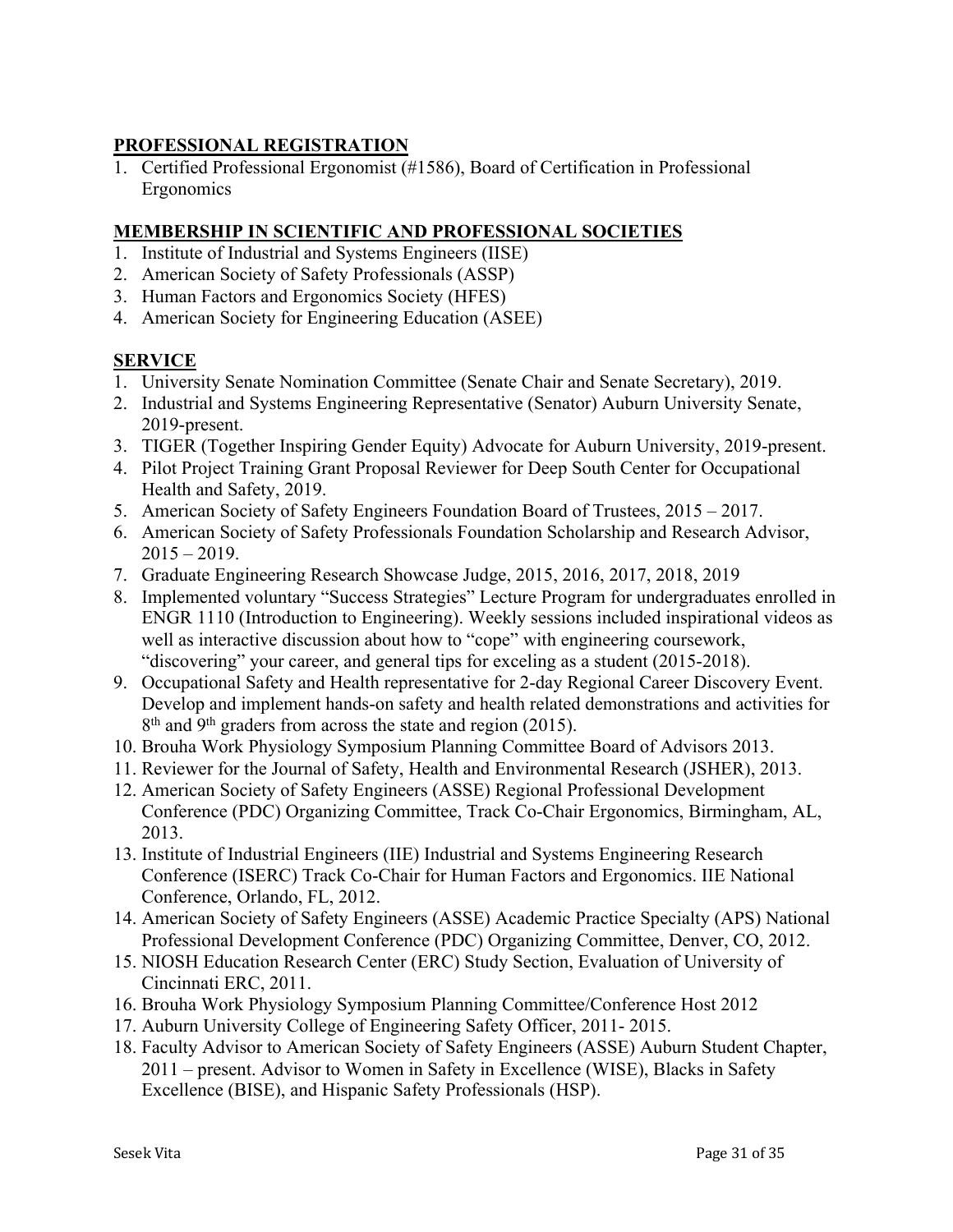- 19. Chair "Operations Research Applications in Occupational Safety and Health" track at 2010 INFORMS Southern Regional Conference, Huntsville, AL, April 5-7, 2010.
- 20. Faculty Advisor to Human Factors and Ergonomics Society (HFES) Auburn Student Chapter, 2010 – 2013.
- 21. Member Auburn University Structural Modifications ADA (Americans with Disabilities Act) Committee, 2009 – 2015.
- 22. College of Engineering (COE) Safety Officer, 2007 2009 (University of Utah).
- 23. Brouha Work Physiology Symposium Host 2006 (University of Utah). Brouha Symposium Advisory Board 2006 – present.
- 24. Faculty Advisor to American Society of Safety Engineers (ASSE) Student Chapter, 2004 2009 (University of Utah).
- 25. College of Engineering Safety Committee (Mechanical Engineering Representative), 2000 2009 (University of Utah).
- 26. Salt Lake City East Central Community Council Neighborhood Representative, Douglas Neighborhood, 1998-1999 (Salt Lake City, Utah).
- 27. Continuing Education Advisory Committee for the Rocky Mountain Center for Occupational and Environmental Health, 1997-1999 (University of Utah).

# **HONORS AND AWARDS**

- 1. Nominated for Mark A. Spencer Creative Mentorship Award, 2020.
- 2. Finalist for Corey Edwards Organization Advisor of the Year Award (for ASSP), 2020.
- 3. Nominated for Gerald and Emily Leischuck Award for Teaching Excellence, 2019.
- 4. Outstanding Faculty Member for Industrial and Systems Engineering 2019.
- 5. Nominated for SGA Outstanding Faculty Member (College of Engineering), Student Government Association, 2019.
- 6. Nominated for Gerald and Emily Leischuck Award for Teaching Excellence, 2018.
- 7. William F. Walker Teaching Award (Merit), 2018.
- 8. Outstanding Faculty Member for Industrial and Systems Engineering, 2016 (student selected).
- 9. Thomas Walter Professor for the Thomas Walter Center Business Engineering Technology Program, 2016 - present.
- 10. Tim Cook Professorship in Industrial and Systems Engineering, 2015 present.
- 11. Graduate Mentor Award, Auburn University Graduate Student Council, 2015.
- 12. Student (Neely Ketzler) Tichauer Award for Best Podium Session at AIHAce 2014 ("A case study of possible improvements to the AIHA Toolkit.").
- 13. Best Dillon-Carnahan Research Presentation at Deep South Center for Occupational Health and Safety Research Symposium 2013 ("Personalizing Ergonomic Evaluations: Using MRI to Improve Risk Assessment").
- 14. Dr. William E. Tarrants Outstanding Safety Educator Award, American Society of Safety Engineers (ASSE) 2013.
- 15. BCSP Award of Excellence, Board of Certified Safety Professionals 2013.
- 16. Nominated for Auburn Engineering Research Award for Excellence, College of Engineering, Auburn University, 2013.
- 17. Nominated for SGA Outstanding Faculty Member (College of Engineering), Student Government Association, 2013.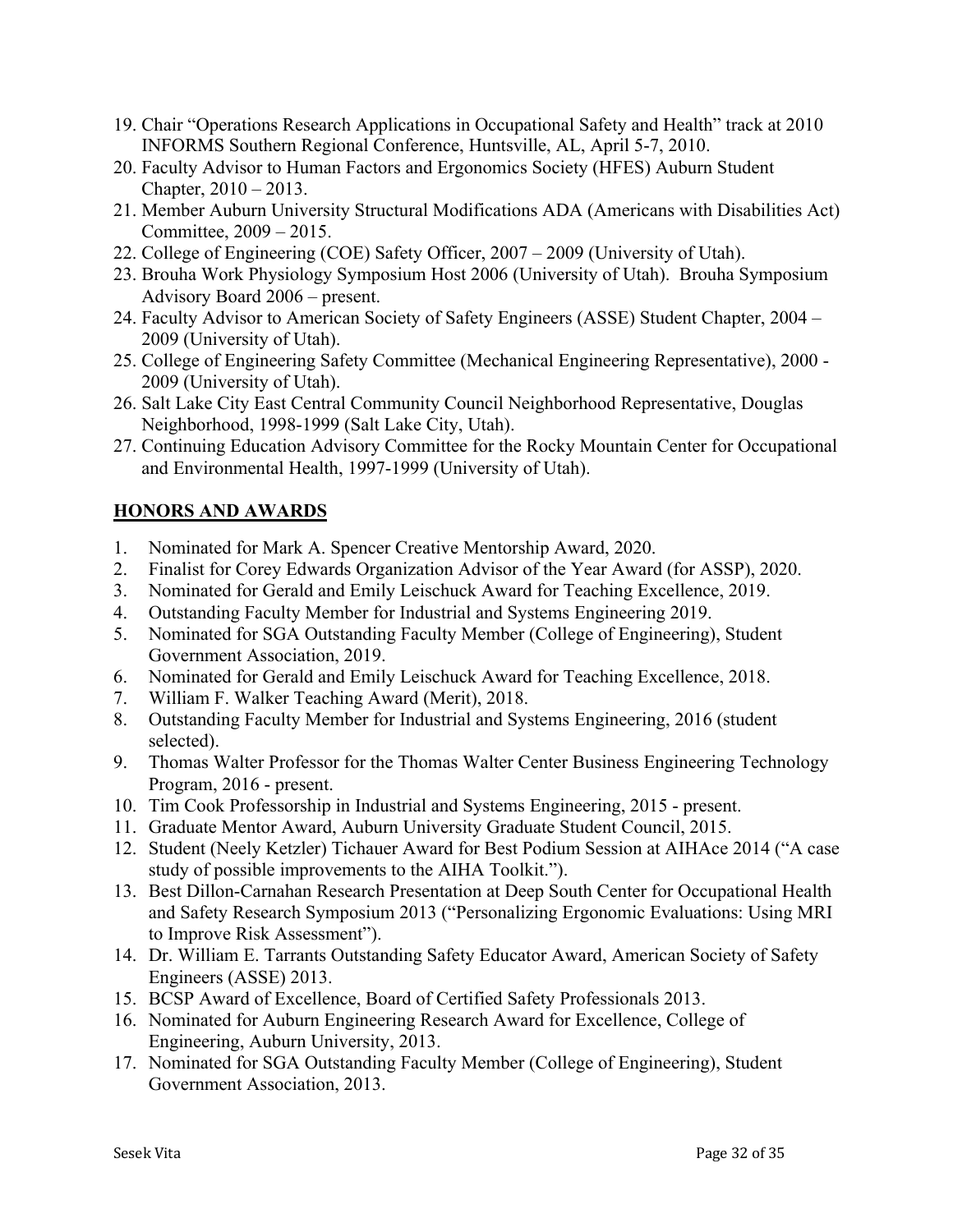- 18. Outstanding Faculty Member for Industrial and Systems Engineering 2013 (student selected).
- 19. Outstanding Safety Educator Award 2012, American Society of Safety Engineers (ASSE) Alabama Chapter.
- 20. Faculty Advisor to National Applied Ergonomics Student Design Competition: 2014 (top 5 team), 2013 (1<sup>st</sup> Place team), 2012 (2<sup>nd</sup> Place team), 2011 (two top 5 teams), 2010 (top 10 and honorable mention), 2009 ( $2<sup>nd</sup>$  Place team), and 2008 ( $2<sup>nd</sup>$  Place at University of Utah).
- 21. ASUU Student Choice Teaching Award 2008 (University of Utah, university wide)
- 22. Nominated for Graduate Student and Postdoctoral Scholar Distinguished Mentor Award 2008 (University of Utah)
- 23. Nominated for College of Engineering Teaching Award in 2005 and 2007 (Utah)
- 24. Nominated for UU Early Career Teaching Award in 2005, 2006, and 2007 (Utah)
- 25. Workers Compensation Fund of Utah Safe Workplace Scholarship, 1997, 1998 (Utah)
- 26. National Institute of Occupational Safety and Health Fellowship, 1994-1999 (Utah)
- 27. Named as Outstanding Instructor, 1989 (University of Illinois)
- 28. Tau Beta Pi Honor Society 1988 (University of Illinois)
- 29. Phi Kappa Phi Honor Society 1988 (University of Illinois)
- 30. Graduation with Honors B.S. General Engineering/B.S. Psychology 1988 (Univ. of Illinois)
- 31. Illinois State Scholar 1984 (State of Illinois)

# **OUTREACH**

Consultation, training, collaboration, and reports for numerous companies and governmental agencies, including:

- 1. Abbott Labs, Salt Lake City, UT
- 2. Airbus, Mobile, AL
- 3. Aliant Tech Systems (Hercules), Magna, UT
- 4. American Society of Safety Engineers, UT, NV, FL, AL
- 5. Barrick Gold, Salt Lake City, UT
- 6. Becton-Dickinson, Sandy, UT
- 7. Big Lots!, Montgomery, AL
- 8. Black Diamond Equipment, Ltd., Salt Lake City, UT
- 9. BMW Manufacturing, Greenville, SC
- 10. Boeing, Salt Lake City, UT
- 11. Borbet, Auburn, AL
- 12. Briggs and Stratton, Auburn, AL
- 13. Briotix Health, Portland, OR
- 14. Brose, Tuscaloosa, AL
- 15. BSH Household Appliances, Bad Neustadt, Germany
- 16. Cephalon, Salt Lake City, UT
- 17. Chevron, Wrangley, WY
- 18. Chic-Fil-A Corporate Headquarters, Atlanta, GA
- 19. Church of Jesus Christ of Latter Day Saints Salt Lake City, Alta, UT
- 20. Coca-Cola Refreshments, Atlanta, GA
- 21. Conoco-Phillips Park City, UT, Billings, MT
- 22. Cummins Filtration, Izmir, Turkey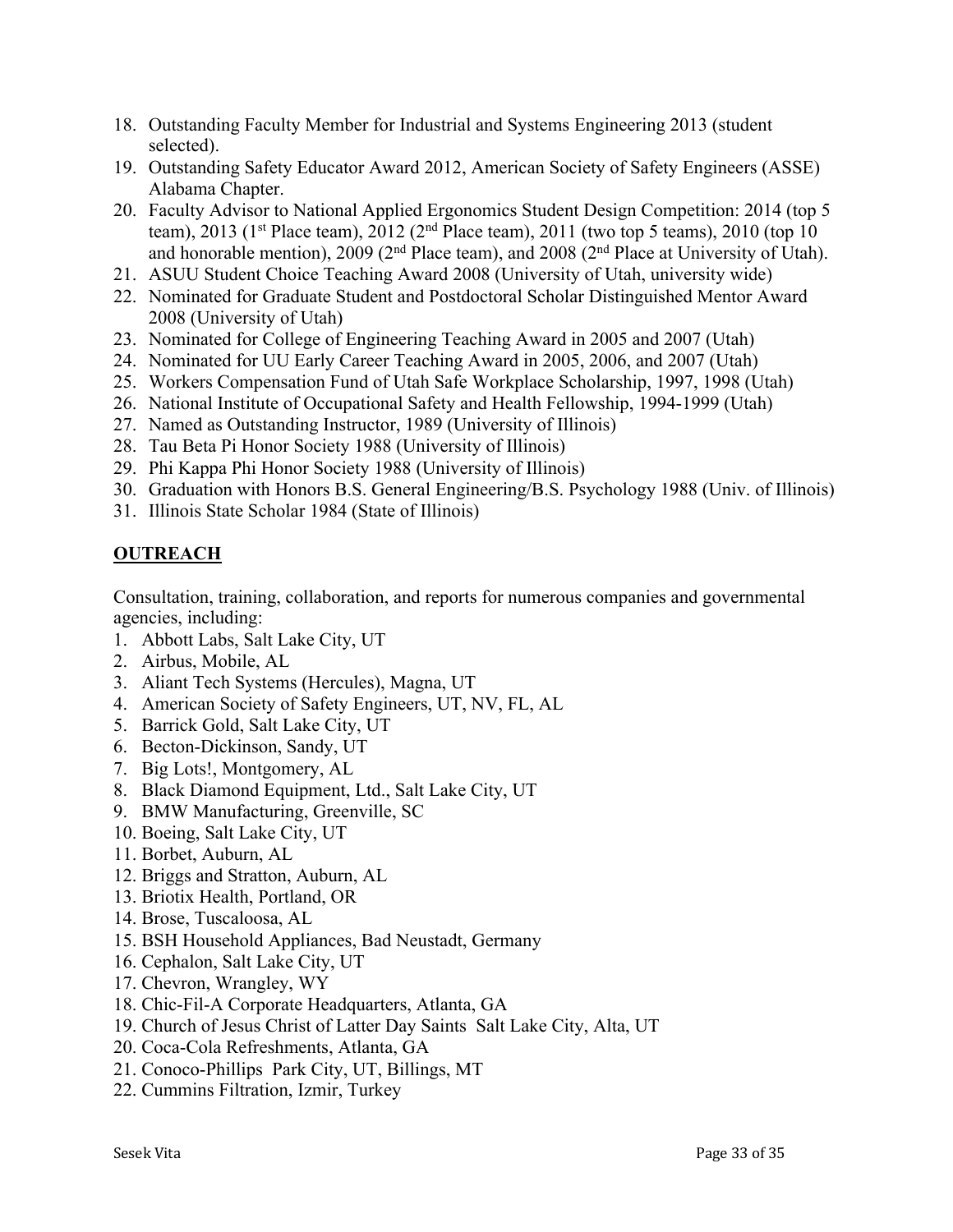- 23. Defense Logistics Agency, Columbus, OH
- 24. Deseret Bakery, Salt Lake City, UT
- 25. Donaldson Filtration Solutions, Auburn, AL
- 26. Dyo Paint, Izmir, Turkey
- 27. Environmental Recycling Solutions (ERS), Opelika, AL
- 28. Ford Motor Company, Dearborn, Sheldon Road, Livonia, Detroit, MI; Louisville, KY, Lima, OH
- 29. Fort Benning, Columbus, GA
- 30. Georgia-Pacific, San Antonio, TX, Atlanta, GA
- 31. Georgia Plating Technology LLC, Lanett, AL
- 32. Granite Mountain Record Vault, Alta, UT
- 33. Gratia Essentials, Opelika, AL
- 34. Great Lakes Metal Stamping,, Cusseta, AL
- 35. Gulfstream Aerospace,, Savannah, GA
- 36. Gunnison Prison, Gunnison, UT
- 37. Handi-Quilter, North Salt Lake, UT
- 38. Holly Corporation, Woods Cross, UT
- 39. Honda Manufacturing of Alabama, Lincoln, AL
- 40. Hospira, Incorporated, Sandy, UT
- 41. Hyundai America Technical Center (HATCI), Ann Arbor, MI
- 42. Hyundai Motor Manufacturing Alabama (C, T), Montgomery, AL
- 43. IFSYS, Grossbardorf, Germany
- 44. Imbat Coal Mine, Izmir, Turkey
- 45. Jopp, Bad Neustadt, Germany
- 46. Kennecott Utah Copper, Magna, UT
- 47. Kern River Gas, Salt Lake City, UT
- 48. Kesler and Rust, Salt Lake City, UT
- 49. Kia Motors Manufacturing Georgia, West Point, GA
- 50. Kroger Foods, Layton, UT
- 51. Leonhart, Harburg, Germany
- 52. Martin Door Manufacturing, Salt Lake City, UT
- 53. Michelin Tire Corporation, Greenville, SC
- 54. Naval Air Station, Patuxent River, MD
- 55. Neptune Technology Group, Tallassee, AL
- 56. NIOSH, Cincinnati, OH
- 57. Nippon Oil Lubricants, Childersburg, AL
- 58. NuTech Powder Coaters, Newnan, GA
- 59. Occupational Safety and Health Administration (OSHA) SLC, UT, Atlanta, GA
- 60. O.C. Tanner, Salt Lake City, UT
- 61. ORCHSE, Washington, DC
- 62. OSHA Technical Center, SLC, UT
- 63. Phillips 66, Woods Cross, UT
- 64. Pilgrim's, Carrollton, GA; Guntersville, AL; Athens, GA; Canton, GA; Gainesville, GA
- 65. Pinar Dairy, Izmir, Turkey
- 66. Polaris, Huntsville, AL
- 67. Pratt and Whitney, Columbus, GA